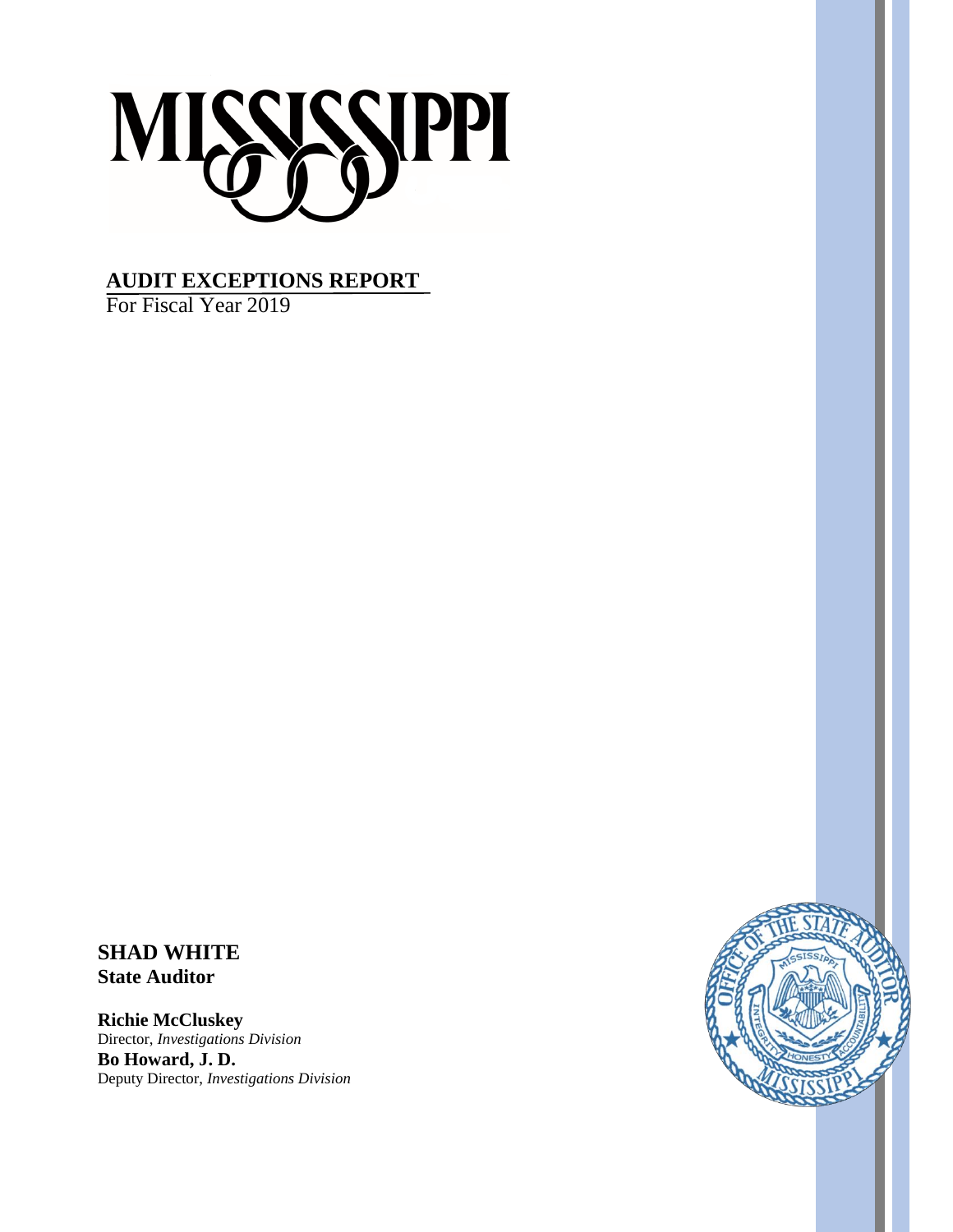

### **Office of the State Auditor Financial and Compliance Division Investigations Law Enforcement Division Performance Audit Division Property Division**

A legally mandated account of misappropriated or misspent public funds and the actions taken by the Office of the State Auditor for their recovery and their return to the appropriate entities in Fiscal Year 2019.

# AUDIT EXCEPTIONS REPORT FISCAL YEAR 2019

### **PUBLISHED IN ACCORDANCE WITH THE REQUIREMENTS OF SECTIONS 7-7-77, 7-7-79, 7-7-217 AND 7-7-219 MISSISSIPPI CODE ANNOTATED (1972)**

### **Shad White STATE AUDITOR**

*The Office of the State Auditor does not discriminate on the basis of race, religion, national origin, sex, age or disability.*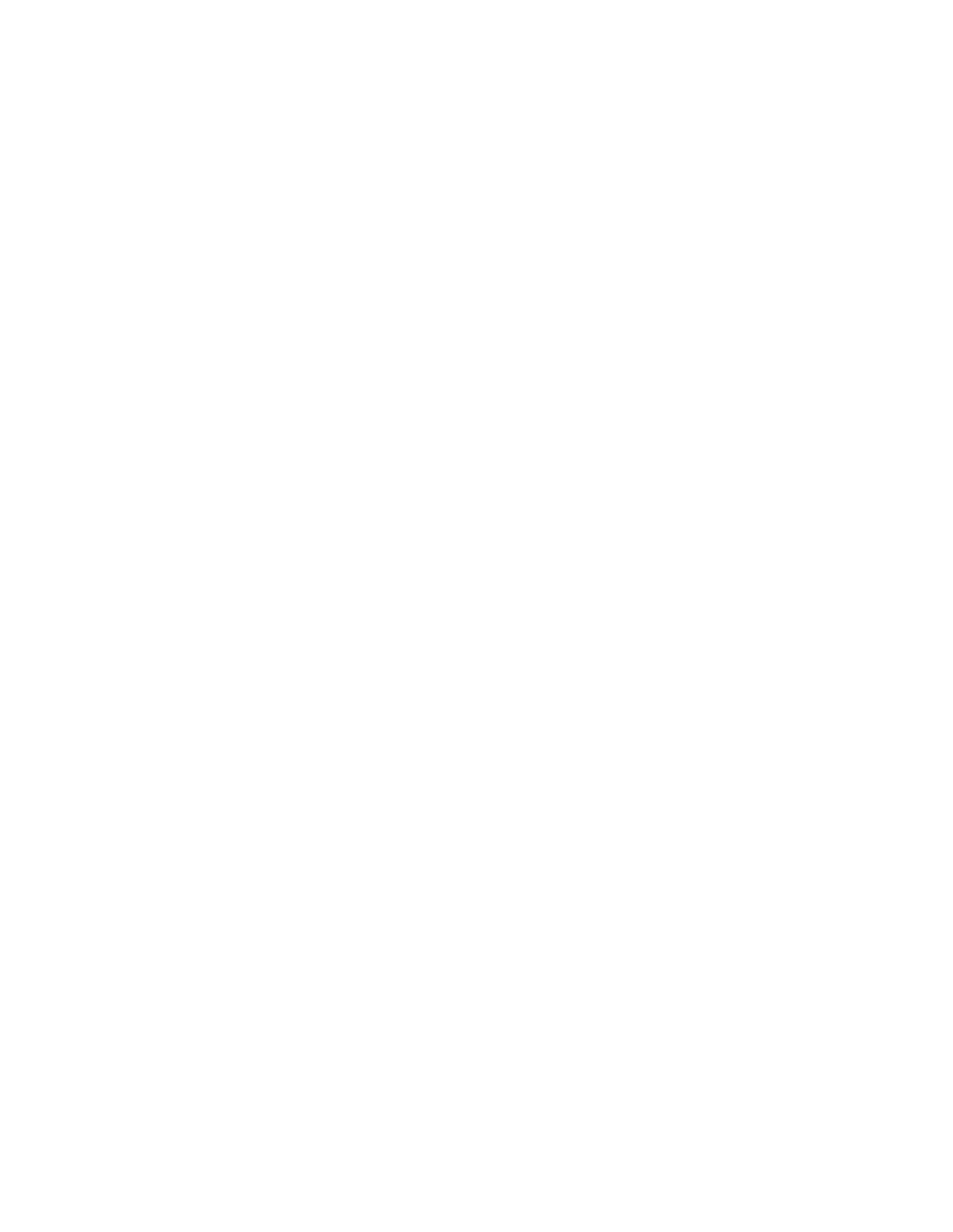

### **OFFICE OF THE STATE AUDITOR Shad White AUDITOR**

July 31, 2019

Honorable Phil Bryant, Governor Honorable Tate Reeves, Lieutenant Governor Honorable Lynn Fitch, Treasurer Honorable Philip Gunn, Speaker of the House Honorable Gray Tollison, President Pro Tempore of the Senate Honorable Greg Snowden, Speaker Pro Tempore of the House Members of the Mississippi State Legislature

Dear Ladies and Gentlemen:

As you are aware, it is my duty to report to you the specific exceptions taken by the Office of the State Auditor during Fiscal Year 2019, as required by Sections 7-7-77, 7-7-79, 7-7-217 and 7- 7-219, Mississippi Code Annotated (1972). This letter is a summary of the Special Report on Audit Exceptions for Fiscal Year 2019. The full report can be accessed on the internet at [http://www.osa.ms.gov/documents/investigative/inv2019.pdf.](http://www.osa.ms.gov/documents/investigative/inv2019.pdf)

An audit *"exception"* indicates that a violation of the law or an accounting error has resulted in a misappropriation or an incorrect expenditure of public funds. As a result, the money must be repaid.

The *"exceptions"* included in this report may refer to disallowed expenditures by officials who assumed the responsibility of reimbursing the appropriate entity when an audit exception was taken by the Office of the State Auditor. To those officials who cooperated with this effort we are sincerely grateful. Both the taxpayers and this agency benefited from their willingness to assure accountability in government.

The County Audit Section recovered disallowed expenditures totaling **\$43,297.00**. These exceptions involved officials exceeding the fee cap and miscellaneous disallowed expenditures by chancery clerks and circuit clerks and are recorded as "paid in full and settled to the appropriate fund directly."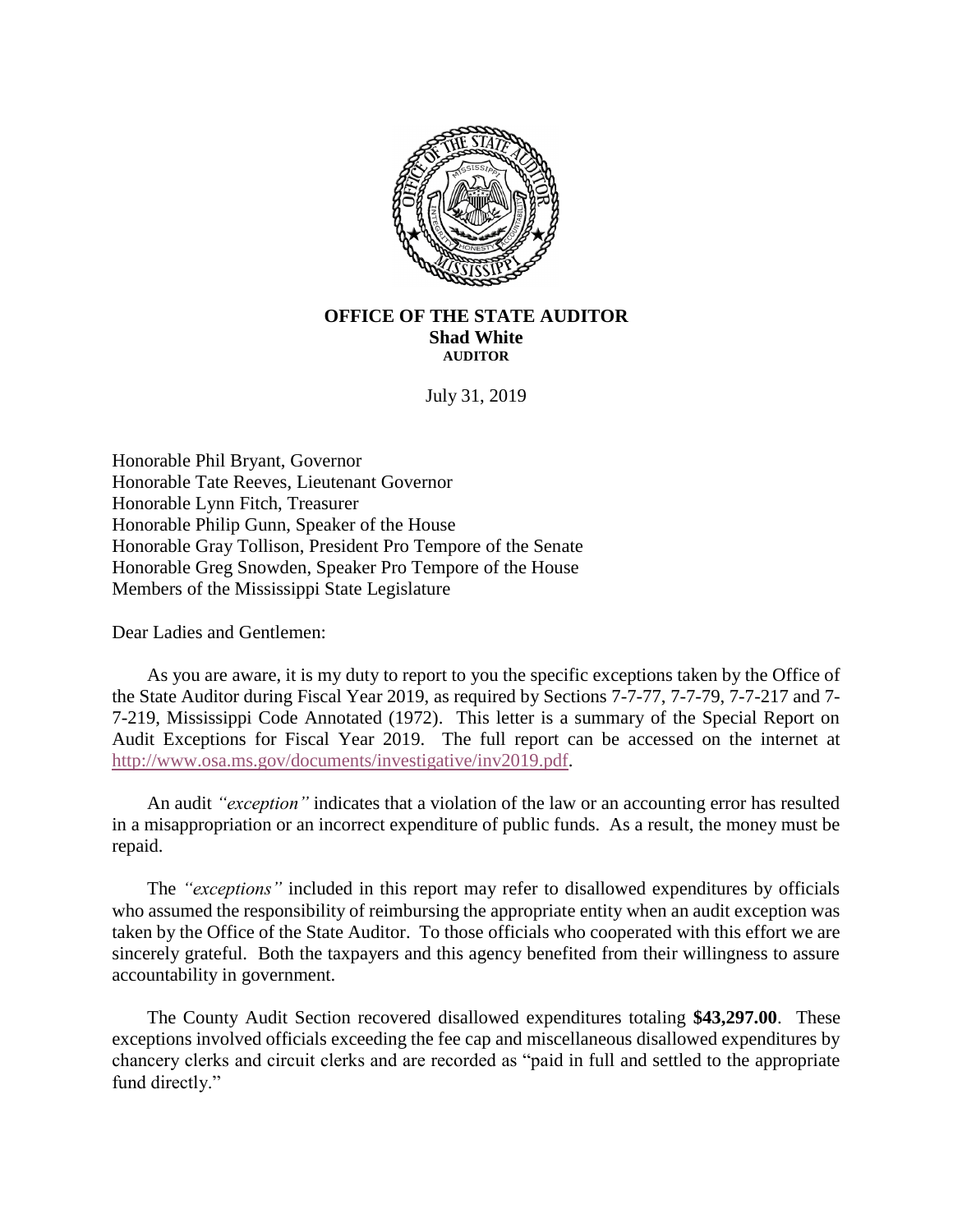Page Two July 31, 2019

The Investigations Law Enforcement Division issued sixty-four formal demands for a total of \$4,656,916.32, one informal demand for a total of \$6,188.55, and recovered misspent or embezzled funds totaling **\$1,510,117.21** <sup>1</sup>

The Performance Audit Division did not have any exceptions.

The Property Division recovered funds totaling **\$4,576.49**. These incidents involved missing equipment and are recorded as "paid in full and settled to the appropriate entity."

The total amount of funds recovered by the Office of the State Auditor for Fiscal Year ending June 30, 2019, was **\$1,557,990.70.**

The Office of the State Auditor continues to serve as a watchdog organization to ensure that tax dollars are protected, and we pledge to perform our jobs with integrity, honesty and a commitment to excellence. We continue to protect the public's trust through evaluations of accounting practices and aggressive investigations of alleged wrongdoing. We believe the taxpayers of Mississippi deserve no less.

Serving Mississippi Together,

Shad White State Auditor

SW/sss

 $\overline{a}$ 

<sup>1</sup> *This amount reflects funds collected on current and previous fiscal year exceptions and current fiscal year monies paid and settled to the appropriate entities directly. Prior Fiscal Year payments are not included in these amounts.*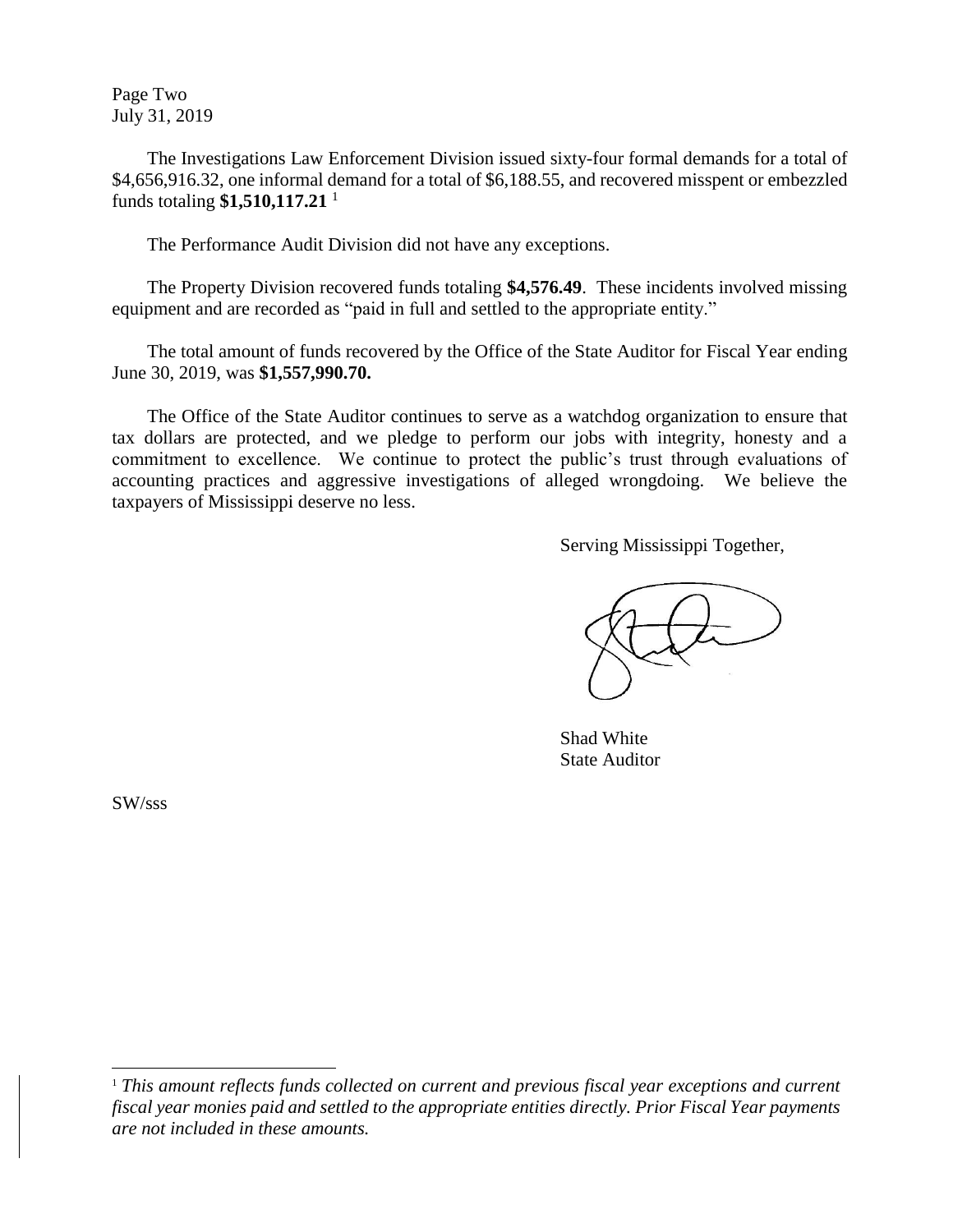

# *TABLE OF CONTENTS*

# **1. Financial and Compliance Division**

| No Exceptions Taken by the State Agency Audit Section<br><b>Exceptions Against State Agency Officials</b>                         |
|-----------------------------------------------------------------------------------------------------------------------------------|
| No Exceptions Taken by the CPA Audit Review Section<br><b>Exceptions Against Government Officials</b>                             |
| <b>Exceptions Against County Officials</b>                                                                                        |
| 2. Investigations Division<br><b>Civil and Criminal Cases</b>                                                                     |
| <b>Exceptions Taken by the Investigations Law Enforcement Division 9-45</b><br><b>Exceptions Taken and Criminal Charges Filed</b> |
| 3. Performance Audit Division<br>No Exceptions Taken                                                                              |
| 4. Property Division                                                                                                              |
| .49<br><b>Exceptions Taken for Missing Property</b>                                                                               |
| .51                                                                                                                               |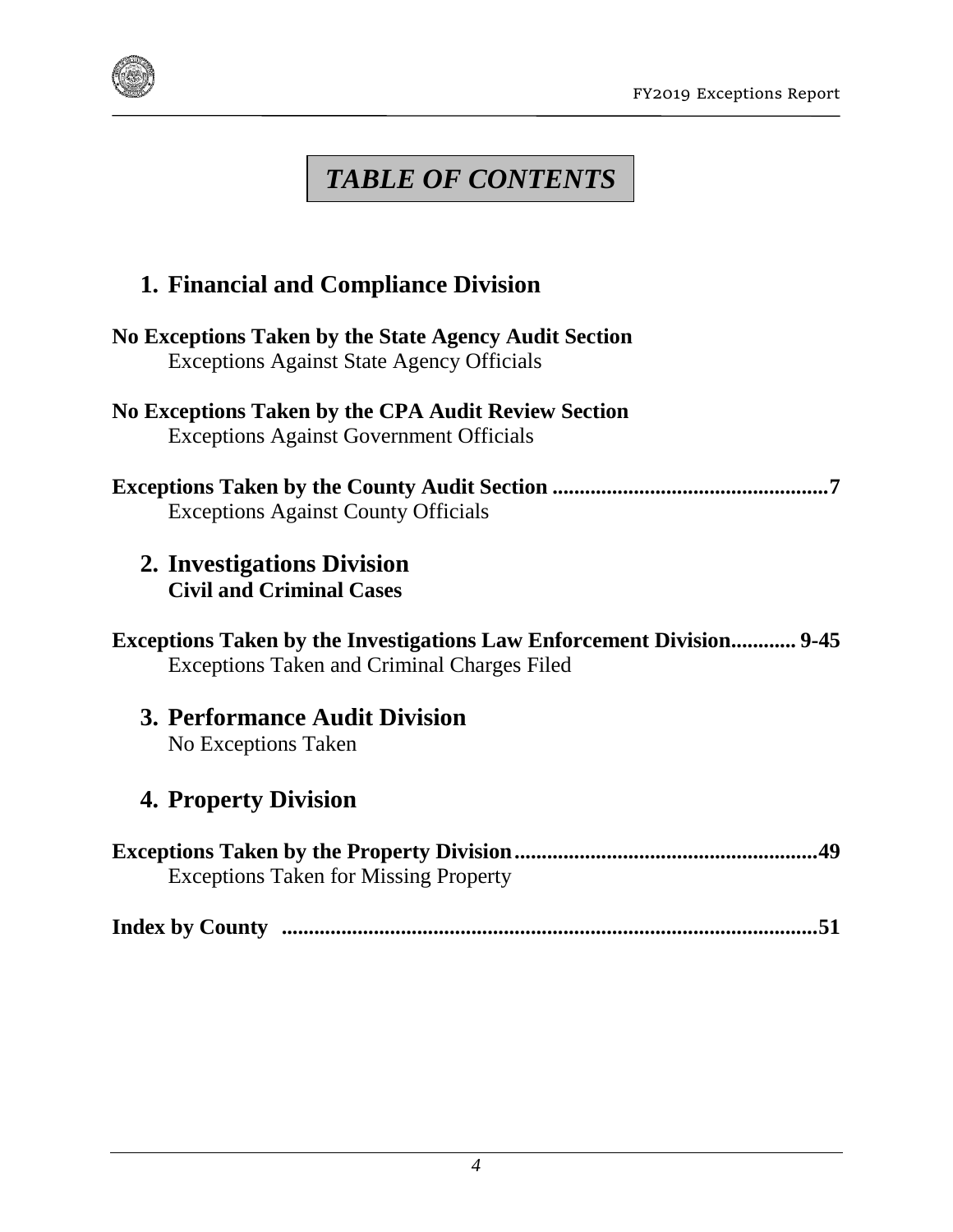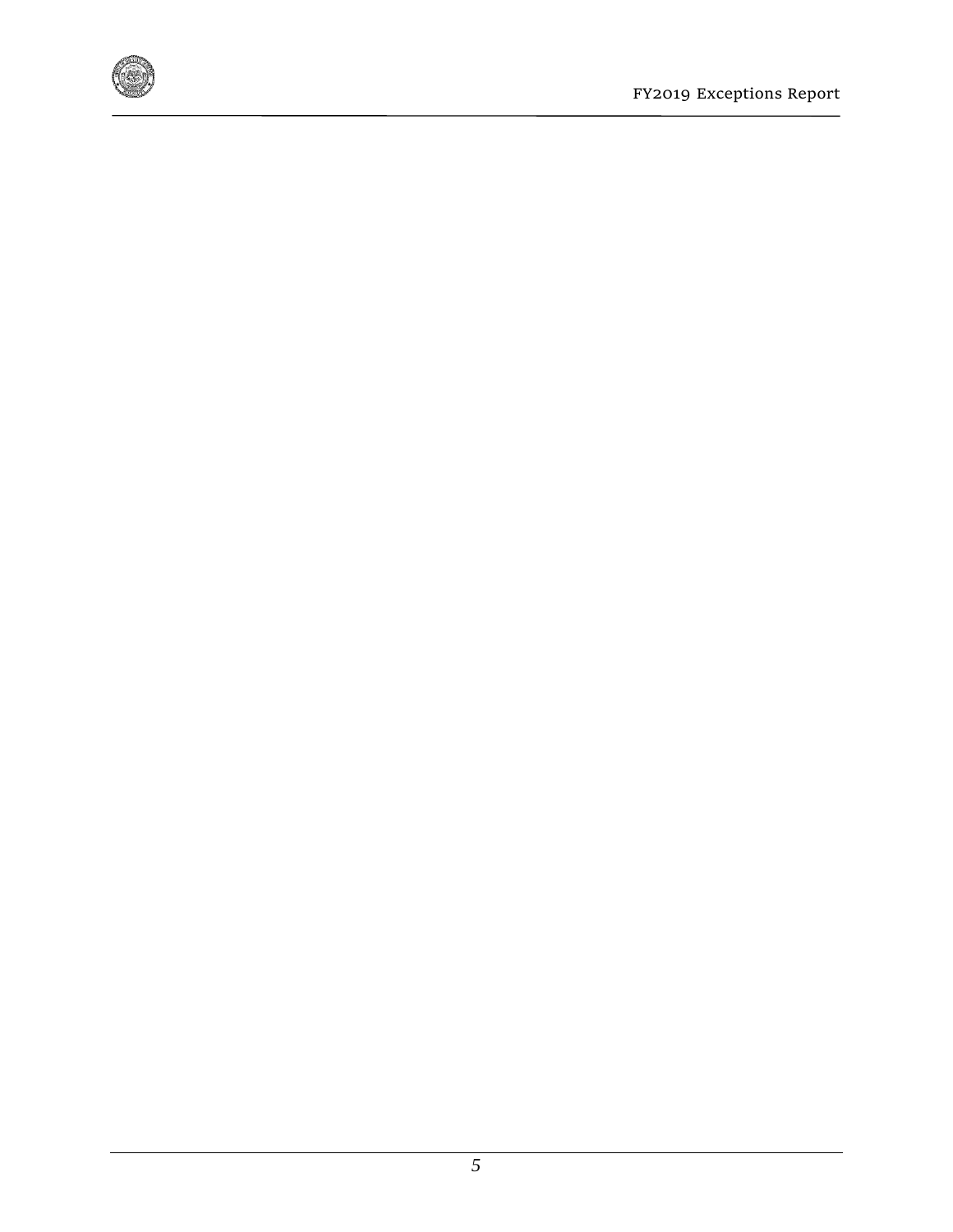





# **EXCEPTIONS TAKEN BY THE COUNTY AUDIT SECTION**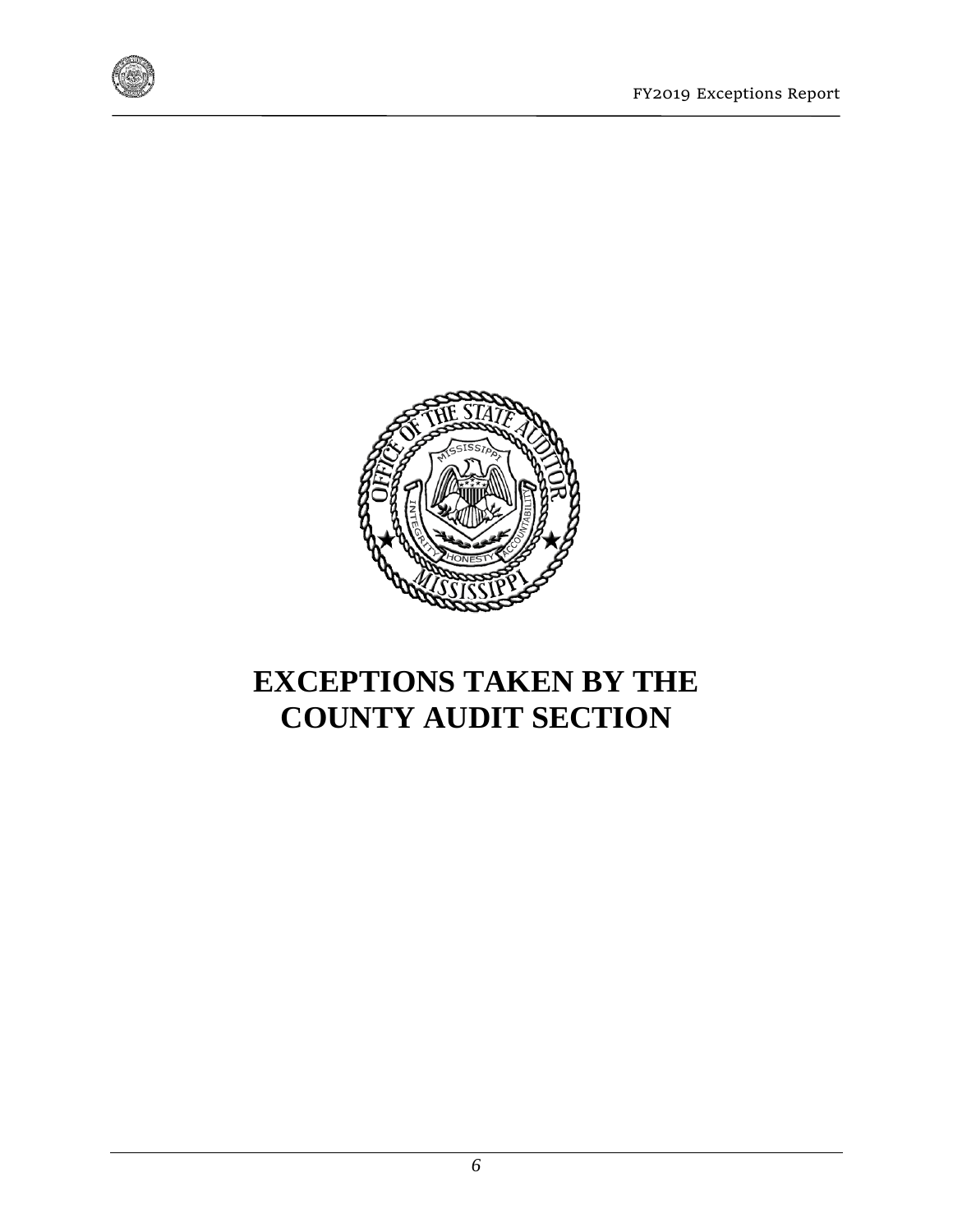*7*

## *GEORGE COUNTY*

### *COUNTY OFFICIALS*

**Chancery Clerk, Cammie Byrd \$37,933.00** Failure to Reimburse Payroll

**Status**: Paid in full and settled to the appropriate fund directly.

## *PERRY COUNTY*

## *COUNTY OFFICIALS*

**Circuit Clerk, Martha Clark 6294.00** Rehired employee without board approval

**Status**: Paid in full and settled to the appropriate fund directly.

## *PONTOTOC COUNTY*

| <b>COUNTY OFFICIALS</b><br><b>Chancery Clerk, Ricky Ferguson</b><br><b>Exceeded Fee Cap</b> | \$1,270.00 |
|---------------------------------------------------------------------------------------------|------------|
| <b>Status:</b> Paid in full and settled to the appropriate fund directly.                   |            |
| Circuit Clerk, Melinda Nowicki<br>Exceeded Fee Cap                                          | \$4,094.00 |
| <b>Status:</b> Paid in full and settled to the appropriate fund directly.                   |            |

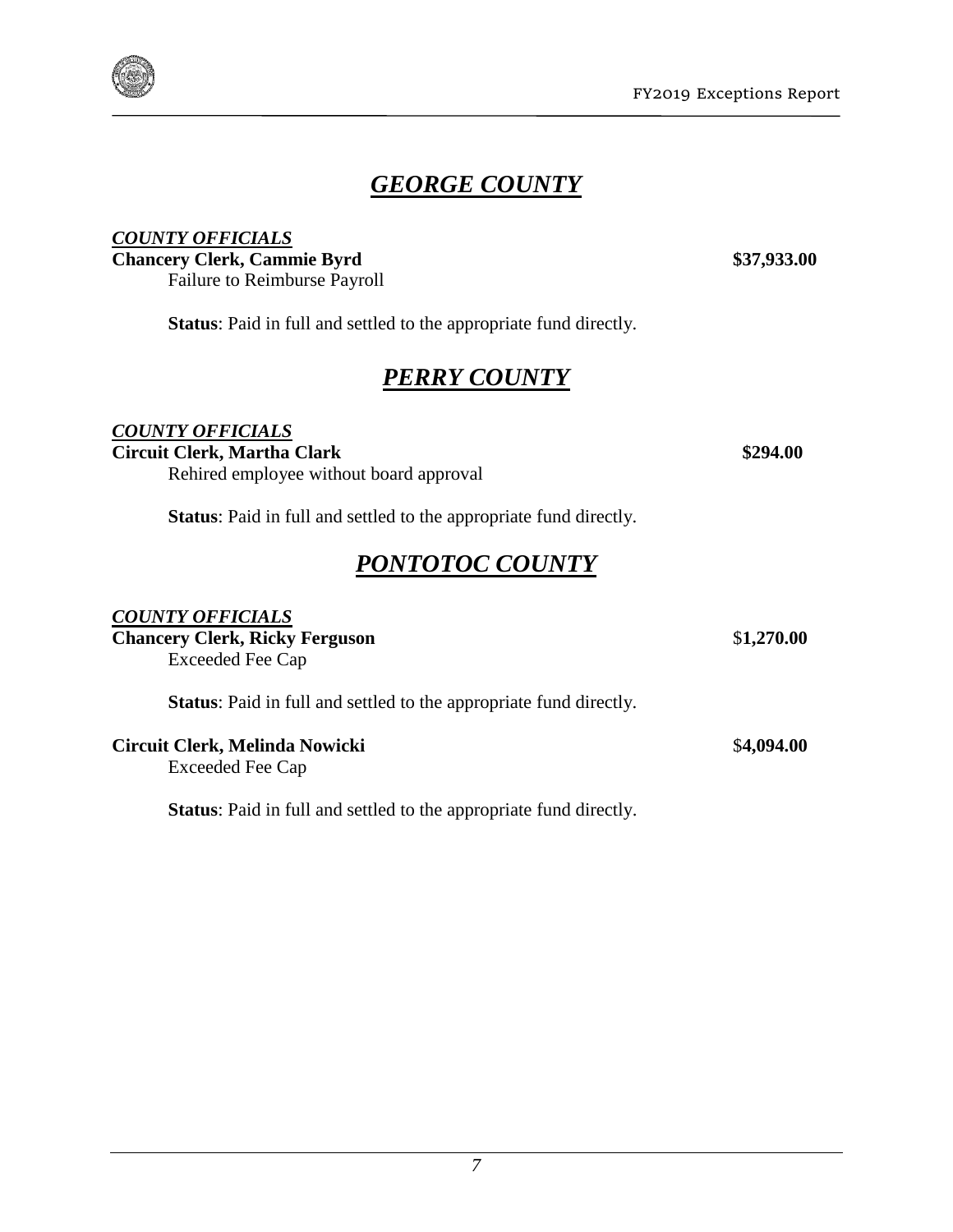



# **EXCEPTIONS TAKEN AND CRIMINAL CHARGES FILED BY THE INVESTIGATIONS LAW ENFORCEMENT DIVISION**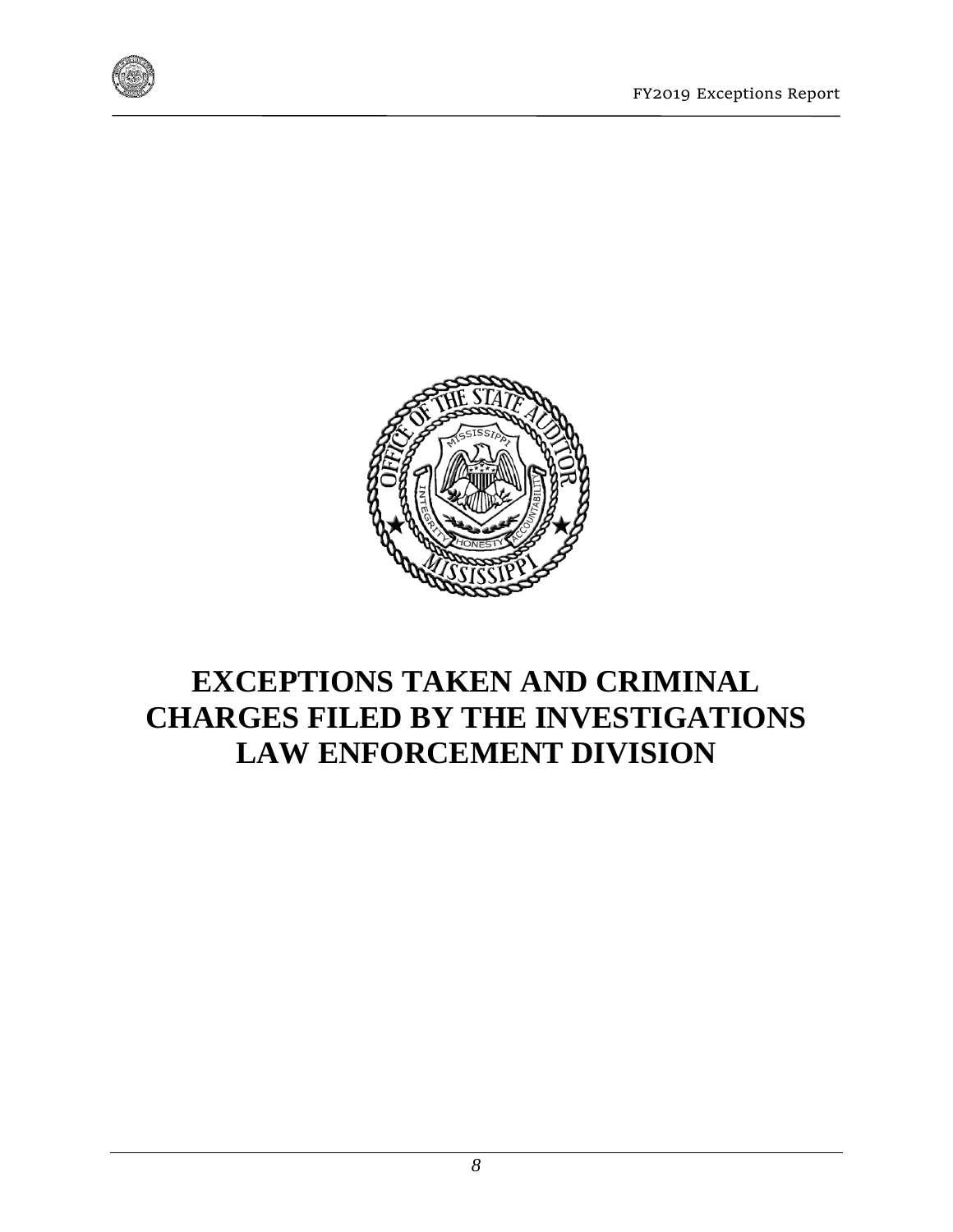*9*

## *ALCORN COUNTY*

### *ALCORN COUNTY JUSTICE COURT*

### **Former Deputy Court Clerk, Jeannette Tullis \$4,140.00**

Embezzlement

**Status:** On April 26, 2018, Tullis was indicted for Embezzlement. On May 3, 2018, a formal demand in the amount of \$4,140.00 was issued. For Fiscal Year 2019, balance has been paid in full and returned to the appropriate deserving entity.

## *BOLIVAR COUNTY*

### *TOWN OF GUNNISON*

### **Former Town Clerk, Marquita Payne \$70,392.66**

Embezzlement

**Status:** A formal demand in the amount of \$70,392.66 was issued on August 25, 2015. On October 1, 2015, Payne was sentenced to serve 1 year in the intensive supervision program. Upon completion, Payne shall serve 9 years of probation under MDOC. She was also ordered to pay restitution in the amount of \$70,408.23. For Fiscal Year 2019, payments in the amount of \$3,009.93 have been received, leaving a balance of \$12,710.88.

### *TOWN OF MOUND BAYOU*

## **Former Alderwoman, Linda Collins \$3,646.42**

Failure to Bond Employees

**Status:** A formal demand in the amount of \$3,646.42 was issued on May 13, 2019. Fiscal Year 2019, no payments have been received.

### **Alderwoman, Deloris Daughrity \$3,646.42**

Failure to Bond Employees

**Status:** A formal demand in the amount of \$3,646.42 was issued on May 13, 2019. Fiscal Year 2019, no payments have been received.

### **Alderman, James Henry \$3,646.42**

Failure to Bond Employees

**Status:** A formal demand in the amount of \$3,646.42 was issued on May 13, 2019. Fiscal Year 2019, no payments have been received.

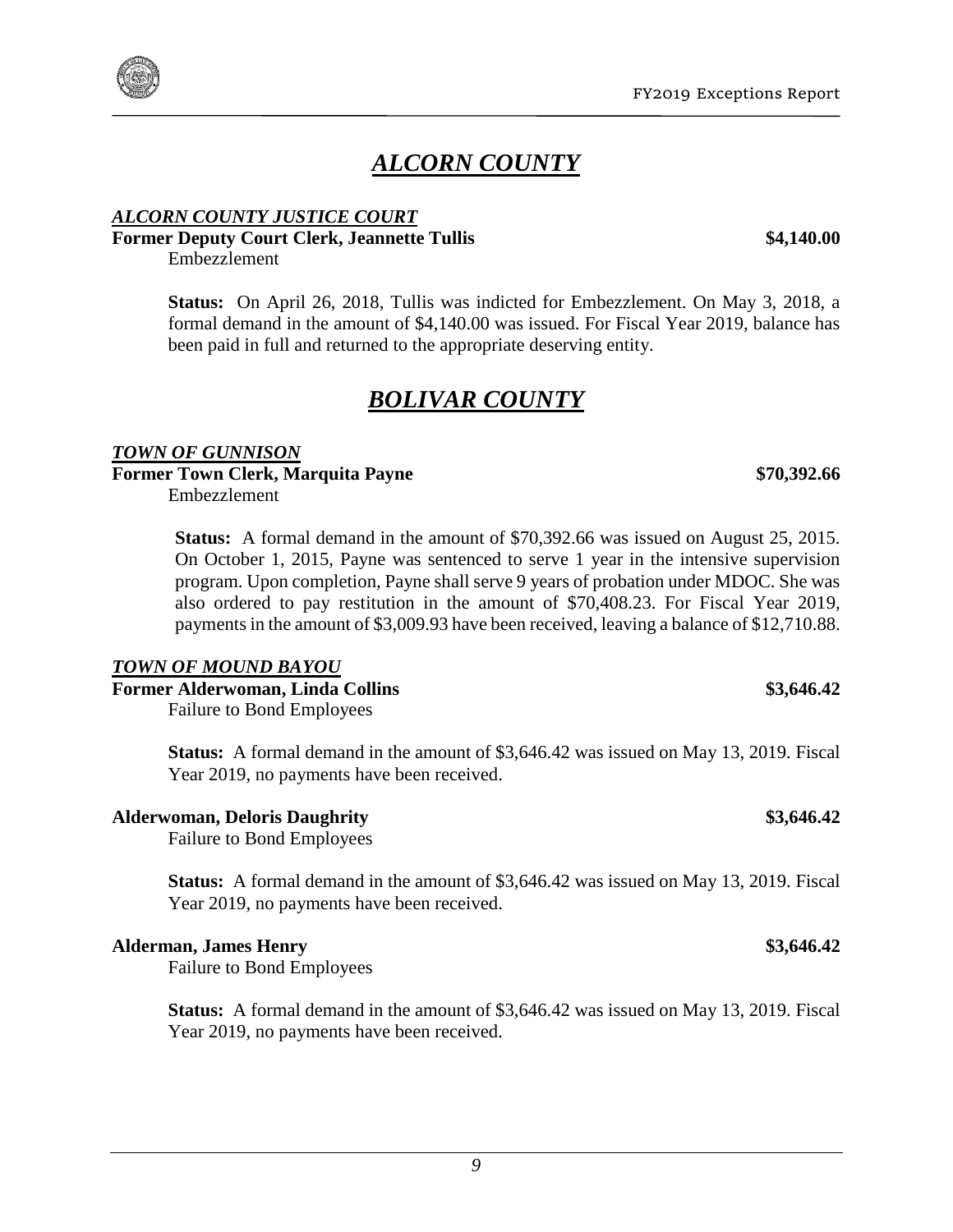## *BOLIVAR COUNTY Cont'd*

### **Former Alderman, Jerry Norwood \$3,646.42**

Failure to Bond Employees

**Status:** A formal demand in the amount of \$3,646.42 was issued on May 13, 2019. For Fiscal Year 2019, no payments have been received.

### **Former Alderman, Amos Pates \$3,646.42**

Failure to Bond Employees

**Status:** A formal demand in the amount of \$3,646.42 was issued on May 13, 2019. Fiscal Year 2019, no payments have been received.

### **Former Mayor, Darryl Johnson \$9,532.73**

Unapproved Payments

**Status:** A formal demand in the amount of \$9,532.73 was issued on August 10, 2018. For Fiscal Year 2019, no payments have been received.

### **Former City Clerk, Sabrina Morton \$833.35**

Unapproved Payments

**Status:** A formal demand in the amount of \$833.35 was issued on August 10, 2018. For Fiscal year 2019, payment from the bond company was received, balance paid in full and returned to the appropriate deserving entity.

### **Former City Clerk, Alvin Ward \$8,699.37**

Unapproved Payments

**Status:** A formal demand in the amount of \$8,699.37 was issued on August 10, 2018. For Fiscal Year 2019, no payments have been received.

## *CHICKASAW COUNTY*

### *MUNICIPALITY OF OKOLONA*

**Councilmember, Regina Pickens \$ 709.08**

Salary Overpayments

**Status:** On January 29, 2018, a formal demand in the amount of \$709.08 was issued. On March 5, 2018, this case was transmitted to the Office of the Attorney General. For Fiscal Year 2019, payment from the bond company was received, balance paid in full and returned to the appropriate deserving entity.

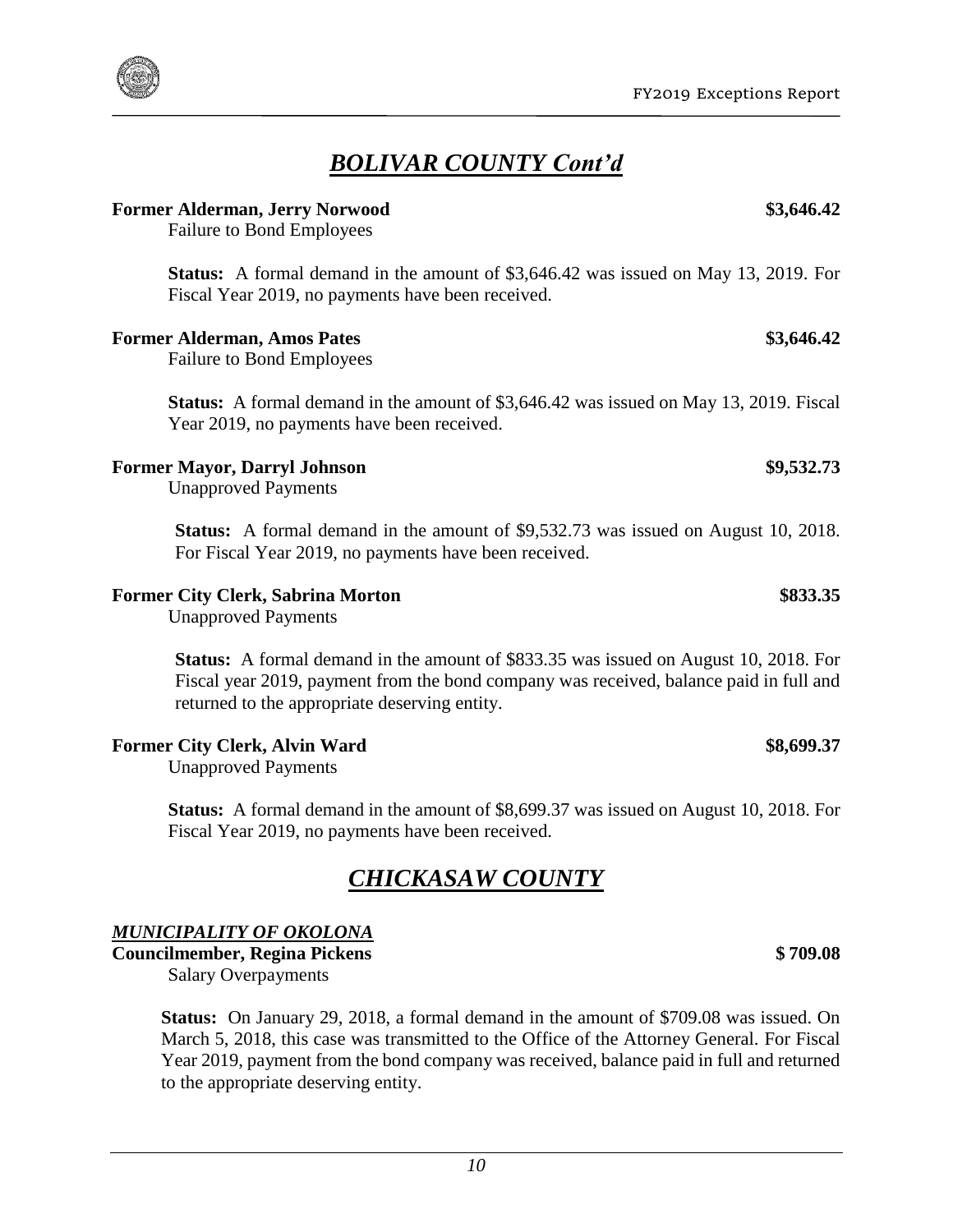## *COAHOMA COUNTY*

### *CLARKSDALE PUBLIC UTILITIES*

**Former Office Manager, Maple Melton \$3,871.92** 

Embezzlement

**Status:** On December 8, 2015, Melton was indicted on 9 counts of Embezzlement. A formal demand in the amount of \$3,871.92 was issued on December 14, 2015. For Fiscal Year 2019, no payments have been received. Melton is currently awaiting trial.

### *COAHOMA COUNTY COMMUNITY COLLEGE*

**Former Employee, Stacie Neal** Embezzlement **Conspiracy** False Statements and Representations

> **Status:** On September 21, 2018, a joint and several formal demand was issued in the amount of \$981,600.64. On May 31, 2019, Jefferson was indicted on 1 count of Embezzlement and 1 count of Conspiracy; Neal was indicted on 1 count of Embezzlement, 1 count of Conspiracy, and 1 count of False Statements and Representations. For Fiscal year 2019, payment from the bond company was received in the amount of \$100,000.00, leaving a balance of \$881,600.64.

### *COAHOMA COUNTY TOURISM COMMISSION*

**Former Director, Kappi Allen** \$142,524.35 Embezzlement

**Status:** On May 29, 2019, Allen was indicted for Embezzlement and issued a formal demand in the amount of \$142,524.35. For Fiscal Year 2019, no payments have been received.

## *COPIAH COUNTY*

### *DEPARTMENT OF HUMAN RESOURCES*

**Former Daycare Employee, Jan Coleman \$10,187.53**

Embezzlement Fraud

**Status:** On June 7, 2019, Coleman was indicted on 1 count of Fraud and 1 count of Embezzlement and served a formal demand in the amount of \$10,187.53



Former Employee, Gwendolyn Jefferson **\$981,600.64**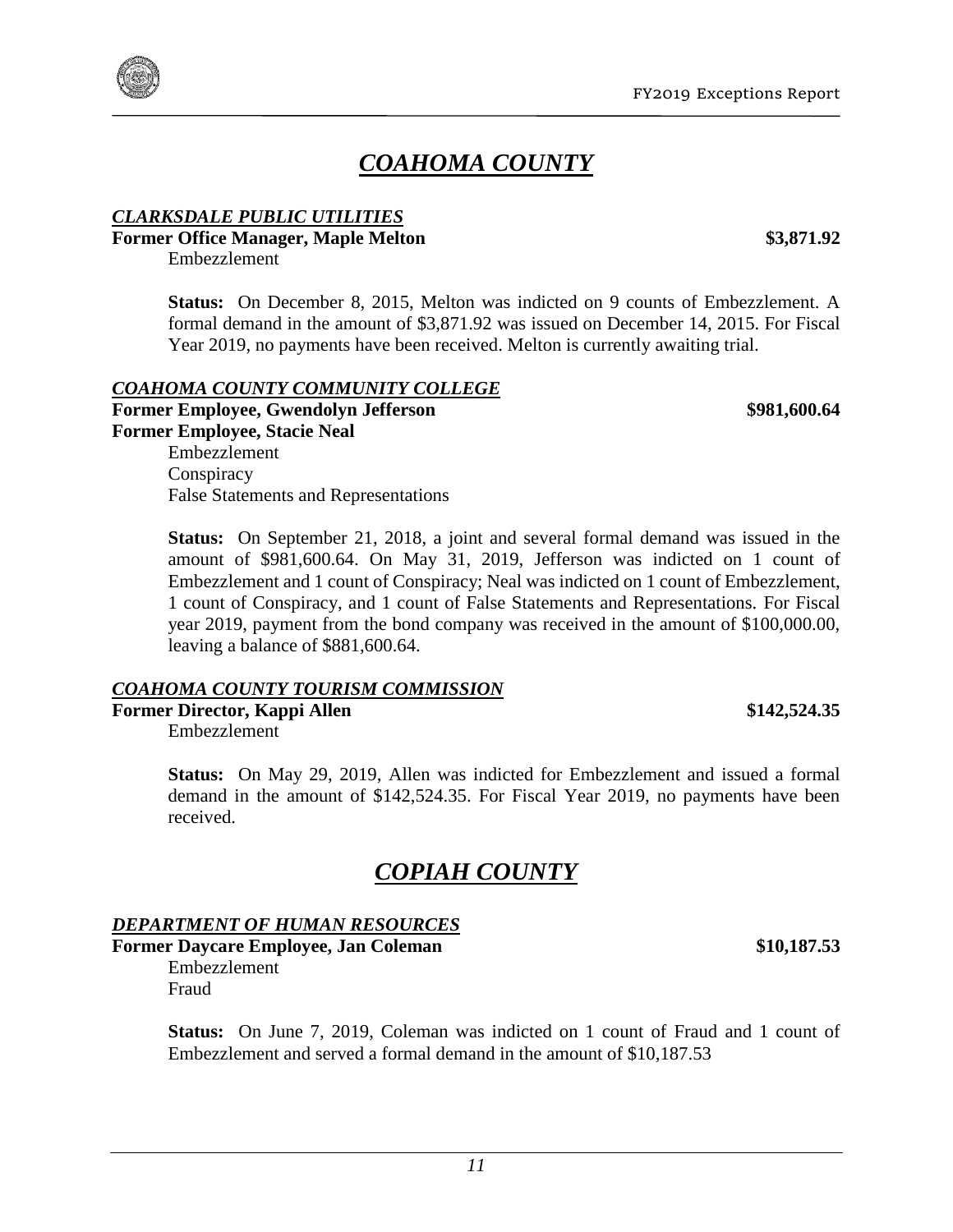

## *COVINGTON COUNTY*

### *SOUTHWEST COVINGTON VOLUNTEER FIRE DEPARTMENT*

### **Former Chief, Jerry Warren \$20,618.86**

Misuse of Public Funds

**Status:** A formal demand in the amount of \$20,618.86 was issued on July 21, 2014. On February 4, 2015, Warren pled guilty to 1 count of Grand Larceny and was sentenced to 5 years non-adjudicated probation and ordered to pay restitution in the amount of \$9,807.35. For Fiscal Year 2019, no payments have been received.

## *FORREST COUNTY*

### *HATTIESBURG TOURISM COMMISSION*

**Current and Former Commissioners \$422,914.92 Marshall Bell Sandra Foster Frank James Dr. Cathie Price James Ratliff Chris Rowell Bonnie Warren** Misappropriation of Funds

**Status:** On November 17, 2016, an informal demand in the amount of \$422,914.92 was issued. For Fiscal Year 2019, a settlement in the amount of \$303,500.00 was reached in this case and returned to the appropriate deserving entities.

### *MISSISSIPPI MILITARY DEPARTMENT*

**Former MS Youth Challenge Dining Facility Manager, Jerry Howard \$157,385.40** Embezzlement

**Status:** On September 11, 2015, a formal demand in the amount of \$157,385.40 was issued. On December 29, 2015, Howard pled guilty and was sentenced to 10 years in custody of MDOC, with 8 years to serve, and 5 years of post-release supervision. On August 22, 2016, Howard was ordered to pay restitution in the amount of \$100,461.96 to the Camp Shelby Youth Challenge Program and \$56,923.44 to the Office of the State Auditor. For Fiscal Year 2019, payments in the amount of \$300.00 have been received, leaving a balance of \$156,960.40.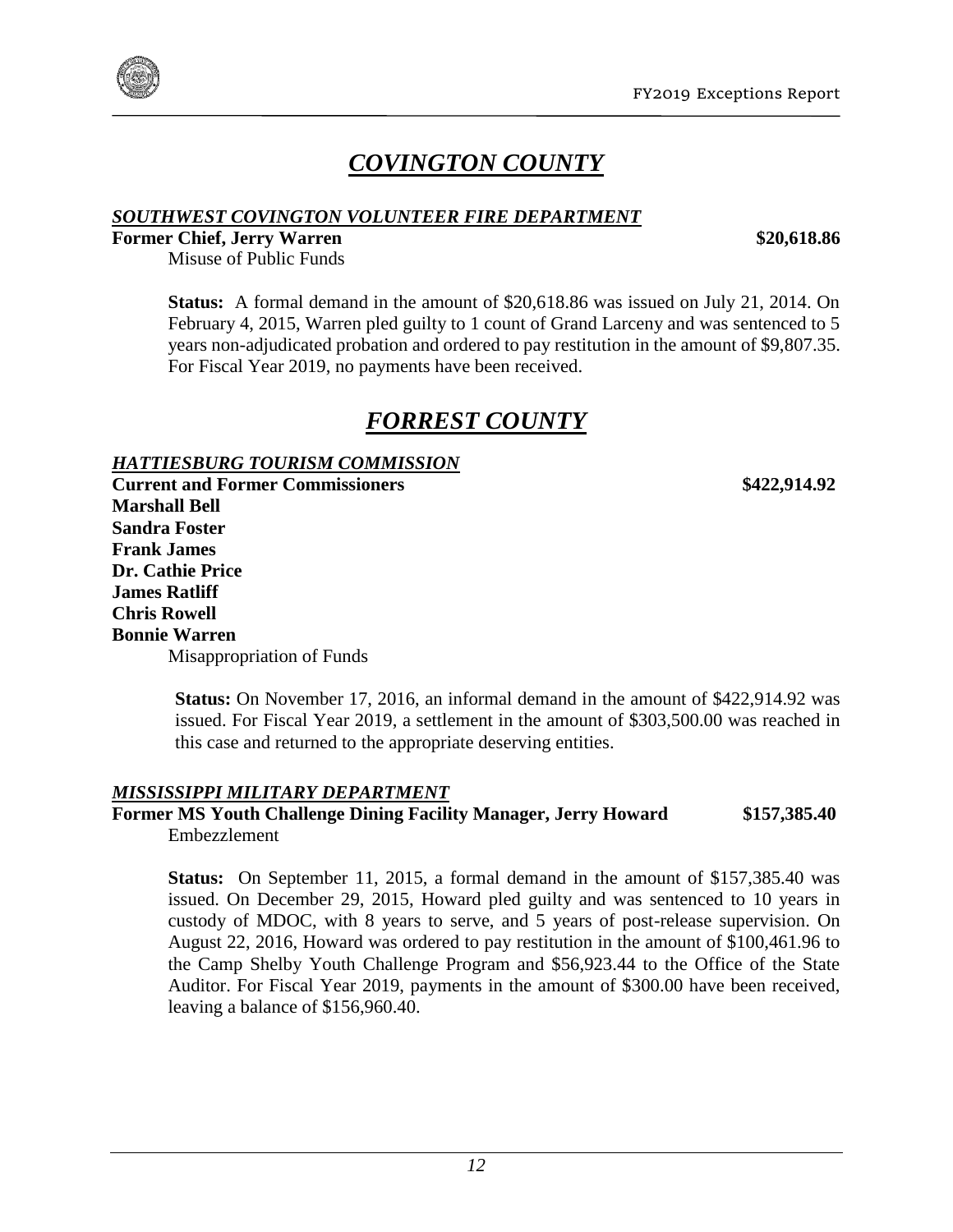## *FORREST COUNTY Cont'd*

### *N.R. Burger Middle School*

### **Former Bookkeeper, Sheva Bland \$4,763.10**

Misuse of Public Funds

**Status:** A formal demand in the amount of \$4,763.10 was issued on January 9, 2017. On March 5, 2018, this case was transmitted to the Office of the Attorney General. For Fiscal year 2019, no payments have been received.

## *GEORGE COUNTY*

### *COUNTY OFFICIAL*

**Former JROTC Instructor, Sgt. Kevin Mardis \$13,480.94** Misuse of Public Funds

**Status:** On October 19, 2015, Mardis pled guilty to Embezzlement and was sentenced to 3 years of non-adjudicated probation, and he was ordered to pay restitution in the amount of \$6,740.47 to George County School System and \$6,740.47 to the Office of the State Auditor. For Fiscal Year 2019, payments in the amount of \$1,340.03 have been received, leaving a balance of \$5,400.44.

## *HANCOCK COUNTY*

### *COUNTY EMPLOYEE*

**Former Deputy Justice Court Clerk, Dana Beaman \$197,408.94**

Embezzlement

**Status:** On July 28, 2017, Beaman was indicted on 4 counts of Embezzlement and was issued a formal demand in the amount of \$197,408.94. This case was transmitted to the Office of the Attorney General on March 5, 2018. For Fiscal Year 2018, payment from the bond company was received in the amount of \$100,000.00, leaving a balance of \$97,408.94. Trial is pending.

## *HARRISON COUNTY*

### *GULFPORT PUBLIC SCHOOL DISTRICT*

### **Contractor, Louis O'Bannon \$50,000.00**

Misappropriation of Funds

**Status:** As a result of his improper contracting, O'Bannon agreed to repay the Gulfport School District \$50,000.00. For Fiscal Year 2017, payment has been received in the amount of \$5,000.00, leaving a balance of \$45,000.00. For Fiscal Year 2019, no payments have been received.

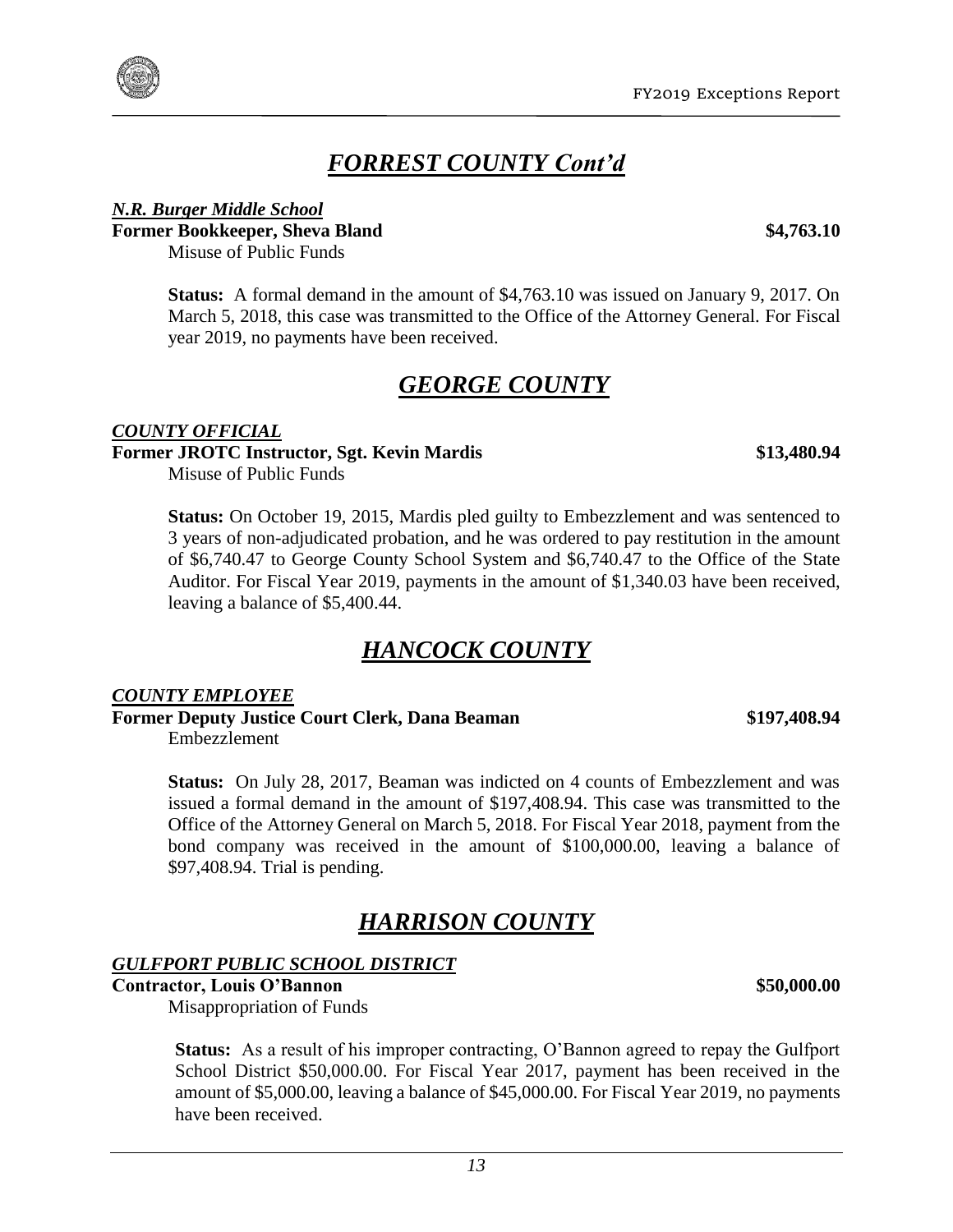# **Former Chief of Staff, Joseph Ziegler, Jr. \$258,268.75**

Misuse of Public Funds

**Status:** A formal demand in the amount of \$258,268.75 was issued on November 7, 2013. On August 14, 2014, Ziegler pled guilty to Misprision of a Felony, and on November 10, 2014, he was sentenced to serve 90 days of house arrest followed by 3 years of supervised probation. For Fiscal Year 2019, payments in the amount of \$13,000.00 have been received, leaving a balance of \$193,962.57.

**Status:** On November 3, 2017, Cannette was indicted for Embezzlement. On November 14, 2017, a formal demand in the amount of \$244,819.78 was issued. On August 23, 2018, Cannette was sentenced to 10 years with 5.5 years suspended, 4.5 years to serve in MDOC

with 5 years post release supervision, pay \$10,000.00 toward restitution by August 31, 2018. For Fiscal Year 2019, \$10,000.00 has been received, leaving a balance of \$234,819.78.

## *MISSISSIPPI DEPARTMENT OF MARINE RESOURCES*

**Former Executive Director, William W. Walker \$362,689.14** Embezzlement

**Status:** A formal demand in the amount of \$362,689.14 was issued on November 7, 2013. On March 10, 2014, Walker pled guilty to Embezzlement. On June 16, 2014, Walker was sentenced to 5 years in prison, 3 years supervised release, a fine of \$125,000.00, and \$572,689.00 in restitution, \$210,000.00 of which is joint and several with Scott Walker. Restitution payments are to begin 30 days after release from custody. For Fiscal Year 2019, payments in the amount of \$25,839.01 have been received, leaving a balance of \$359,881.71.

### *HARRISON COUNTY SCHOOL DISTRICT* **Former Bookkeeper, Rita Franke** \$4,990.19

*MISSISSIPPI ASSOCIATION OF SCHOOL RESOURCE OFFICERS*

Misappropriation of Funds

Embezzlement

**Status:** On April 30, 2019, a formal demand in the amount of \$4,990.19 was issued. For Fiscal Year 2019, no payments have been received.

# *HARRISON COUNTY Cont'd*

**Former Chief of Police for Biloxi Schools, Paul Cannette \$244,819.78**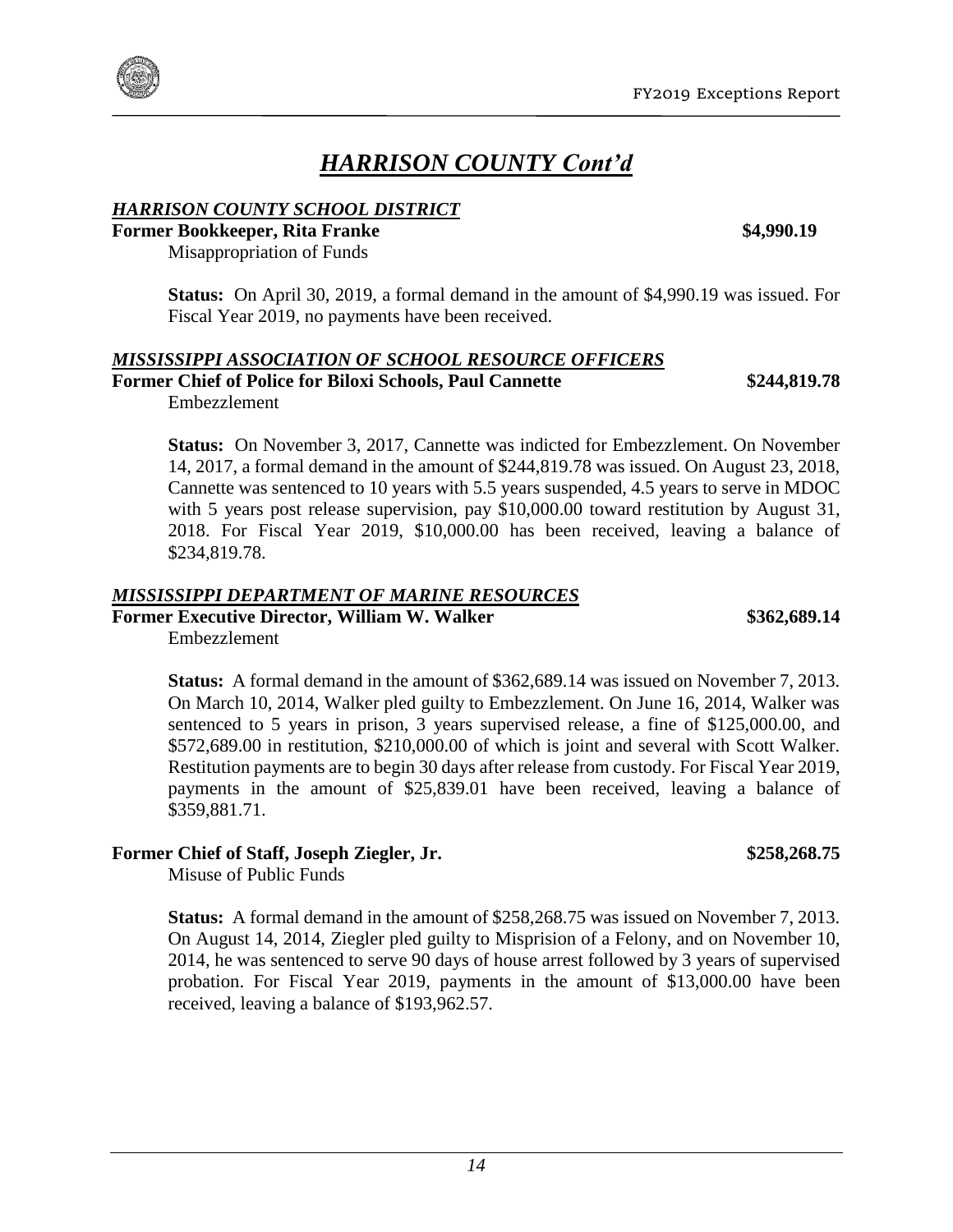

## *HARRISON COUNTY Cont'd*

### *GULF COAST COMMUNITY ACTION AGENCY*

### **Former Deputy Director, Linda Harvey-Irvin** \$531,236.00

Bribery

**Status:** On February 19, 2015, Irvin pled guilty to Bribery. On July 1, 2015, she was sentenced to 85 months in federal prison followed by 2 years of supervised release and ordered to pay \$531,236.00 in restitution to be paid jointly and severally with Markuntala Croom, and perform 100 hours of community service. This case was worked jointly with the FBI. Federal restitution is still owed.

### **Vendor to Gulf Coast Community Action Agency, Markuntala Croom \$531,236.00** Bribery

**Status:** On February 19, 2015, Croom pled guilty to Bribery. On July 1, 2015, Croom was sentenced to 57 months in federal prison followed by 2 years of supervised release. She was also ordered to pay \$531,236.00 in restitution to be paid jointly and severally with Linda Harvey-Irvin, and perform 100 hours of community service. This case was worked jointly with the FBI. Federal restitution is still owed.

### **Vendor to Gulf Coast Community Action Agency, Donald Walton \$31,000.00** Bribery

**Status:** On February 19, 2015, Walton pled guilty to Bribery**.** On July 1, 2015, Walton was sentenced to 37 months in federal prison followed by 2 years of supervised release. He was also ordered to pay a \$10,000.00 fine, and a forfeiture judgment in the amount of \$31,000.00 was entered. This case was worked jointly with the FBI. Federal restitution is still owed.

### *MUNICIPALITY OF GULFPORT*

**Former Utility Cashier, Courtney Page \$3,106.28**

Misuse of Funds

**Status:** On August 25, 2016, a formal demand was issued in the amount of \$3,106.28 and transmitted to the Office of the Attorney General on March 17, 2017. For Fiscal Year 2019, no payments have been received.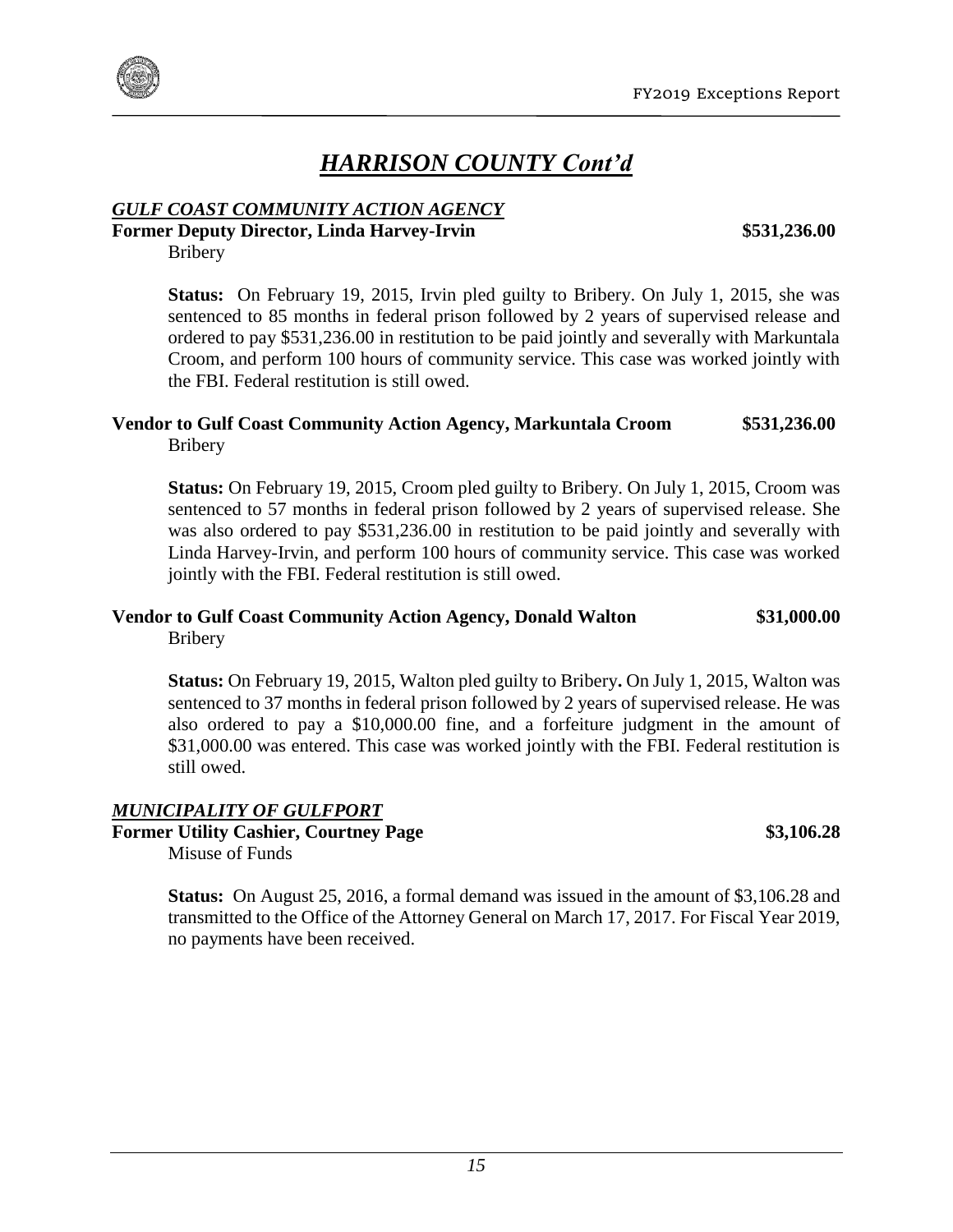## *HARRISON COUNTY Cont'd*

### *SOUTH MISSISSIPPI REGIONAL CENTER*

### **Former Director, Dr. Pam Baker 1988 1988 \$423,801.15**

Salary Overpayments to Staff

**Status:** A formal written demand in the amount of \$423,801.15 was issued on June 27, 2012. For Fiscal Year 2016, payment from the bond company was received in the amount of \$77,156.64, leaving a balance of \$179,977.22. This case was transmitted to the Office of the Attorney General on October 2, 2018. For Fiscal Year 2019, no payments have been received.

## *HINDS COUNTY*

### *MISSISSIPPI ATTORNEY GENERAL'S OFFICE*

Former Investigator, Kelly Edgar **\$6,188.55** 

Misuse of Public Funds

**Status:** On January 8, 2019, an informal demand in the amount of \$6,188.66 was issued. For Fiscal Year 2019, demand has been paid in full and returned to the appropriate deserving entity.

### *MISSISSIPPI AUCTIONEER COMMISSION*

**Former Executive Director, Kamela Remsen \$74,151.97** Misuse of Public Funds

**Status:** On July 11, 2018, a formal demand was issued in the amount of \$74,151.97. On October 5, 2018, this case was transmitted to the Office of the Attorney General. For Fiscal Year 2019, no payments have been received.

### *MISSISSIPPI BOARD OF ANIMAL HEALTH*

**Director of Accounting, Chris Smith**  $\qquad$  **\$33,892.54** Misappropriation of Funds

**Status:** On January 23, 2019, a formal demand in the amount of \$33,892.54 was issued. For Fiscal Year 2019, payment from the bond company was received in the amount of \$25,000.00, leaving a balance of \$8,892.54.

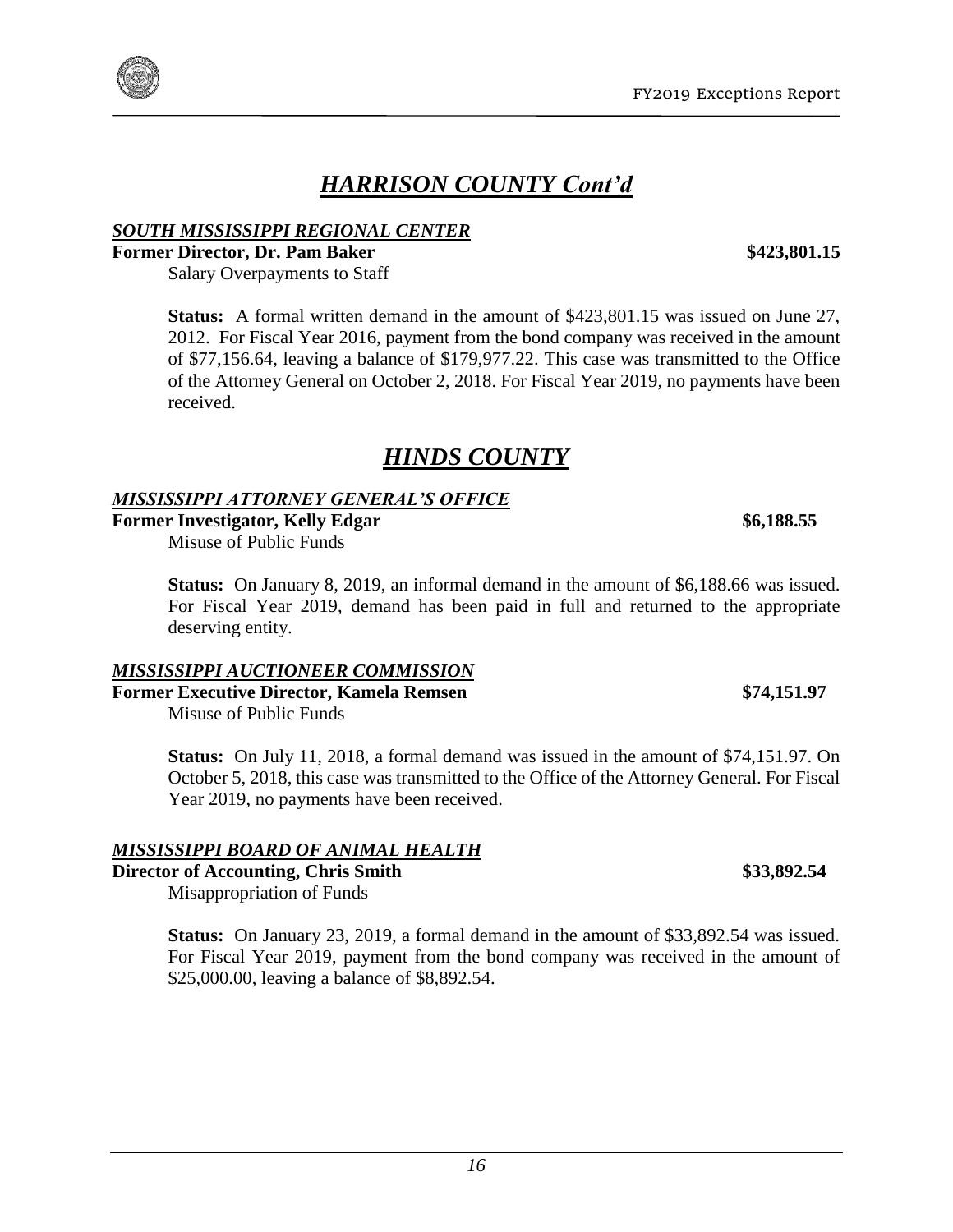## *HINDS COUNTY Cont'd*

### *MISSISSIPPI DEPARTMENT OF HEALTH*

### **Former Health Inspector, James Walker \$51,319.65**

Embezzlement Tampering with Evidence

**Status**: On May 29, 2018, Walker was indicted for Embezzlement and Tampering with Evidence. On June 27, 2018, a formal demand in the amount of \$51,319.65 was issued. Trial is pending.

### *MISSISSIPPI AGRIBUSINESS COUNCIL*

### **Former Contractor, Michael Walters \$132,385.13**

Money Laundering

**Status**: On March 28, 2005, Walters pled guilty to Money Laundering and was sentenced to serve 18 months in prison. Walters was ordered to pay restitution in the amount of \$82,174.75. A formal demand was issued on August 1, 2005, and transmitted to the Office of the Attorney General on September 1, 2005. For Fiscal Year 2019, payments in the amount of \$2,229.71 have been received leaving a balance of \$113,376.42.

### *MISSISSIPPI DEPARTMENT OF PUBLIC SAFETY*

**Former Chief of Staff, Gale Mills \$5,967.42**

Misuse of Funds

**Status:** On June 2, 2015, a formal demand in the amount of \$5,967.42 was issued. For Fiscal Year 2019, demand has been paid in full and returned to the appropriate deserving entity.

### *MISSISSIPPI BOARD OF COSMETOLOGY*

**Board Member, Dorothy Ennis \$3,420.94** Misuse of Funds

**Status**: On April 2, 2018, a formal demand in the amount of \$3,420.94 was issued. For Fiscal Year 2019, demand has been paid in full and returned to the appropriate deserving entity.

### **Former Board Member, Waylon Garrett \$3,420.94**

Misuse of Funds

**Status**: On April 2, 2018, a formal demand in the amount of \$3,420.94 was issued. For Fiscal Year 2019, demand has been paid in full and returned to the appropriate deserving entity.

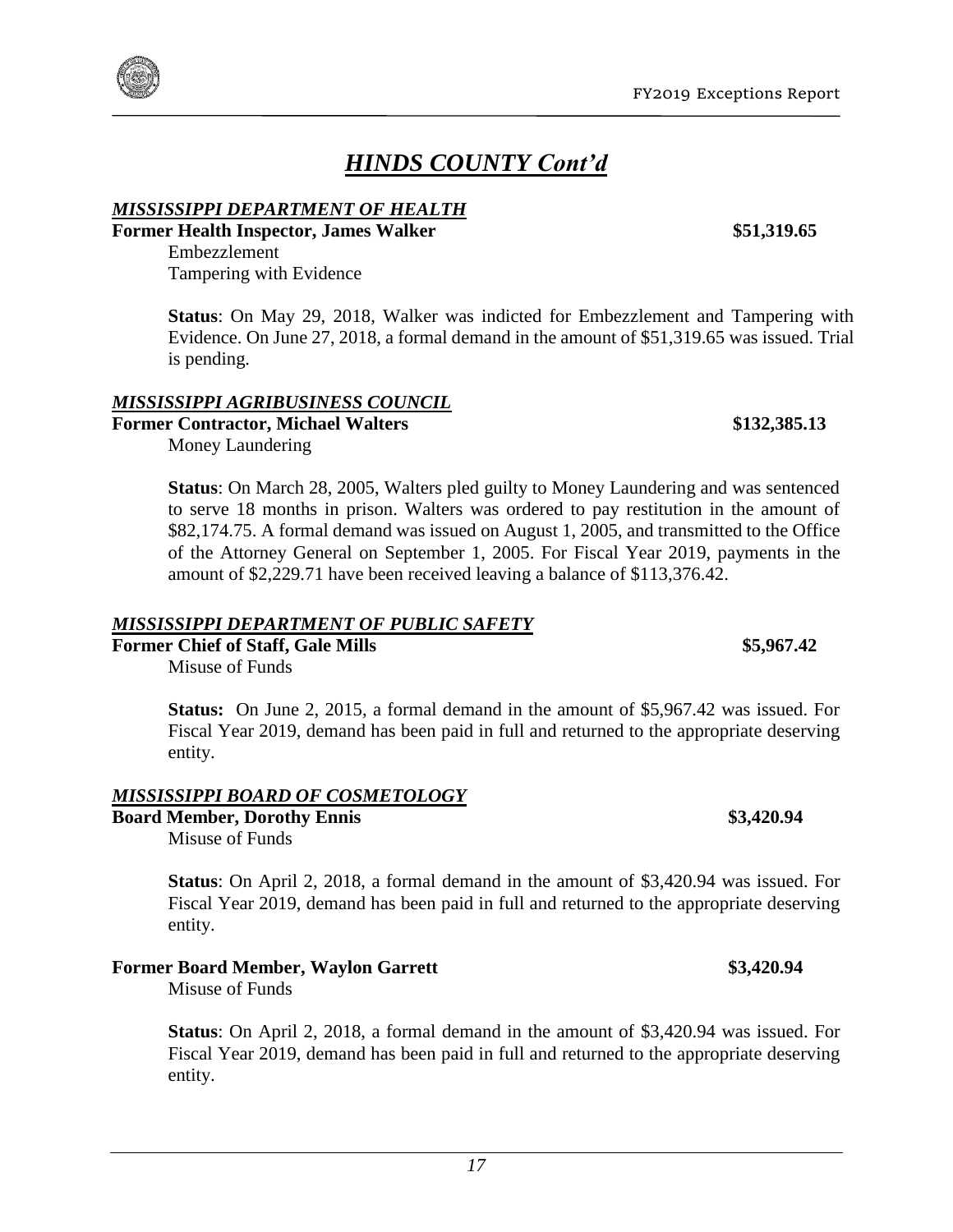## *HINDS COUNTY Cont'd*

### **Board Member, Glenda Honeycutt \$3,420.94**

Misuse of Funds

**Status**: On April 2, 2018, a formal demand in the amount of \$3,420.94 was issued. For Fiscal Year 2019, demand has been paid in full and returned to the appropriate deserving entity.

### **Board Member, Bertha Johnson \$3,420.94**

Misuse of Funds

**Status**: On April 2, 2018, a formal demand in the amount of \$3,420.94 was issued. For Fiscal Year 2019, demand has been paid in full and returned to the appropriate deserving entity.

### **Board Member, Darlene Smith \$3,420.94**

Misuse of Funds

**Status**: On April 2, 2018, a formal demand in the amount of \$3,420.94 was issued. For Fiscal Year 2019, demand has been paid in full and returned to the appropriate deserving entity.

## *HOLMES COUNTY*

### *HOLMES COUNTY BOARD OF SUPERVISORS*

**Supervisor, Eddie Carthan \$184,184.12** 

Misuse of Public Funds

**Status:** On April 17, 2019, a formal demand was issued in the amount of \$184,184.12. On May 6, 2019, this case was transmitted to the Office of the Attorney General. For Fiscal Year 2019, no payments have been received.

### *TOWN OF TCHULA*

**Alderperson, Larry Jefferson \$9,331.08**  Salary Overpayments

**Status**: On March 10, 2017, a formal demand in the amount of \$9,331.08 was issued and transmitted to the Office of the Attorney General on May 11, 2017. For Fiscal Year 2019, no payments have been received.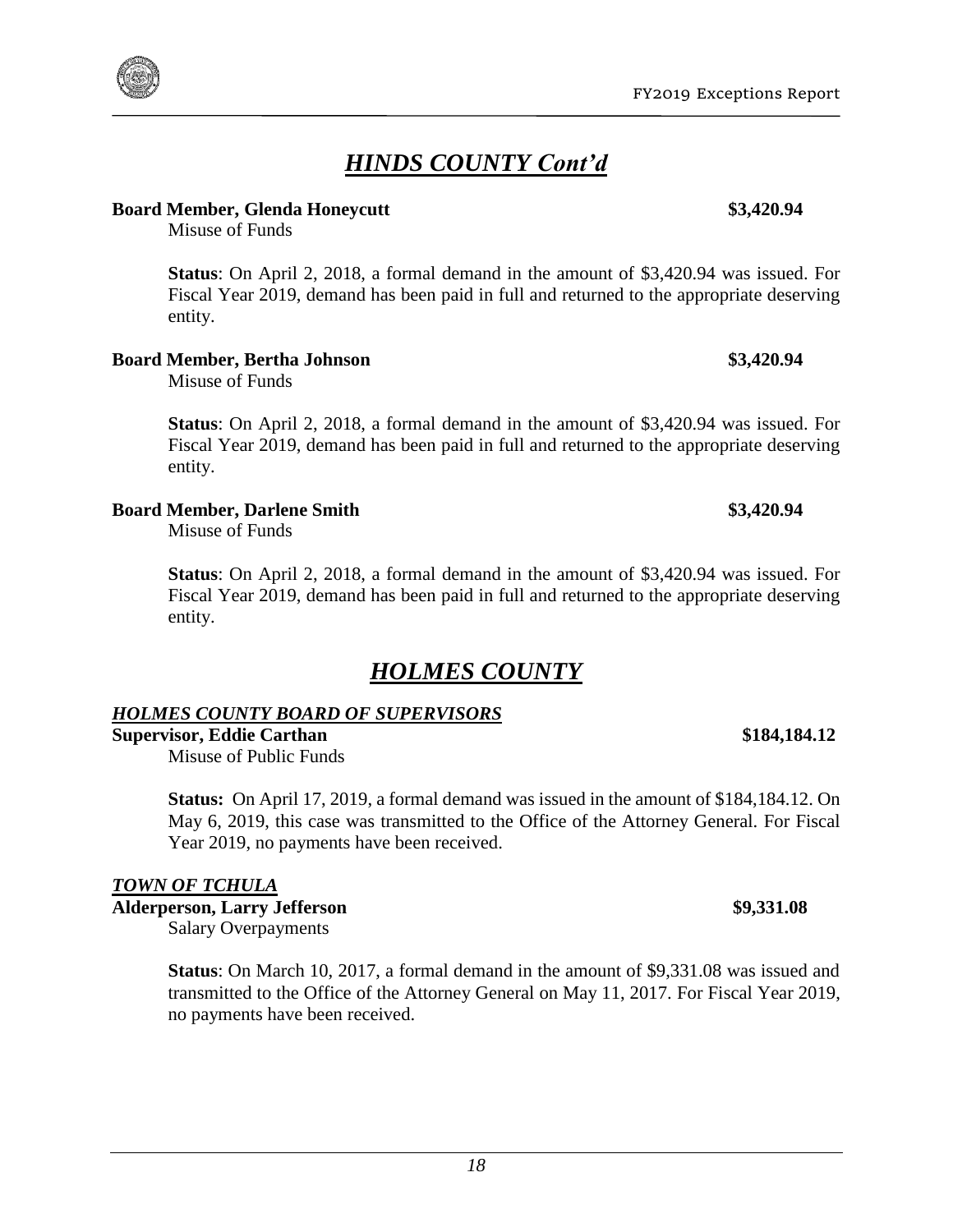## *HOLMES COUNTY Cont'd*

### **Alderperson, Dolly Collins \$10,636.83**

Salary Overpayments

**Status**: On March 10, 2017, a formal demand in the amount of \$10,636.83 was issued and transmitted to the Office of the Attorney General on May 11, 2017. For Fiscal Year 2019, no payments have been received.

### **Alderperson, Tina Cross \$9,053.58**

Salary Overpayments

**Status**: On March 10, 2017, a formal demand in the amount of \$9,053.58 was issued and transmitted to the Office of the Attorney General on May 11, 2017. For Fiscal Year 2019, no payments have been received.

### **Alderperson, Cleveland Whiteside, Jr. \$11,861.17**

Salary Overpayments

**Status**: On March 10, 2017, a formal demand in the amount of \$11,861.17 was issued and transmitted to the Office of the Attorney General on May 11, 2017. For Fiscal Year 2019, no payments have been received.

### **Alderperson, Rogerine Johnson \$11,861.17**

Salary Overpayments

**Status**: On March 10, 2017, a formal demand in the amount of \$11,861.17 was issued and transmitted to the Office of the Attorney General on May 11, 2017. For Fiscal Year 2019, no payments have been received.

### *MISSISSIPPI DEPARTMENT OF HEALTH*

**Former Environmentalist, Willie Anderson \$2,009.60**

Embezzlement Fraud

**Status:** On January 24, 2019, Anderson was indicted on 1 count of Embezzlement and 1 count of Fraud. On February 19, 2019, Anderson was served a demand in the amount of \$2,009.60. For Fiscal Year 2019, no payments have been received.

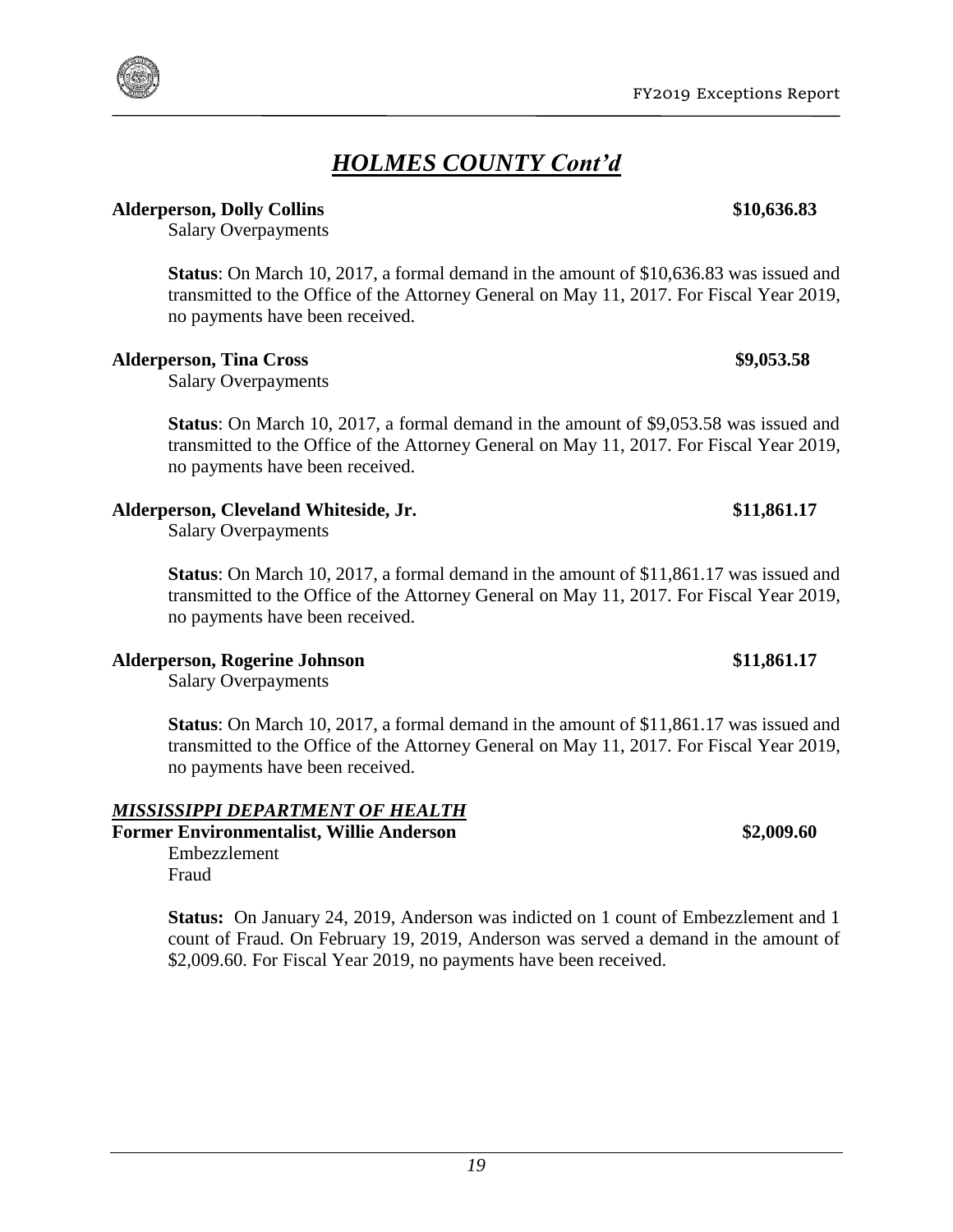FY2019 Exceptions Report

*20*

# *HUMPHREYS COUNTY*

### *COUNTY OFFICIAL*

### **Chancery Clerk, Lawrence Browder \$279,764.16** Exceeding Salary Cap

Fraudulent Statements and Representations

**Status:** On November 13, 2014, a formal demand in the amount of \$143,306.60 was issued for exceeding the fee cap for Fiscal Years 2004, 2006, 2008, 2011, 2012, and 2013. For Fiscal Year 2017, payments in the amount of \$20,000.00 have been received, leaving a balance of \$61,633.94. On January 10, 2019, Browder was indicted for 1 count of Fraudulent Statements and Representations. On January 14, 2019, a formal demand was issued in the amount of \$279,764.16. For Fiscal year 2019, no payments have been received.

## *JACKSON COUNTY*

### *CITY OF OCEAN SPRINGS* **\$38,863.30**

**Former Public Works Director, Andre Kaufman** Misappropriation of Funds

> **Status**: On March 30, 2017, a No True Bill was issued. On August 13, 2018, a formal demand in the amount of \$38,863.30 was issued. For Fiscal Year 2019, no payments have been received.

### **Former Public Employee, Allan Ladnier \$9,296.53.**

Misappropriation of Funds

**Status**: On March 30, 2017, a No True Bill was issued. On August 13, 2018, a formal demand in the amount of \$9,296.53 was issued. For Fiscal Year 2019, no payments have been received.

### *CITY OF MOSS POINT* **\$4,218.98**

**Former Utility Clerk, Lakeshia Benton**

Embezzlement

**Status**: On January 11, 2019, Benton was indicted on 1 count of Embezzlement and a formal demand in the amount of \$4,218.98 was issued. For Fiscal Year 2019, payment was received from the bond company, balance paid in full and returned to the appropriate deserving entity.

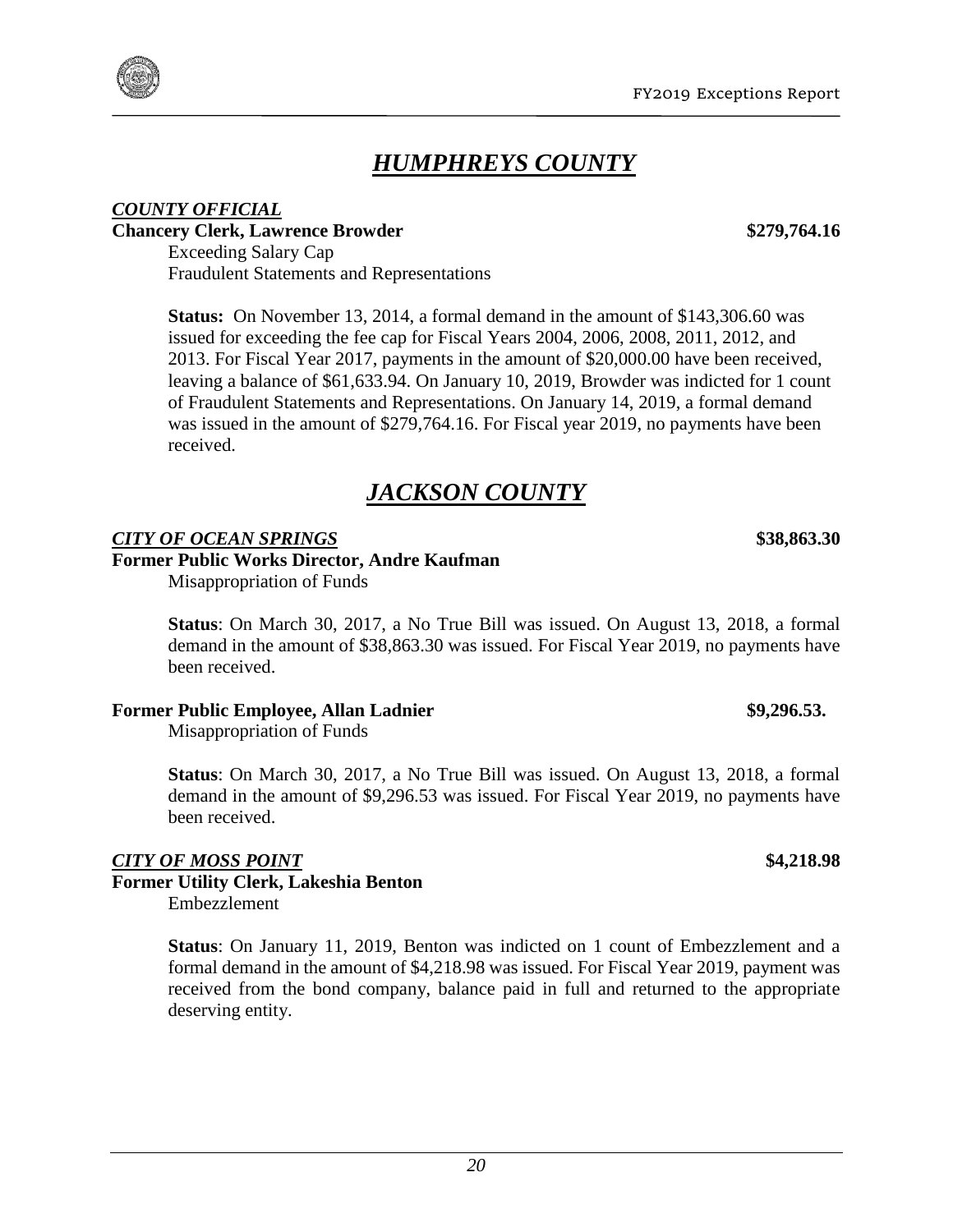## *JACKSON COUNTY Cont'd*

### **Former Utility Supervisor, Kenya Bowens \$26,350.58**

Embezzlement

**Status**: On January 11, 2019, Bowens was indicted on 1 count of Embezzlement and a formal demand in the amount of \$26,350.58 was issued. For Fiscal Year 2019, payment was received from the bond company, balance paid in full and returned to the appropriate deserving entity.

### *MUNICIPALITY OF PASCAGOULA*

**Former Comptroller, Robert Parker 647,395.91** Misappropriation of Funds

**Status**: On May 31, 2019, a formal demand in the amount of \$47,395.91 was issued. For Fiscal Year 2019, no payments have been received.

### **Former City Manager, Joseph Huffman \$6,819.27**

Misappropriation of Funds

**Status**: On May 31, 2019, a formal demand in the amount of \$6,819.27 was issued. For Fiscal Year 2019, demand has been paid in full and returned to the appropriate deserving entity.

### *JACKSON COUNTY EMERGENCY SERVICES*

### **Employee, Roger Gibson \$3,912.71**

**Conspiracy** Fraud

**Status**: On March 9, 2017, a formal demand in the amount of \$3,912.71 was issued. On December 9, 2016, Gibson was indicted for Conspiracy and Fraud. On March 3, 2018, this case was transmitted to the Office of the Attorney General. For Fiscal Year 2018, payment in the amount of \$2,297.96 was received, leaving a balance of \$1,614.75. On July 19, 2017, an order of nolle prosequi was issued. For Fiscal Year 2019, no payments have been received.

### **Employee, Cheryl McLeod \$1,148.98**

**Conspiracy** Fraud

**Status**: On March 7, 2017, a formal demand in the amount of \$1,148.98 was issued. On December 9, 2016, McLeod was indicted for Conspiracy and Fraud. On March 3, 2018, this case was transmitted to the Office of the Attorney General. On July 19, 2017, an order of nolle prosequi was issued. For Fiscal Year 2019, no payments have been received.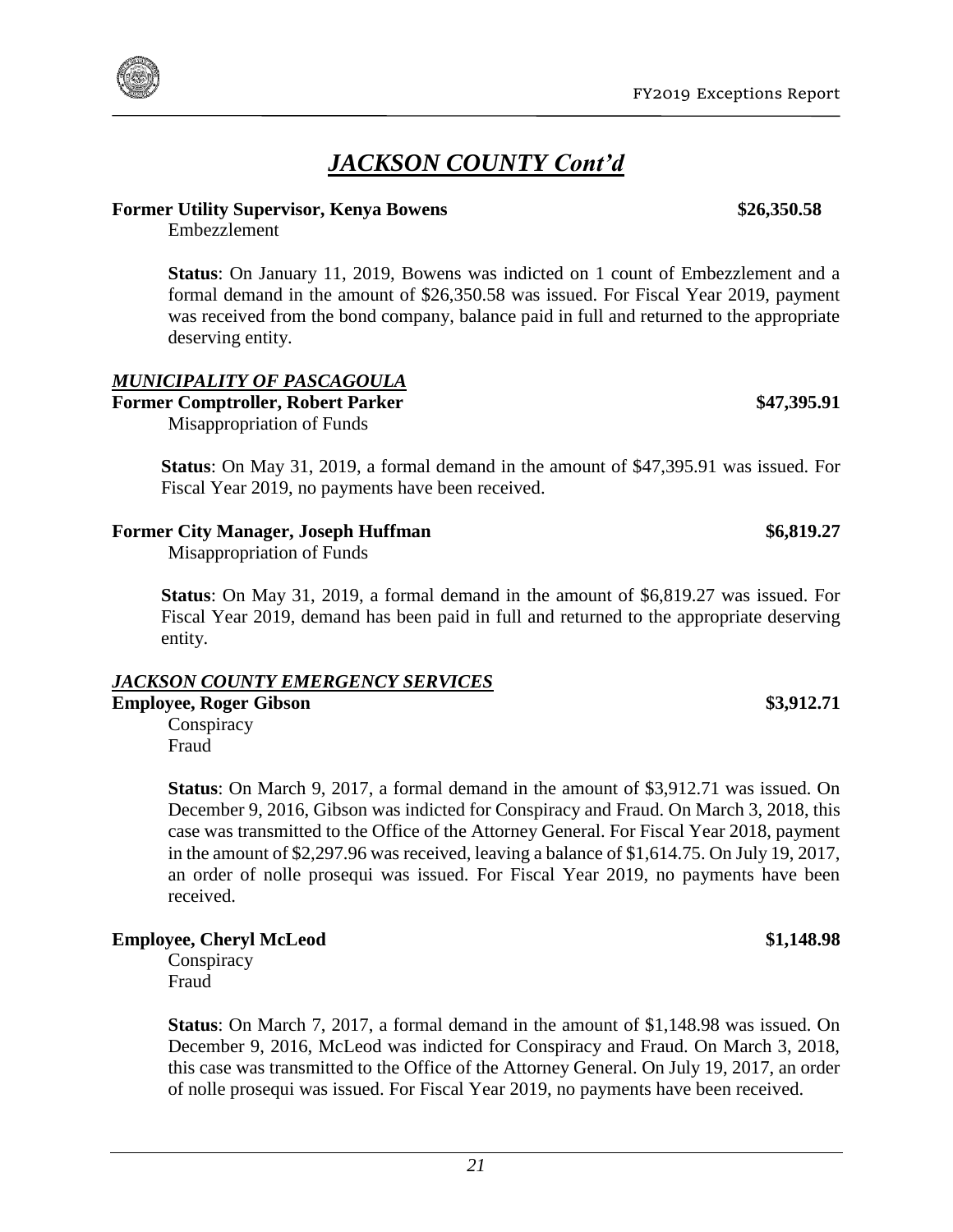## *JACKSON COUNTY Cont'd*

*JACKSON COUNTY SHERIFF'S OFFICE*

**Former Employee, Cherie Ward \$2,970.00** Embezzlement

**Status**: On November 3, 2017, Ward was indicted for Embezzlement. On November 13, 2017, a formal demand in the amount of \$2,970.00 was issued. On March 3, 2018, this case was transmitted to the Office of the Attorney General. On October 29, 2018, the charges were reduced to Misdemeanor Embezzlement, the sentence was suspended pending successful completion of no violation of state or county law for 6 months, pay \$100 cost to circuit court, and pay restitution to Jackson Co. Sheriff's Department in the amount of \$1,340.00. For Fiscal Year 2019, payment was received in the amount of \$1,333.30, leaving a balance of \$1,636.70.

## *KEYS VOCATIONAL CENTER*

**Former Bookkeeper, Linda Smeby \$9,113.85**

Embezzlement

**Status:** On May 13, 2013, Smeby pled guilty to Embezzlement and was sentenced to 10 years in prison, suspended, ordered to serve 5 years of probation, and pay restitution in the amount of \$9,113.85 by making payments of \$100.00 per month. For Fiscal Year 2019, no payments have been received.

### *SINGING RIVER CREDIT UNION*

Attorney, Thomas Robertson **\$60,000.00** Embezzlement

**Status**: On June 27, 2016, Robertson pled guilty to Embezzlement and was sentenced to 10 years in custody of MDOC, with 8 years suspended and 2 years to serve. The remaining years will be under Post Release Supervision with the first 5 years reporting. Robertson was also ordered to pay restitution in the amount of \$60,000.00, of which \$16,000.00 was already paid to Singing River Credit Union, leaving a balance of \$44,000.00. The OSA investigation revealed a total loss of \$493,054.10. For Fiscal Year 2019, no payments have been received.

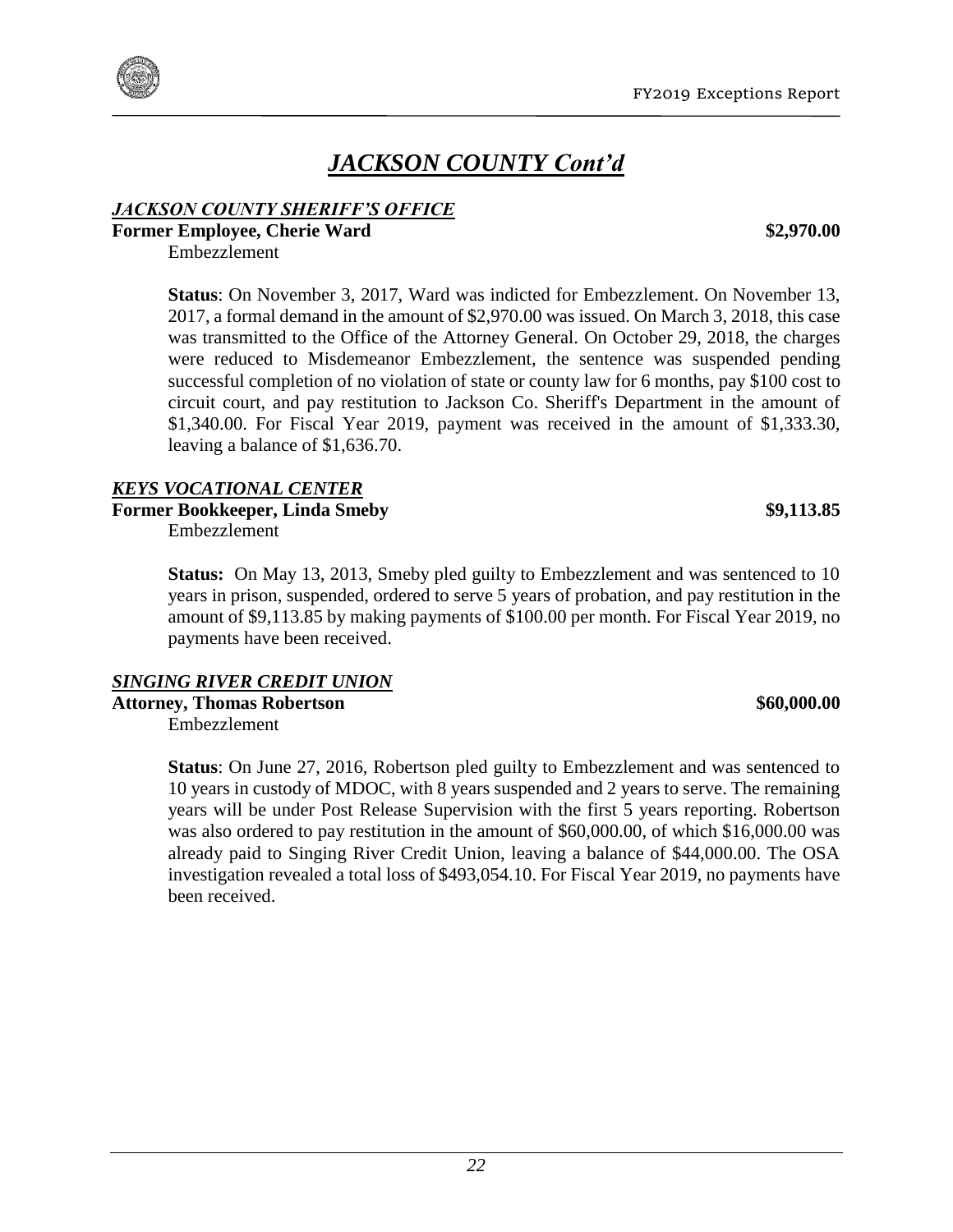## *JASPER COUNTY*

### *TOWN OF BAY SPRINGS* **\$325,561.84 Former City Clerk, Randy James**

Misappropriation of Funds

**Status**: On February 12, 2019, a formal demand in the amount of \$325,561.84 was issued. For Fiscal Year 2019, payment from the bond company was received in the amount of \$60,000.00, leaving a balance of \$265,561.84.

## *JEFFERSON COUNTY*

## *COUNTY OFFICIAL*

**Former Circuit Clerk, Burnell Harris \$857,966.42**

Misappropriation of Funds

**Status:** A formal demand in the amount of \$857,966.42 was issued on October 17, 2007. On October 17, 2007, Harris was found guilty of Theft of Federal Funds, Engaging in Monetary Transactions in Property Derived from Specified Unlawful Activity, and Tax Evasion. Harris was sentenced to 72 months in prison, supervised release for 3 years after imprisonment, and restitution to the Office of the State Auditor in the amount of \$447,086.07. For Fiscal Year 2019, payments in the amount of \$5,000.00 have been received, leaving a balance of \$523,112.59.

## *JEFFERSON DAVIS COUNTY*

### *TOWN OF PRENTISS*

**Former City Clerk, Glenda Gail Williams \$115,786.81** Embezzlement

**Status:** On August 27, 2013, a formal demand in the amount of \$115,786.81 was issued. On February 3, 2014, Williams pled guilty to Embezzlement and was sentenced to 5 years in the custody of the MDOC with 2 years in the intensive house arrest program, and 3 years to be served under post-release supervision. Williams is also ordered to pay restitution in the amount of \$79,620.27, at the rate of \$100.00 per month after the house arrest program begins. For Fiscal Year 2019, payments in the amount of \$295.00 have been received, leaving a balance of \$104,206.81.



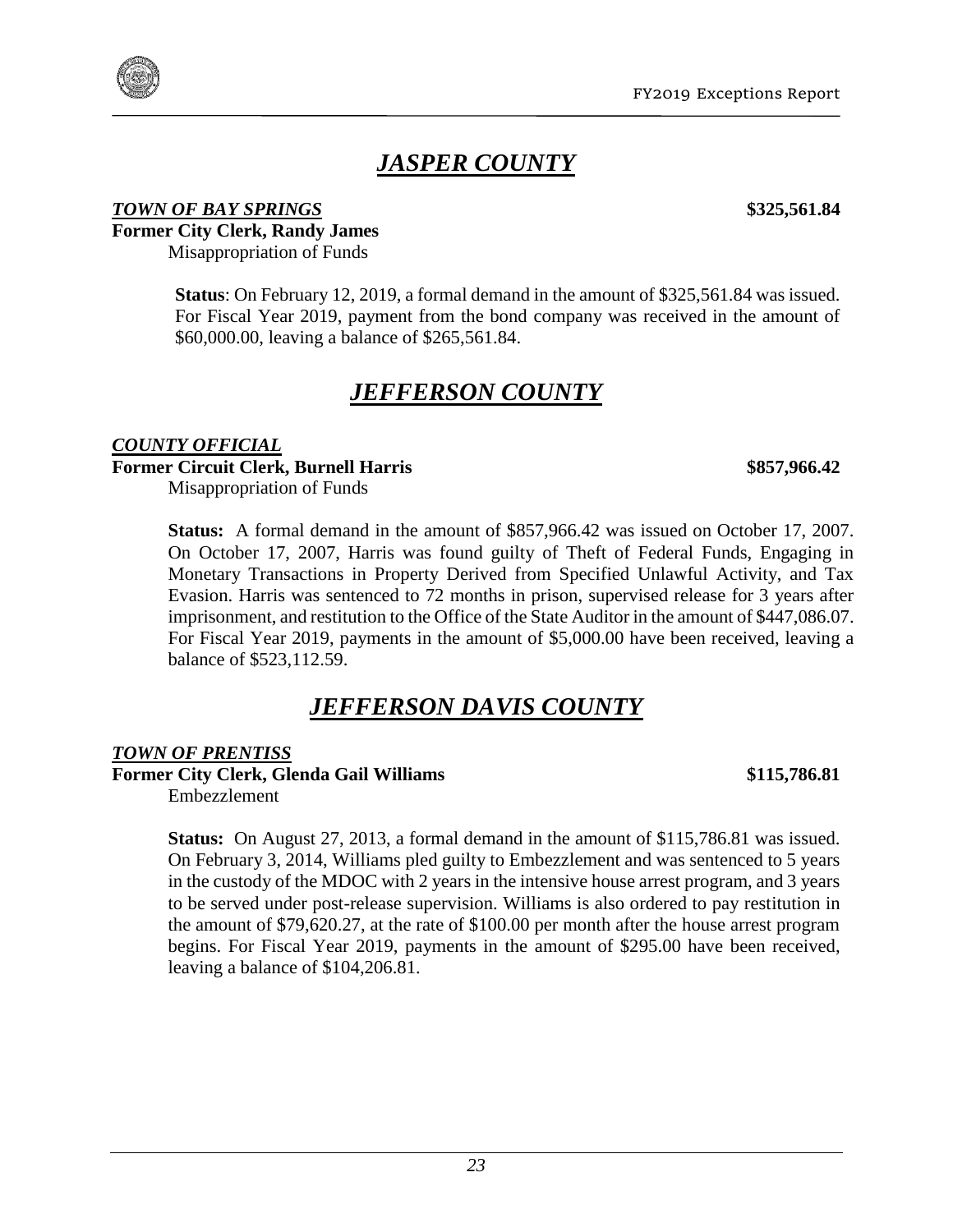## *JONES COUNTY*

### *COUNTY OFFICIALS*

## **Supervisor, Jerome Wyatt \$6,076.46**

Embezzlement Fraud

> **Status:** On October 30, 2018, Wyatt was indicted on 2 counts of Embezzlement and 2 counts of Fraud, and a formal demand in the amount of \$6,076.46 was issued. For Fiscal Year 2019, payment from the bond company was received, balance paid in full and returned to the appropriate deserving entity.

### **Former Deputy Chancery Clerk, Natalie Brooke Ward \$307,985.48**

Embezzlement

**Status:** On September 22, 2009, Ward pled guilty to Embezzlement. She was sentenced to 12 years in custody of MDOC with 5 years suspended and 7 years to serve. She was ordered to make restitution in the amount of \$307,985.48. On December 16, 2008, a formal demand in the amount of \$307,985.48 was issued and transmitted to the Office of the Attorney General on January 16, 2009. For Fiscal Year 2019, payments in the amount of \$1,100.00 have been received, leaving a balance of \$200,045.48.

## *JONES COUNTY JUNIOR COLLEGE*

Former Accounting Assistant, Tracy Laird **\$109,407.96** Embezzlement

**Status:** A formal demand in the amount of \$109,407.96 was issued on September 9, 2009, and transmitted to the Office of the Attorney General on October 19, 2009. On January 20, 2010, Tracy Laird pled guilty to Embezzlement and was sentenced to 10 years, with 5 years to serve and 5 years post-release supervision, completion of a Community Service Program, and restitution of \$109,407.96. For Fiscal Year 2019, payments in the amount of \$1,430.00 have been received, leaving a balance of \$8,628.16.

# *KEMPER COUNTY*

## *KEMPER COUNTY SCHOOL DISTRICT*

**Former Bookkeeper, Catherine Cole \$85,582.97** 

Embezzlement

**Status:** On April 19, 2016, Cole pled guilty to Embezzlement. A formal demand in the amount of \$85,582.97 was issued on April 22, 2016. On October 18, 2016, Cole was sentenced to serve 10 years in custody of MDOC, with 9 years suspended, 5 years of supervised probation, and 1 year under the intensive supervised probation program. For Fiscal Year 2019, no payments have been received.

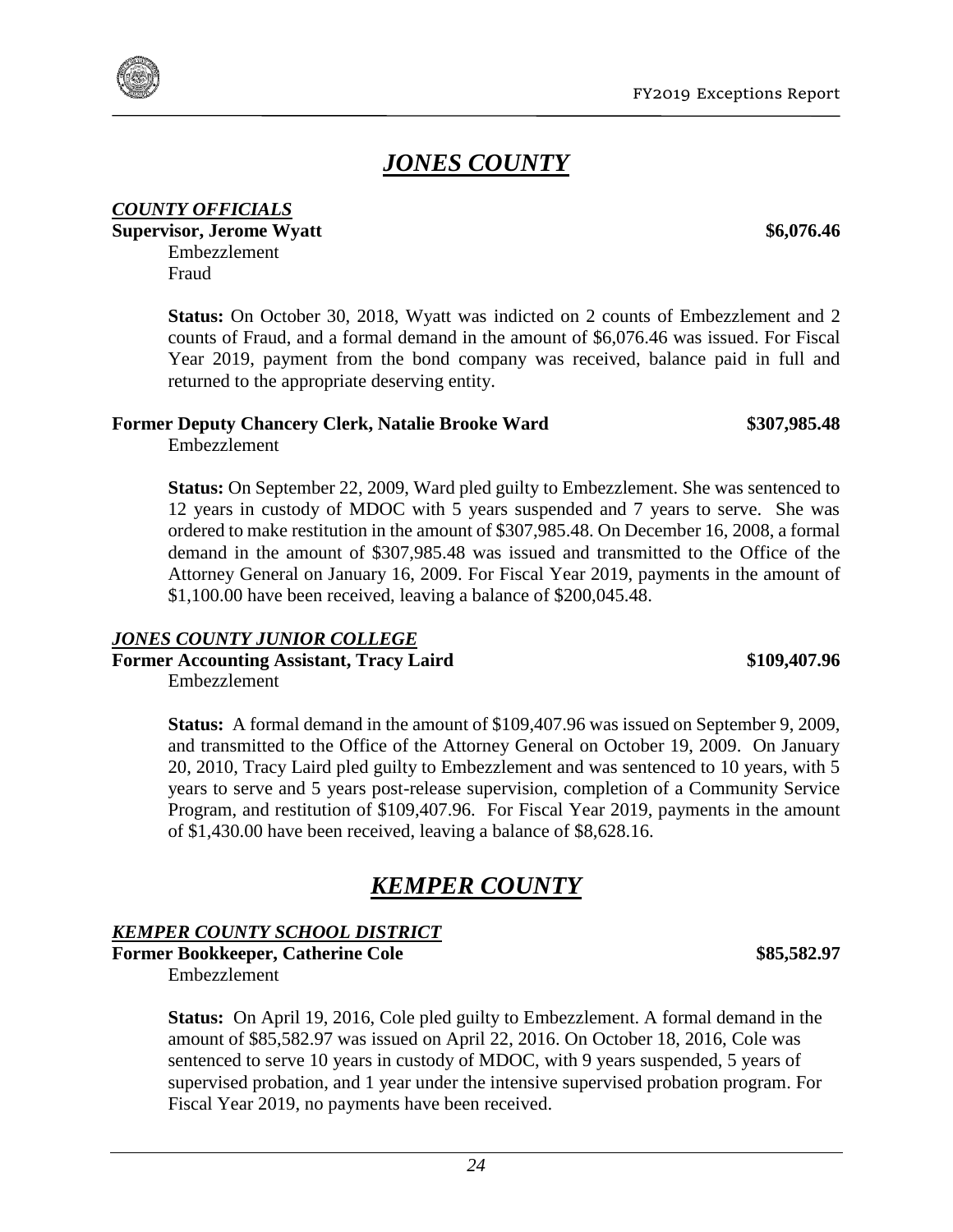## *LAFAYETTE COUNTY*

### *OFFICE OF THE DISTRICT ATTORNEY*

**Former Office Manager, Heather Thomas Peters \$8,003.02** Embezzlement

**Status:** On March 10, 2015, a formal demand in the amount of \$8,003.02 was issued. Peters pled guilty to Embezzlement on January 4, 2016, and was sentenced to 7 years of imprisonment with 5 years suspended, and 2 years to serve in custody of MDOC. Additionally, Peters was ordered to pay restitution in the amount of \$25,981.43. On July 6, 2015, payment from her bond company was received in the amount of \$699.34, leaving a balance of \$3,003.02. The Lafayette County District Attorney recused himself; therefore, the 17<sup>th</sup> Judicial District prosecuted this case. For Fiscal Year 2019, balance has been paid in full and returned to the appropriate deserving entity.

### *MUNICIPALITY OF OXFORD*

### **Former Deputy City Clerk, Alissa Liggins \$21,214.85**

Embezzlement

**Status:** On June 23, 2014, a formal demand in the amount of \$21,214.85 was issued. On July 6, 2015, Liggins pled guilty and was sentenced to 10 years in custody of MDOC, the first 3 years are to be served on house arrest, and the remaining 7 years are suspended. For Fiscal Year 2019, balance has been paid in full and returned to the appropriate deserving entity.

### *MISSISSIPPI DEVELOPMENT AUTHORITY*

**Payliance Corporation, John Cullen 8190,353.90** 

Misused Funds

**Status:** On August 13, 2018, a formal demand in the amount of \$190,353.90 was issued. For Fiscal Year 2019, demand has been paid in full and returned to the appropriate deserving entity.

## *LAMAR COUNTY*

### *COUNTY OFFICIAL*

## **Former Deputy Tax Collector, Susie Dobson \$30,551.60**

Misappropriation of Funds

**Status:** On September 24, 2015, a formal demand in the amount of \$30,551.60 was issued. On September 19, 2016, Dobson pled guilty to Embezzlement, and was sentenced to serve 3 years in custody of MDOC, with 3 years suspended, and ordered to pay restitution in the amount of \$22,300.44. For Fiscal Year 2019, payment in the amount of \$443.72 has been received, leaving a balance of \$18,655.44.

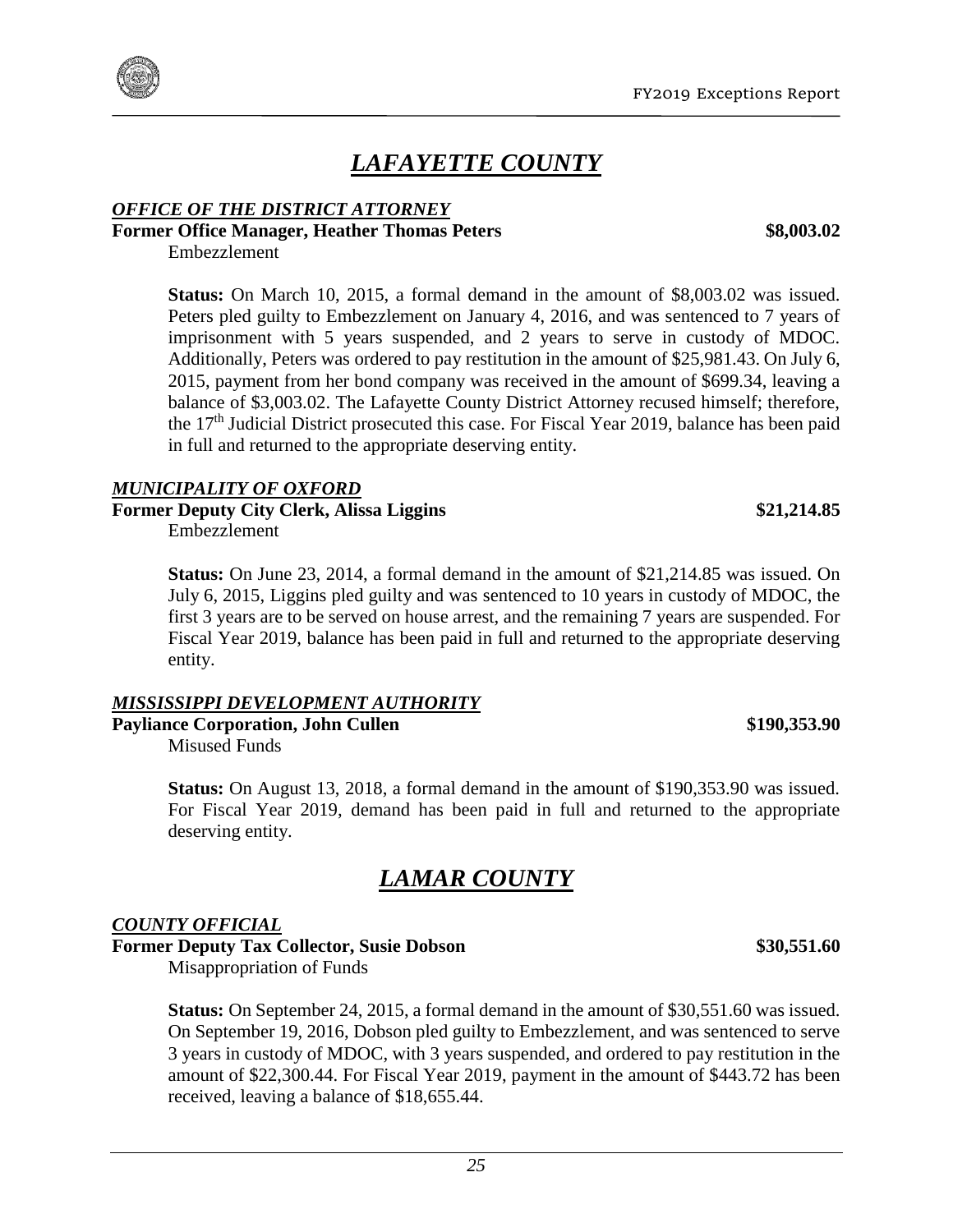## *LAMAR COUNTY Cont'd*

### *OLOH VOLUNTEER FIRE DEPARTMENT*

**Former Secretary, Michelle Barefoot \$40,693.84** Embezzlement

**Status:** On August 30, 2017, a formal demand in the amount of \$40,693.84 was issued. On June 17, 2019, Barefoot was sentenced to 5 Years in custody of MDOC, suspended on probation, ordered to pay \$1,000.00, pay \$1,000.00 assessment to the Public Defender's fund, \$5,000.00 restitution to OFPD, and \$5,000.00 restitution to American Atlantic Insurance. For Fiscal Year 2019, no payments have been received, leaving a balance of \$17,699.95.

### **Former Secretary, Jessica Delancey <b>6100,294.59 \$100,294.59**

Embezzlement

**Status:** On April 12, 2019, Delancey was indicted for 1 count of Embezzlement and was served a formal demand in the amount of \$100,294.59. For Fiscal Year 2019, payment in the amount of \$50,000.00 was received from her bond company, leaving a balance of \$50,294.59.

## *LAUDERDALE COUNTY*

### *MERIDIAN PUBLIC SCHOOL DISTRICT*

## **Former Principal, Judy Radcliff \$287,277.10**

Embezzlement

**Status:** On December 2, 2005, Radcliff pled guilty to Conspiracy and was sentenced to serve 30 months, 3 years of supervised release, pay a special assessment fee of \$100.00, and make restitution of \$217,505.68. A formal demand in the amount of \$287,277.10 was issued on December 2, 2005. For Fiscal Year 2019, payments in the amount of \$2,560.10 have been received, leaving a balance of \$224,637.81.

### *MERIDIAN COMMUNITY COLLEGE*

**Former Administrative Assistant, Sandra Gail Young \$202,919.72**

Embezzlement

**Status:** On August 24, 2015, a formal demand in the amount of \$202,919.72 was issued. On January 26, 2017, Young pled guilty to Embezzlement. She was sentenced to 5 years in custody of MDOC, 5 years suspended, and 5 years of supervised probation. Young was also ordered to pay restitution in the amount of \$10,000.00, and was transmitted to the Office of the Attorney General on March 30, 2017. For Fiscal Year 2019, payments were received in the amount of \$500.00, leaving a balance of \$50,762.22.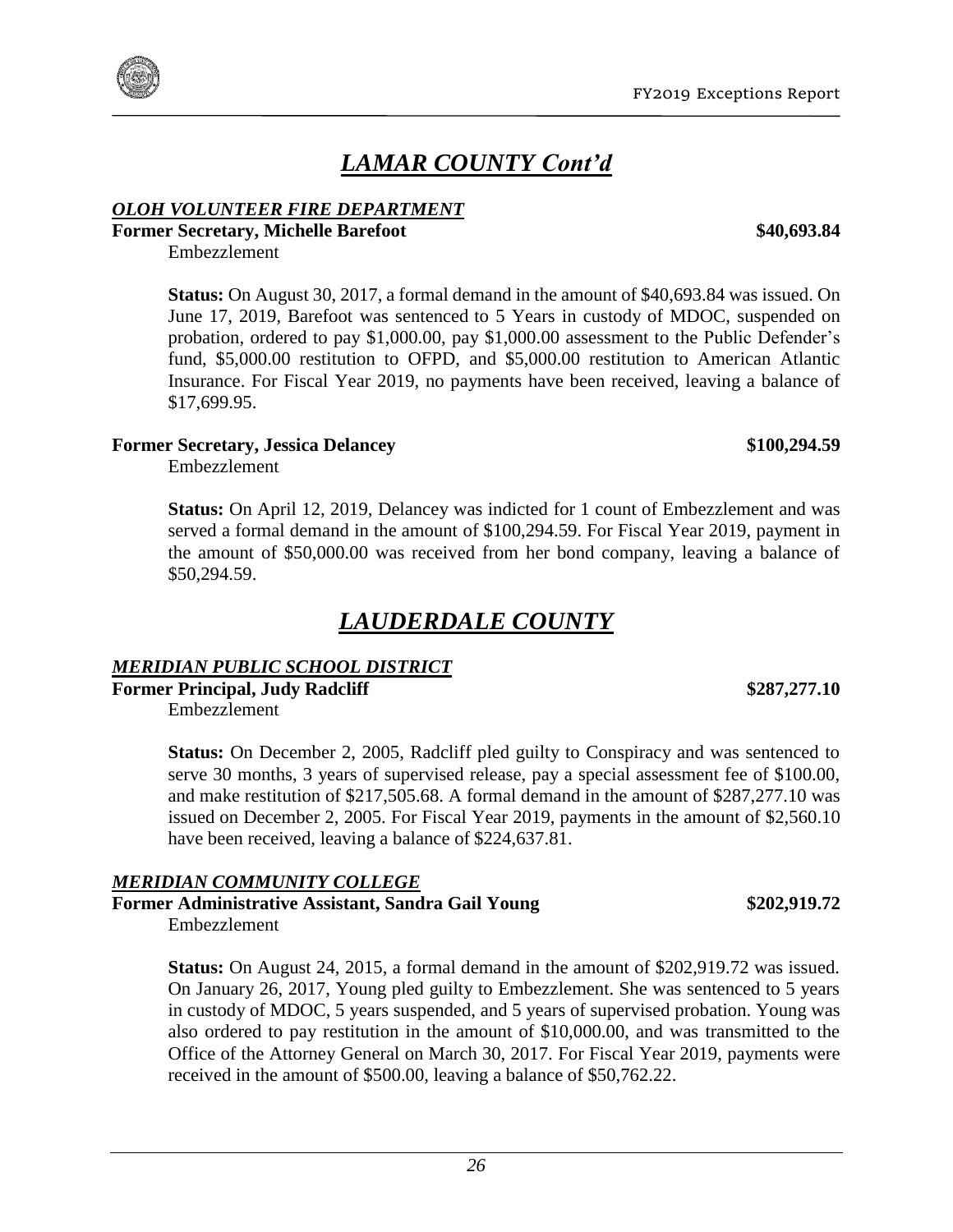## *LEE COUNTY*

### *TOWN CREEK WATER BOARD*

**Board Member, Jim Bucy \$88,035.46** Misuse of Public Funds

**Status:** On March 4, 2019, a formal demand in the amount of \$88,035.46 was issued. On May 5, 2019, this case was transmitted to the Office of the Attorney General. For Fiscal Year 2019, no payments have been received.

### **Board Member, John Morgan, Jr. (deceased) \$103,040.51**

Misuse of Public Funds

**Status:** On March 4, 2019, a formal demand in the amount of \$103,040.51 was issued. On May 5, 2019, this case was transmitted to the Office of the Attorney General. For Fiscal Year 2019, no payments have been received.

### **Board Member, Jim Long <b>\$11,797.71 \$11,797.71**

Misuse of Public Funds

**Status:** On March 4, 2019, a formal demand in the amount of \$11,797.71 was issued. On May 5, 2019, this case was transmitted to the Office of the Attorney General. For Fiscal Year 2019, no payments have been received.

### **Board Member, Kenneth Oswalt \$95,625.98**

Misuse of Public Funds

**Status:** On March 4, 2019, a formal demand in the amount of \$95,625.98 was issued. On May 5, 2019, this case was transmitted to the Office of the Attorney General. For Fiscal Year 2019, no payments have been received.

### **Board Member, Luther Oswalt \$23,565.43**

Misuse of Public Funds

**Status:** On March 4, 2019, a formal demand in the amount of \$23,565.43 was issued. On May 5, 2019, this case was transmitted to the Office of the Attorney General. For Fiscal Year 2019, no payments have been received.

### **Board Member, Michael Pannell \$90,810.70**

Misuse of Public Funds

**Status:** On March 4, 2019, a formal demand in the amount of \$90,810.70 was issued. On May 5, 2019, this case was transmitted to the Office of the Attorney General. For Fiscal Year 2019, no payments have been received.

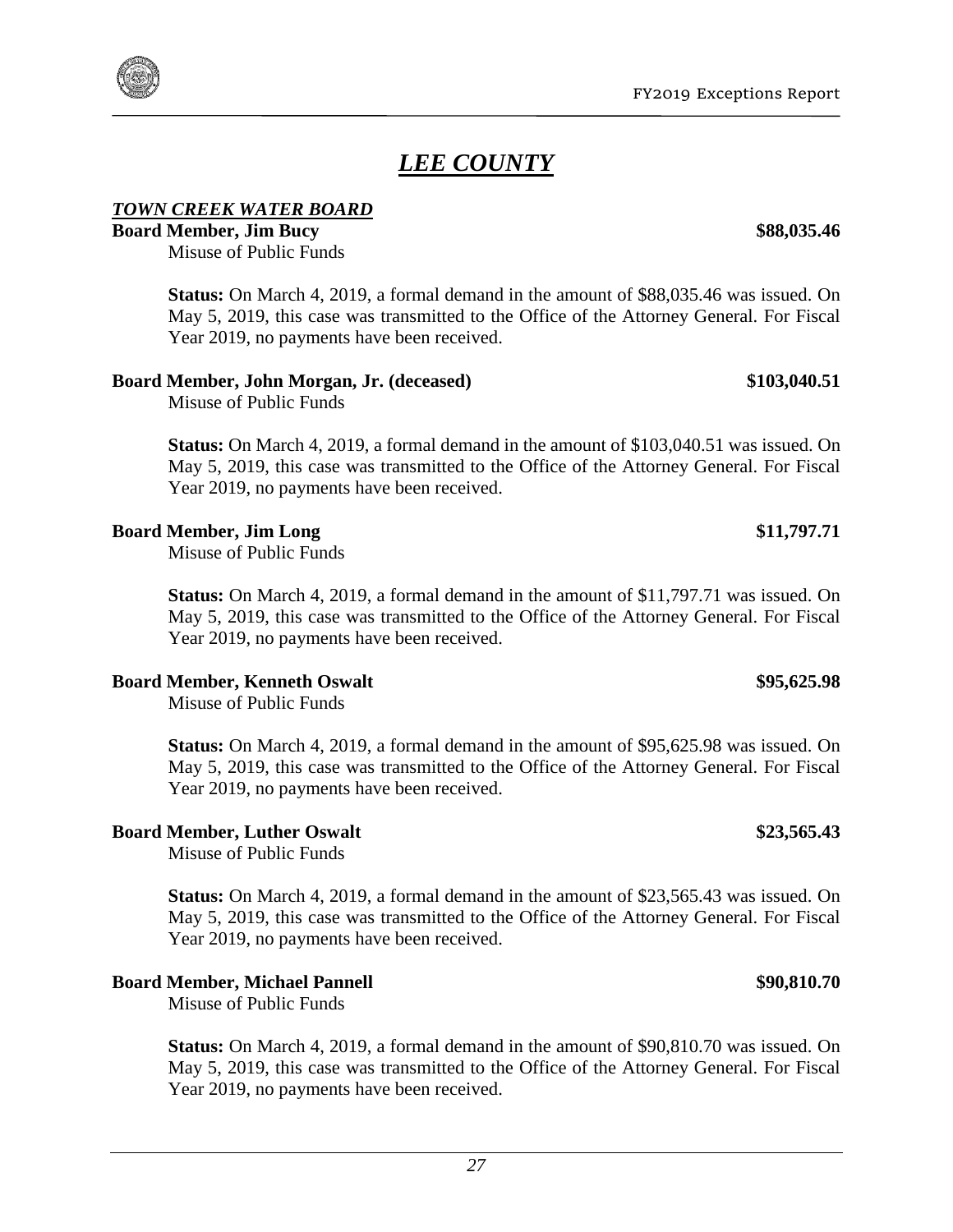## *LEE COUNTY Cont'd*

### **Board Member, James Robinson \$85,836.57**

Misuse of Public Funds

**Status:** On March 4, 2019, a formal demand in the amount of \$85,836.57 was issued. On May 5, 2019, this case was transmitted to the Office of the Attorney General. For Fiscal Year 2019, no payments have been received.

### **Board Member, Teresa Winters \$24,323.30**

Misuse of Public Funds

**Status:** On March 4, 2019, a formal demand in the amount of \$24,323.30 was issued. On May 5, 2019, this case was transmitted to the Office of the Attorney General. For Fiscal Year 2019, no payments have been received.

## *LEFLORE COUNTY*

### *CITY OF GREENWOOD*

Police Officer, Erica Scott **\$22,911.71** 

Embezzlement Making Fraudulent Statements

**Status:** On June 7, 2018, Scott was indicted for 1 count of Embezzlement and Making Fraudulent Statements. On June 18, 2018, Scott was served with a demand in the amount of \$22,911.71. For Fiscal Year 2019, payment from the bond company was received in the amount of \$10,537.80, leaving a balance of \$12,373.91.

### *MUNICIPALITY OF ITTA BENA*

### **Former City Clerk, Lacheronda Spivey \$149,088.22**

Embezzlement

**Status:** On November 9, 2015, Spivey was served with a formal demand in the amount of \$149,088.22. Spivey pled guilty on April 11, 2016, to 1 count of Embezzlement. On July 12, 2016, Spivey was sentenced to 10 years in custody of MDOC, 1 year of intensive supervised probation, followed by 5 years post release supervision, and the remaining 4 years are suspended. She was also ordered to pay restitution in the amount of \$97,318.98; \$47,318.98 to the City of Itta Bena, and \$50,000.00 to Western Surety. For Fiscal Year 2019, payments have been received in the amount of \$2,750.00, leaving a balance of \$94,361.72.

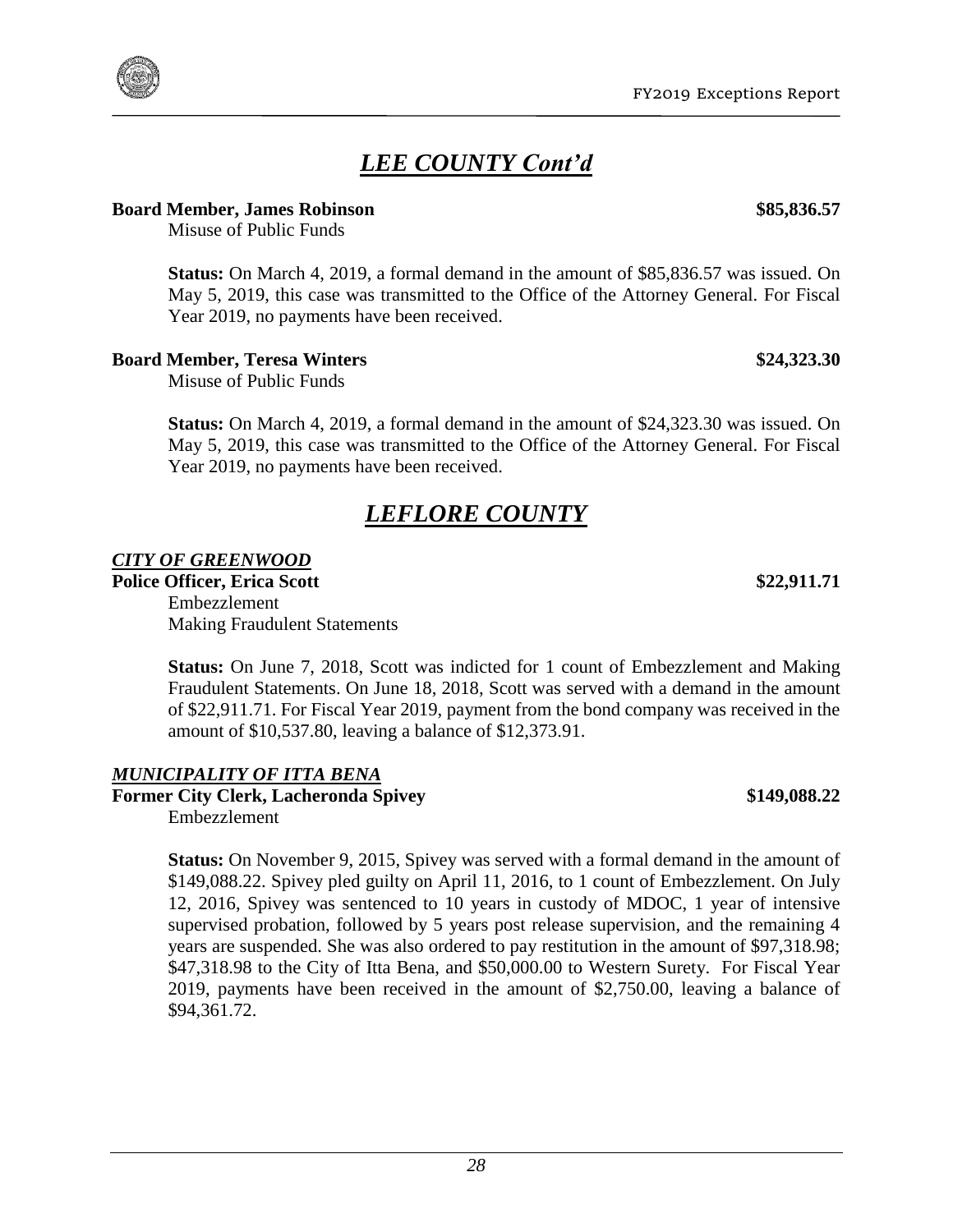## *LINCOLN COUNTY*

### *COUNTY OFFICIALS*

**Chancery Clerk, Tillmon Bishop \$165,813.11** Unreimbursed Payroll

**Status:** On May 15, 2019, a formal demand in the amount of \$165,813.11 was issued. For Fiscal Year 2019, no payments have been received.

### **Supervisor, Clarence Brown \$5,666.00**

Unauthorized Payroll

**Status:** On May 15, 2019, a formal demand in the amount of \$5,666.00 was issued. For Fiscal Year 2019, demand has been paid in full and returned to the appropriate deserving entity.

### **Supervisor, William Falvey \$5,666.00**

Unauthorized Payroll

**Status:** On May 15, 2019, a formal demand in the amount of \$5,666.00 was issued. For Fiscal Year 2019, demand has been paid in full and returned to the appropriate deserving entity.

### **Supervisor, Bobby Watts \$5,666.00**

Unauthorized Payroll

**Status:** On May 15, 2019, a formal demand in the amount of \$5,666.00 was issued. For Fiscal Year 2019, demand has been paid in full and returned to the appropriate deserving entity.

### **Supervisor, Nolan Williamson \$5,666.00**

Unauthorized Payroll

**Status:** On May 15, 2019, a formal demand in the amount of \$5,666.00 was issued. For Fiscal Year 2019, demand has been paid in full and returned to the appropriate deserving entity.



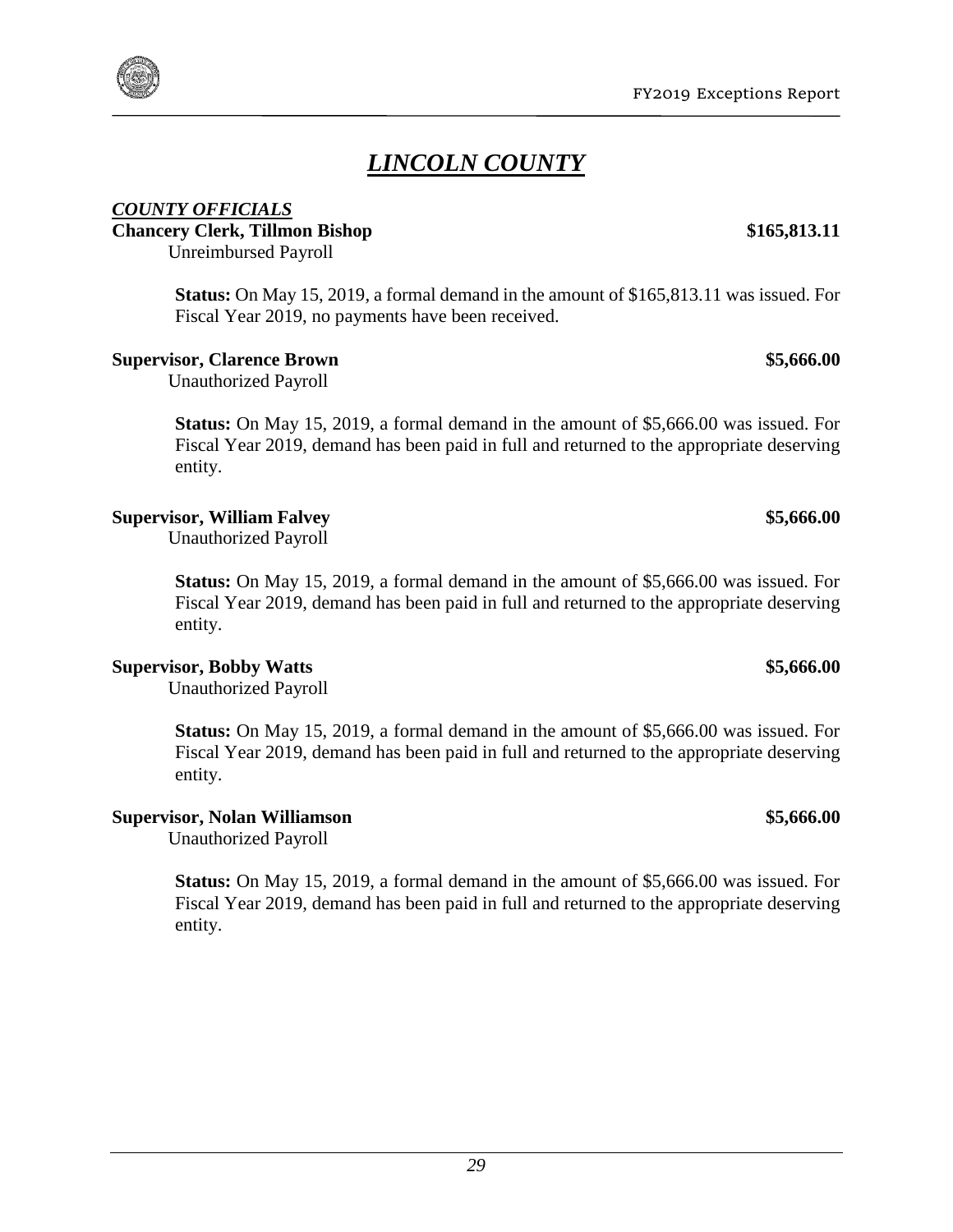## *LOWNDES COUNTY*

### *MISSISSIPPI DEPARTMENT OF HEALTH*

**Former Employee, Phyllis Welch \$4,102.68**

Embezzlement

**Status:** On November 14, 2018, a formal demand in the amount of \$4,102.68 was issued. On January 25, 2019, Welch was sentenced to the Pretrial Diversion program and was ordered to pay restitution in the amount of \$4,102.68. For Fiscal Year 2019, payment in the amount of \$1,102.68 has been received, leaving a balance of \$3,000.00.

### *COLUMBUS-LOWNDES COUNTY AIRPORT*

Former Contractor, Billy Scarbrough **\$14,490.81** 

Embezzlement

**Status:** On April 24, 2018, Scarbrough was indicted for Embezzlement. On May 21, 2018, a formal demand in the amount of \$14,490.81 was issued. For Fiscal Year 2019, no payments have been received.

## *MADISON COUNTY*

### *CANTON MUNICIPAL UTILITIES*

**Commissioner, Cleveland Anderson \$22,863.92**

Misappropriation of Funds

**Status:** On March 8, 2018, a formal demand was issued in the amount of \$19,192.77. On June 27, 2018, this case was transmitted to the Office of the Attorney General. On October 10, 2018, a second formal demand in the amount of \$3,671.15 was issued. For Fiscal Year 2019, no payments have been received.

### **Commissioner, Robert Chinn 6983.57**

Misappropriation of Funds

**Status:** On October 10, 2018, a formal demand was issued in the amount of \$983.57. For Fiscal Year 2019, no payments have been received.

### **Commissioner, Simon Collier \$588.90**

Misappropriation of Funds

**Status:** On October 10, 2018, a formal demand was issued in the amount of \$588.90. For Fiscal Year 2019, balance has been paid in full and returned to the appropriate deserving entity.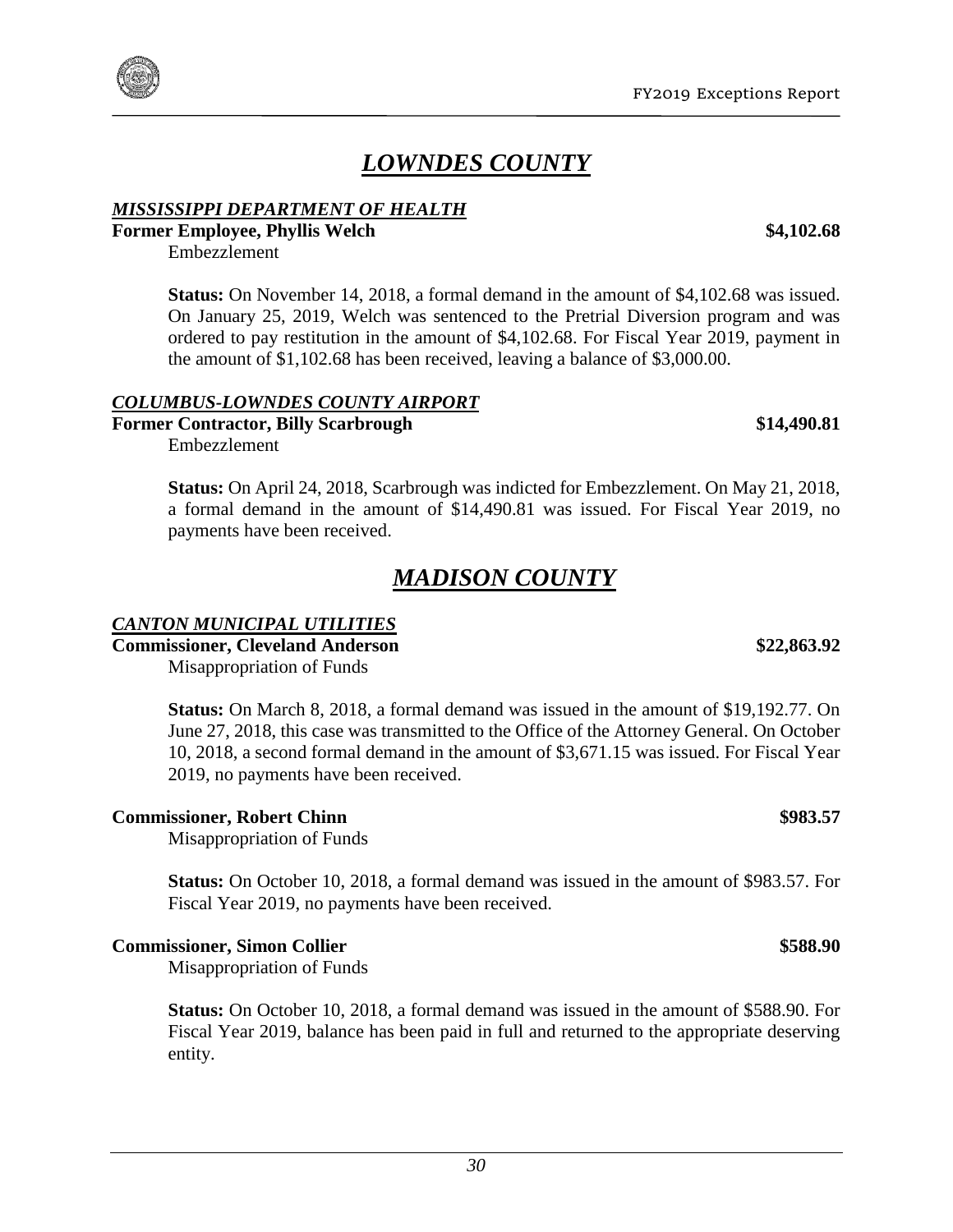## *MADISON COUNTY Cont'd*

### **Former General Manager, Kenny Wayne Jones \$78,612.81**

Misappropriation of Funds

**Status:** On October 10, 2018, a formal demand was issued in the amount of \$78,612.81. For Fiscal Year 2019, no payments have been received.

### **Commissioner, Miriam Koury 6458.94 \$458.94**

Misappropriation of Funds

**Status:** On October 10, 2018, a formal demand was issued in the amount of \$458.94. For Fiscal Year 2019, balance has been paid in full and returned to the appropriate deserving entity.

### **Commissioner, Charles Morgan \$21,563.26**

Misappropriation of Funds

**Status:** On March 8, 2018, a formal demand was issued in the amount of \$19,192.77. On June 27, 2018, this case was transmitted to the Office of the Attorney General. On October 10, 2018, a second formal demand in the amount of \$2,370.49 was issued. For Fiscal Year 2019, no payments have been received.

### **Commissioner, John Noble \$1,937.51**

Misappropriation of Funds

**Status:** On October 10, 2018, a formal demand was issued in the amount of \$1,937.51. For Fiscal Year 2019, balance has been paid in full and returned to the appropriate deserving entity.

### **Commissioner, L.C. Slaughter \$22,734.79**

Misappropriation of Funds

**Status:** On March 8, 2018, a formal demand was issued in the amount of \$19,192.77. On June 27, 2018, this case was transmitted to the Office of the Attorney General. On October 10, 2018, a second formal demand in the amount of \$3,542.02 was issued. For Fiscal Year 2019, no payments have been received.

### **Commissioner, Stacey Spencer \$394.67**

Misappropriation of Funds

**Status:** On October 10, 2018, a formal demand was issued in the amount of \$394.67. For Fiscal Year 2019, no payments have been received.

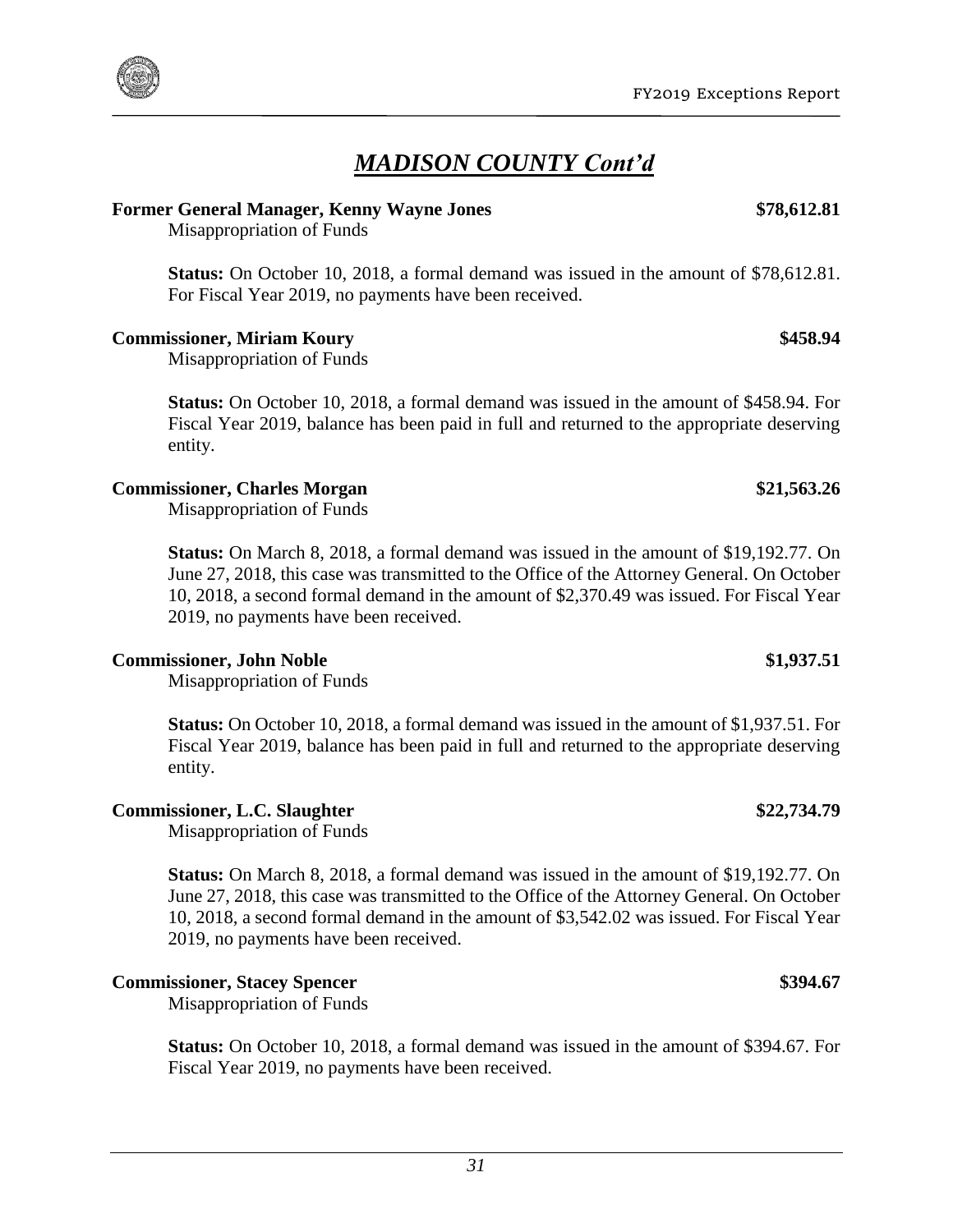## *MADISON COUNTY Cont'd*

### **Commissioner, Charles Weems (deceased) \$23,500.77**

Misappropriation of Funds

**Status:** On March 8, 2018, a formal demand was issued in the amount of \$19,192.77. On June 27, 2018, this case was transmitted to the Office of the Attorney General. On October 10, 2018, a second formal demand in the amount of \$4,308.00 was issued. For Fiscal Year 2019, no payments have been received.

### **Commissioner, Cleotha Williams \$22,914.97**

Misappropriation of Funds

**Status:** On March 8, 2018, a formal demand was issued in the amount of \$19,192.77. On June 27, 2018, this case was transmitted to the Office of the Attorney General. On October 10, 2018, a second formal demand in the amount of \$3,722.20 was issued. For Fiscal Year 2019, no payments have been received.

### **Commissioner, Jewel Williams \$1,472.18**

Misappropriation of Funds

**Status:** On October 10, 2018, a formal demand was issued in the amount of \$1,472.18. For Fiscal Year 2019, no payments have been received.

### **Commissioner, Salbrina Wright \$1,239.50**

Misappropriation of Funds

**Status:** On October 10, 2018, a formal demand was issued in the amount of \$1,239.50. For Fiscal Year 2019, no payments have been received.

## *MARION COUNTY*

### *COLUMBIA SCHOOL DISTRICT*

## **Former Cafeteria Manager, Marquette Magee \$4,718.05**

Embezzlement Alteration of Records

**Status:** On October 31, 2016, a formal demand was issued in the amount of \$4,718.05. On September 28, 2017, Magee was issued a non-adjudicated sentence pending 5 years of probation, 200 hours of community service, and restitution in the amount of \$2,267.75, payable at \$50.00 per month. On March 17, 2017, this case was transmitted to the Office of the Attorney General. For Fiscal Year 2019, no payments have been made.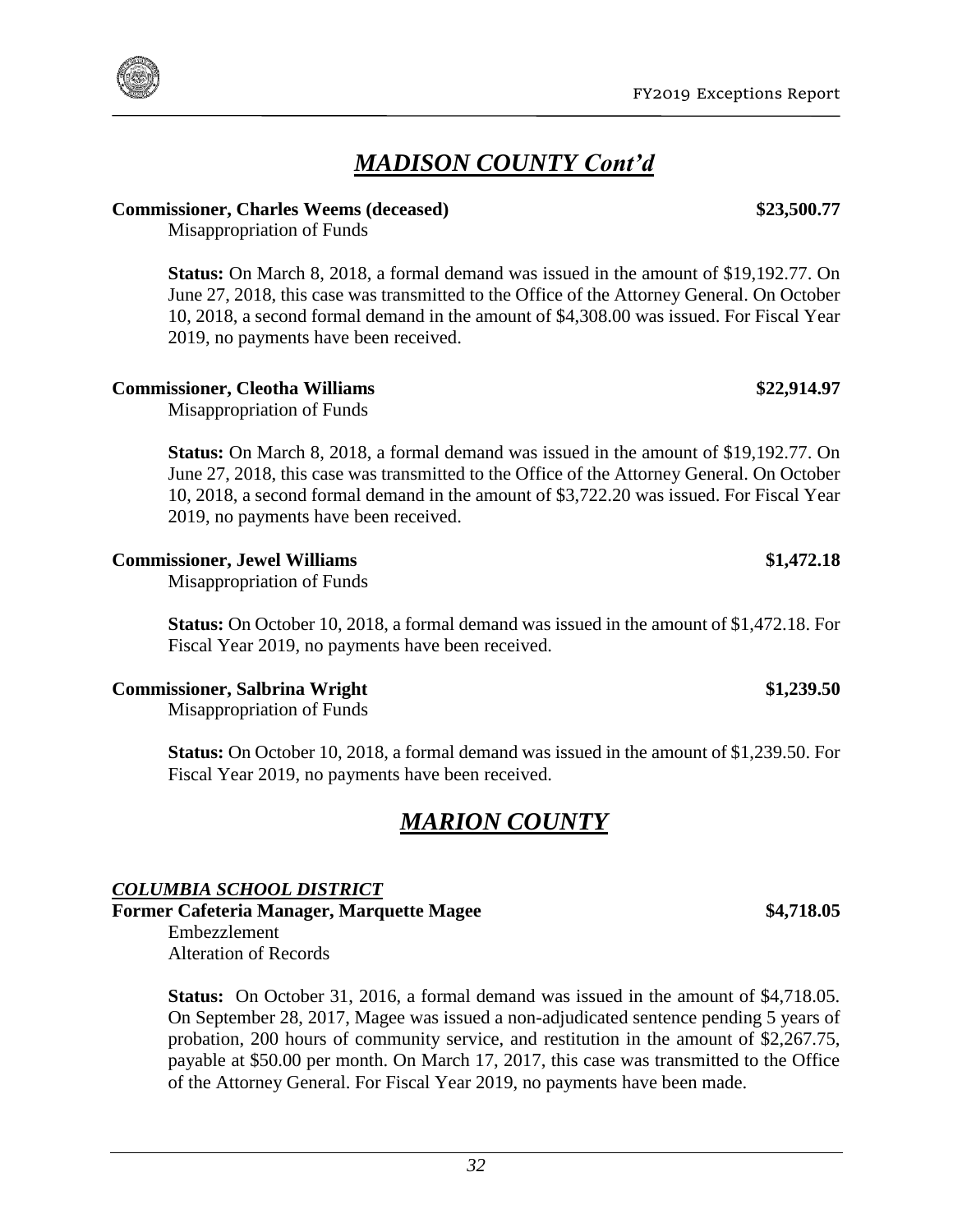## *MARSHALL COUNTY*

## *CITY OF POTTS CAMP* **Former City Clerk, Paula Mansell** \$10,146.41

Misappropriation of Funds **\$178,385.81** 

**Status:** On February 9, 2018, two formal demands were issued for a total amount of \$188,532.22. On June 28, 2018, this case was transmitted to the Office of the Attorney General. For Fiscal Year 2019, payment from the bond company was received in the amount of \$64,682.33, leaving a balance of \$123,849.89.

## *NESHOBA COUNTY*

### **Comptroller, Jill Watkins \$459,630.65**

Embezzlement

**Status:** On June 26, 2015, a formal demand was issued in the amount of \$459,630.65. On September 22, 2016, Watkins was sentenced to 25 years in custody of MDOC, with 15 years suspended and 10 years to serve. Upon release, Watkins will be placed on 5 years of probation. She was ordered to pay Neshoba County in a lump sum from her PERS account. Additionally, Watkins was ordered to pay Neshoba County an additional \$15,000.00 after being released from probation. For Fiscal Year 2017, payment from her bond company has been received in the amount of \$8,489.07, leaving a balance of \$451,141.58. For Fiscal Year 2019, no payments have been made.

### **Purchasing Clerk, Julie Faye Russell \$449,130.47**

Embezzlement

**Status:** On June 26, 2015, a formal demand was issued in the amount of \$449,130.47. September 22, 2016, Russell was sentenced to 25 years in custody of MDOC, with 15 years suspended and 10 years to serve. Upon release, Russell will be placed on 5 years of probation. She was ordered to pay Neshoba County in a lump sum from her PERS account. Additionally, Russell was ordered to pay Neshoba County an additional \$15,000.00 after being released from probation. On March 9, 2018, this case was transmitted to the Office of the Attorney General. For Fiscal Year 2019, payment from the bond company has been received in the amount of \$111,000.00, leaving a balance of \$254,835.33.

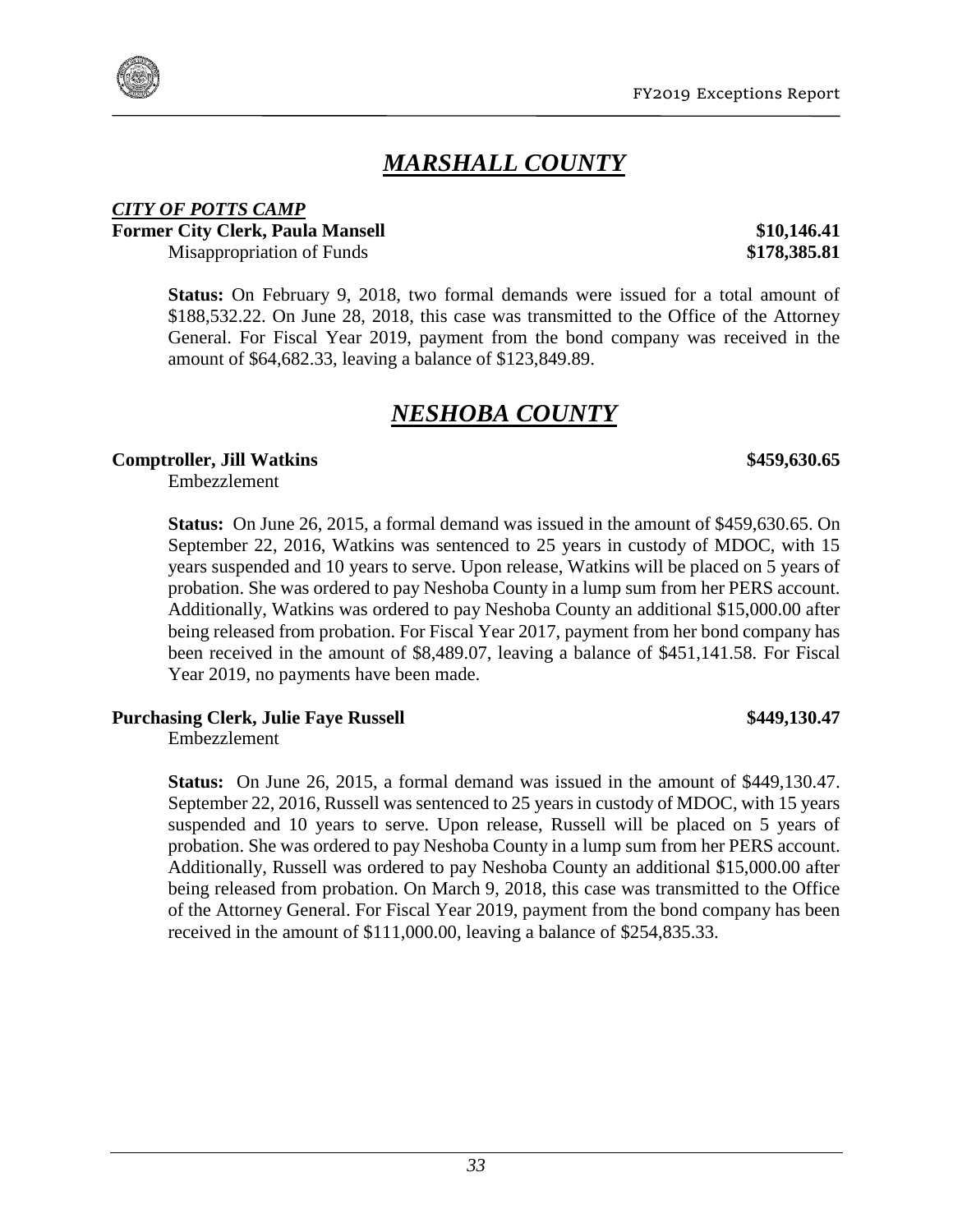## *NESHOBA COUNTY Cont'd*

### **Payroll Clerk, Tammy Gomillion \$444,834.56**

Embezzlement

**Status:** On June 26, 2015, a formal demand was issued in the amount of \$444,834.56. September 22, 2016, Gomillion was sentenced to 25 years in custody of MDOC, with 15 years suspended and 10 years to serve. Upon release, Gomillion will be placed on 5 years of probation. She was ordered to pay Neshoba County in a lump sum from her PERS account. Additionally, Gomillion was ordered to pay Neshoba County an additional \$42,220.55 after being released from probation. On March 9, 2018, this case was transmitted to the Office of the Attorney General. For Fiscal Year 2019, payment from the bond company has been received in the amount of \$13,600.00, and Gomillion has made payments in the amount of \$269.55, leaving a balance of \$372,749.22.

## *NOXUBEE COUNTY*

### *COUNTY OFFICIAL*

**Chancery Clerk, Mary Shelton Washington \$27,701.53** Misappropriation of Funds

**Status:** On September 7, 2018, a formal demand in the amount of \$27,701.53 was issued. For Fiscal Year 2019, balance has been paid in full and returned to the appropriate deserving entity.

## *OKTIBBEHA COUNTY*

### *COUNTY OFFICIAL*

**Former Chancery Clerk, Monica Banks (deceased) \$101,957.43**

Embezzlement

**Status:** On June 15, 2017, a formal demand in the amount of \$101,957.43 was issued. On March 9, 2018, this case was transmitted to the Office of the Attorney General. For Fiscal Year 2019, payment from the bond company has been received, balance paid in full and returned to the appropriate deserving entity.



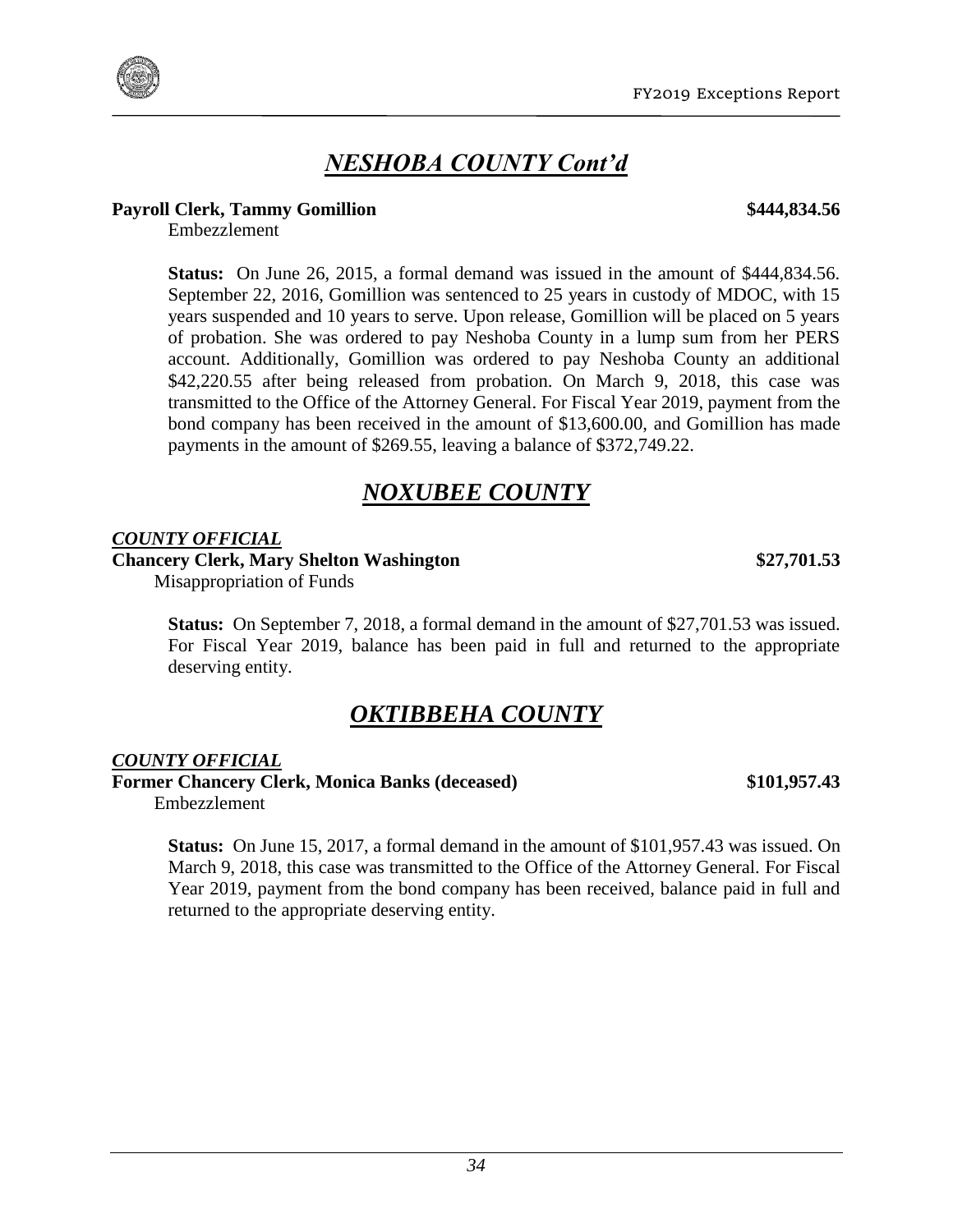## *OKTIBBEHA COUNTY Cont'd*

### *MISSISSIPPI STATE UNIVERSITY*

**Former Employee, Dr. Susan Holder \$81,946.47** 

Embezzlement

**Status:** On October 25, 2016, a formal demand in the amount of \$81,946.47 was issued. On March 17, 2017, this was transmitted to the Office of the Attorney General. On April 12, 2018, Holder pled guilty to Embezzlement and was sentenced to 1 year of house arrest and 4 years of post-release supervision. She was also ordered to pay restitution and court costs in the amount of \$58,449.49. For Fiscal Year 2019, \$12,000.00 has been paid, leaving a balance of \$23,496.98.

### **Former Employee, Lisa Lindsey \$59,428.71**

Embezzlement

**Status:** On January 17, 2003, a formal demand was issued in the amount of \$59,428.71. On February 10, 2003, this was transmitted to the Office of the Attorney General. On July 31, 2003, Lindsey pled guilty to 1 count of Embezzlement and was sentenced to serve 10 years with 5 years suspended on supervised probation. She was also ordered to pay restitution in the amount of \$59,428.71. For Fiscal Year 2019, no payment has been received.

## *PANOLA COUNTY*

### *MISSISSIPPI DEPARTMENT OF TRANSPORTATION*

**Former Road Crew Employee, Connie Shegog \$12,751.02** Misappropriation of Funds

**Status:** On December 7, 2015, a formal demand was issued in the amount of \$12,751.02. On August 18, 2016, Shegog pled guilty to Embezzlement and was sentenced to a nonadjudicated sentence with 3 years of probation, and ordered to pay restitution in the amount of \$6,735.80 at a rate of \$100.00 per month. This case was transmitted to the Office of the Attorney General on August 12, 2016. For Fiscal Year 2019, no payment has been received.

### **Former Road Crew Employee, Torrie Willey \$101.36**

Embezzlement

**Status:** On December 7, 2015, a formal demand was issued in the amount of \$101.36. Willey pled guilty to 1 count of Embezzlement by a Public Official on October 6, 2016. Willey received a 20 year suspended sentence with 2 years of supervised probation, and was ordered to pay restitution to MDOT in the amount of \$53.79. For Fiscal Year 2018, payments have been made to court costs only. For Fiscal Year 2019, no payment has been received.

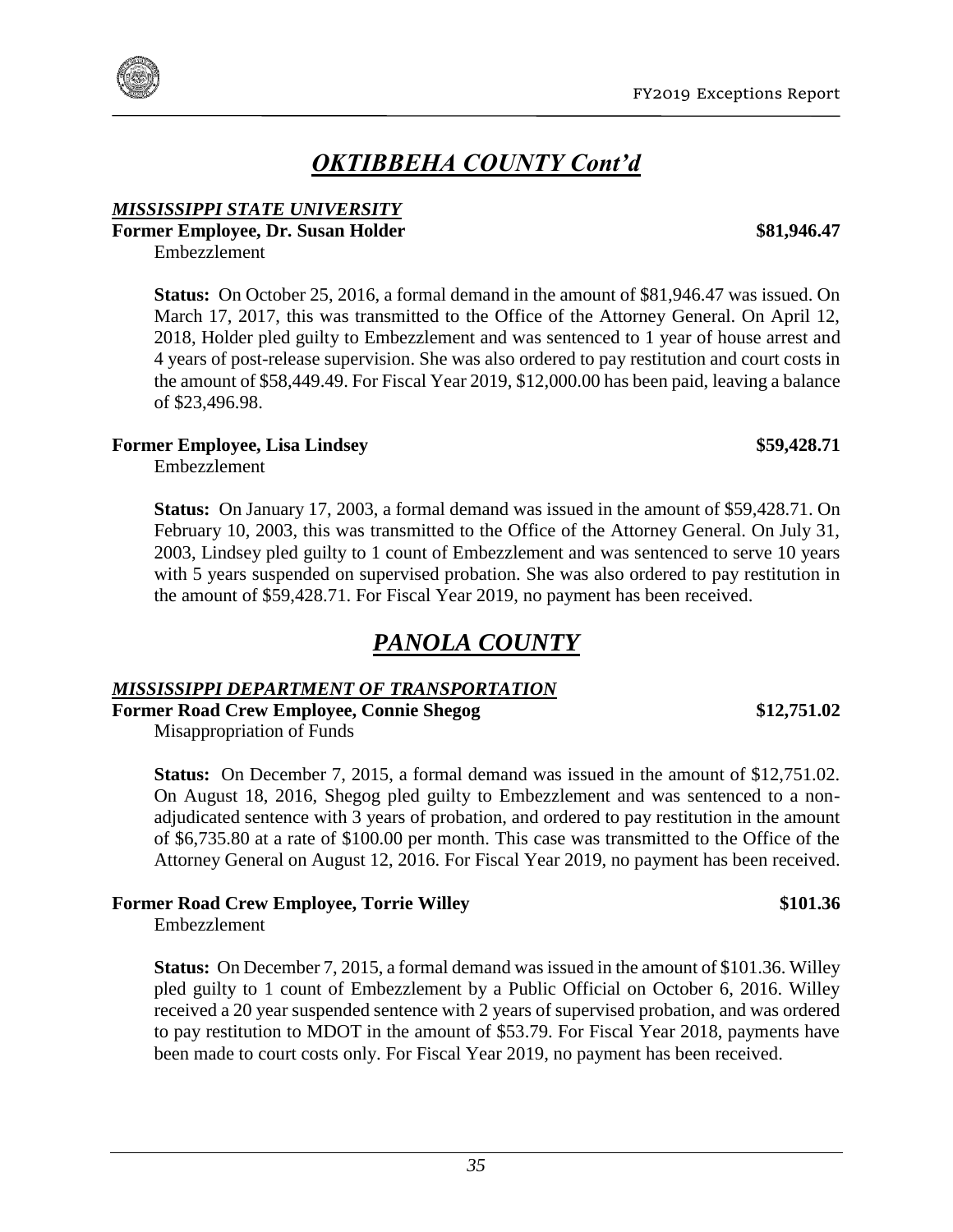## *PANOLA COUNTY Cont'd*

### *COLES POINT VOLUNTEER FIRE DEPARTMENT*

**Former Secretary, Martha Chrestman \$58,372.57** Embezzlement

**Status:** On September 5, 2013, a formal demand was issued in the amount of \$58,372.57. On December 11, 2014, Chrestman was sentenced to serve 10 years in MDOC. Chrestman's sentence was suspended and she was ordered to pay restitution in the amount of \$58,972.57. For Fiscal Year 2019, payments in the amount of \$5,400.00 have been received, leaving a balance of \$22,672.57.

## *PEARL RIVER COUNTY*

### *PEARL RIVER COUNTY PUBLIC SCHOOL DISTRICT*

**Former Bookkeeper, Darlene Comesana \$92,394.75**

Embezzlement

**Status:** On August 24, 2009, Darlene Comesana pled guilty to Embezzlement. The court withheld acceptance of the plea for 5 years and ordered her to pay restitution in the amount of \$40,000.00. A formal demand in the amount of \$92,394.75 was issued on March 23, 2011, and was transmitted to the Office of the Attorney General on May 6, 2011. For Fiscal Year 2019, no payments have been received.

## *PIKE COUNTY*

### *MUNICIPALITY OF MCCOMB*

**Former Court Clerk, Greta Patterson \$1,018,375.00** Embezzlement

**Status:** On December 14, 2015, Patterson pled guilty to Embezzlement and was sentenced to 10 years in custody of MDOC, with 8 years suspended, and 2 years in the intensive supervision program. Additionally, Patterson was ordered to surrender her PERS retirement account, and ordered to pay restitution in the amount of \$1,018,375.00. For Fiscal Year 2019, no payments have been received.

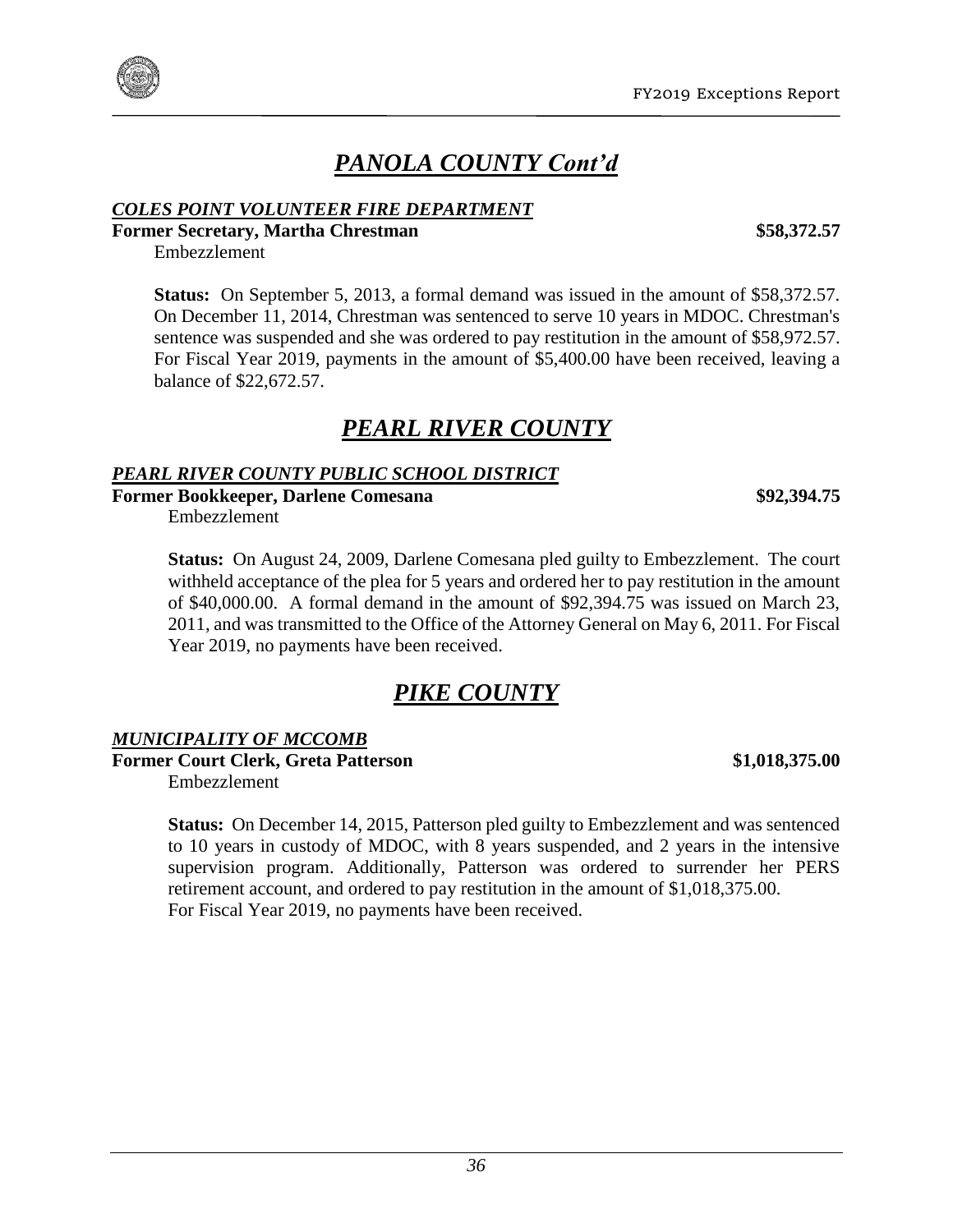## *PONTOTOC COUNTY*

### *COUNTY OFFICIALS* **Former Clerk, Gretchin Moody 6333,150.98**

Embezzlement

**Status:** On September 11, 2017, Moody was indicted on 3 counts of Embezzlement. On September 12, 2017, Moody was issued a demand in the amount of \$333,150.98. For Fiscal Year 2018, payment from the bond company was received in the amount of \$150,006.70, leaving a balance of \$183,144.28. Trial is pending. For Fiscal Year 2019, no payment has been received.

### **Former Police Chief, Paul Blaylock \$59,934.58**

Fraud

**Status:** On September 12, 2017, Blaylock was issued a demand in the amount of \$59,934.58. For Fiscal Year 2018, balance has been paid in full and returned to the appropriate deserving entity. On April 2, 2019, Blaylock pled guilty to 1 count of False Representation to Defraud the Government. He was sentenced to 5 years with 3 suspended, 2 years on house arrest, and 1 year of post release supervision. For Fiscal Year 2019, no payment has been received.

### *SHERIFF'S DEPARTMENT*

**Former Deputy Clerk, Stephanie Cooper \$59,752.75** Embezzlement

**Status:** On July 8, 2016, a formal demand in the amount of \$59,752.75 was issued. On April 19, 2017, Cooper pled guilty to Embezzlement and was sentenced to 20 years, suspended, with 2 years intensive supervision, 5 years post-release supervision, and ordered to pay restitution in the amount of \$54,192.59. For Fiscal Year 2019, payment has been received in the amount of \$2,400.00, leaving a balance of \$1,440.38.

## *PRENTISS COUNTY*

### *NORTHEAST MISSISSIPPI COMMUNITY COLLEGE*

**Former Accounts Receivable Specialist, Seleta Howell \$76,607.41** Embezzlement

**Status:** A formal demand in the amount of \$76,607.41 was issued on November 4, 2008, and transmitted to the Office of the Attorney General on December 4, 2008. On June 30, 2009, Howell pled guilty in Circuit Court to 3 counts of Embezzlement. She was ordered to serve 20 years in custody of the MDOC, with 17 years suspended, and 3 years to serve, and to pay restitution in the amount of \$76,607.41. For Fiscal Year 2019, payments in the amount of \$702.00 have been received, leaving a balance of \$62,033.41.

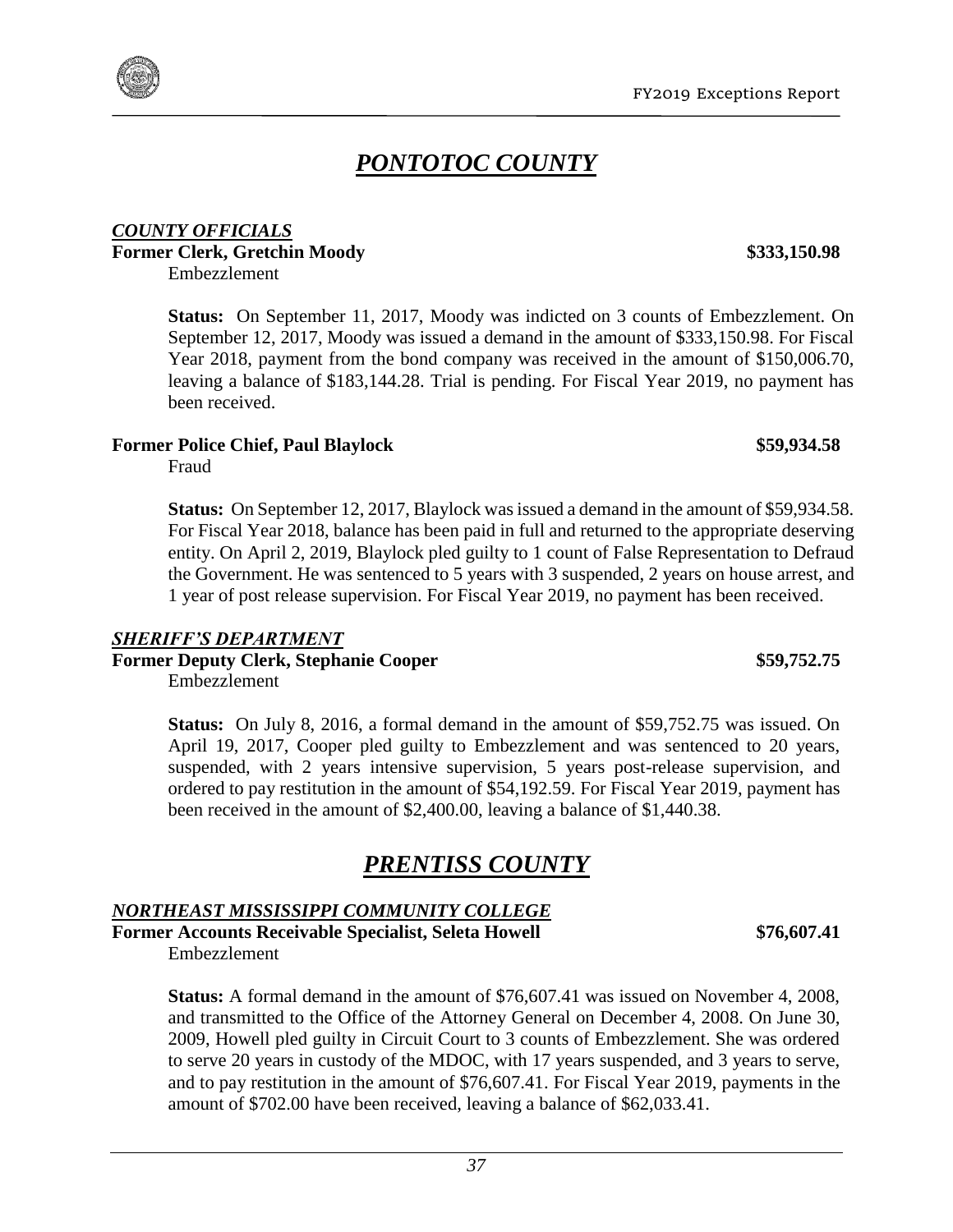## *RANKIN COUNTY*

### *CITY OF PEARL* **Former Clerk, Kathy Dennis \$238,345.19** Embezzlement

**Status:** On August 17, 2017, Dennis was indicted on 1 count of Embezzlement. On September 19, 2017, Dennis was issued a demand in the amount of \$238,345.19. This case was transmitted to the Office of the Attorney General on June 28, 2018. For Fiscal Year 2018, payment from the bond company was received in the amount of \$50,000.00, leaving a balance of \$188,345.19. For Fiscal Year 2019, no payment has been received.

### *TOWN OF PELAHATCHIE*

**Former and Current City Officials \$421,668.00 Former Mayor, Knox Ross, Jr. Former City Clerk, Bettye Massey Alderman, Michael Adams Alderman, Frank Boyd Former Alderwoman, Megan Hall Former Alderman, Jerry Norwood Alderwoman, Margie Warren** Misappropriation of Funds

**Status:** On May 21, 2018, joint and several formal demands were issued in the amount of \$421,668.00. On June 27, 2018, this case was transmitted to the Office of the Attorney General. For Fiscal Year 2019, payment from the bond company was received in the amount of \$141,613.69, leaving a balance of \$360,749.38 for the combined total of all demands owed by former and current city officials.

**Former and Current City Officials 1988 1998 1998 1999 1999 1999 1999 1999 1999 1999 1999 1999 1999 1999 1999 1999 1999 1999 1999 1999 1999 1999 1999 1999 1999 1999 199 Mayor, Ryshonda Beechem, Former City Clerk, Bettye Massey Alderman, Michael Adams Alderman, Frank Boyd Alderman, Eddie Jones Alderman, James Ray Harrell Alderwoman, Margie Warren**  Misappropriation of Funds

**Status:** On May 21, 2018, joint and several formal demands were issued in the amount of \$80,694.97. On June 27, 2018, this case was transmitted to the Office of the Attorney General. Fiscal Year 2019, payment from the bond company was received in the amount of \$141,613.69, leaving a balance of \$360,749.38 for the combined total of all demands owed by former and current city officials.

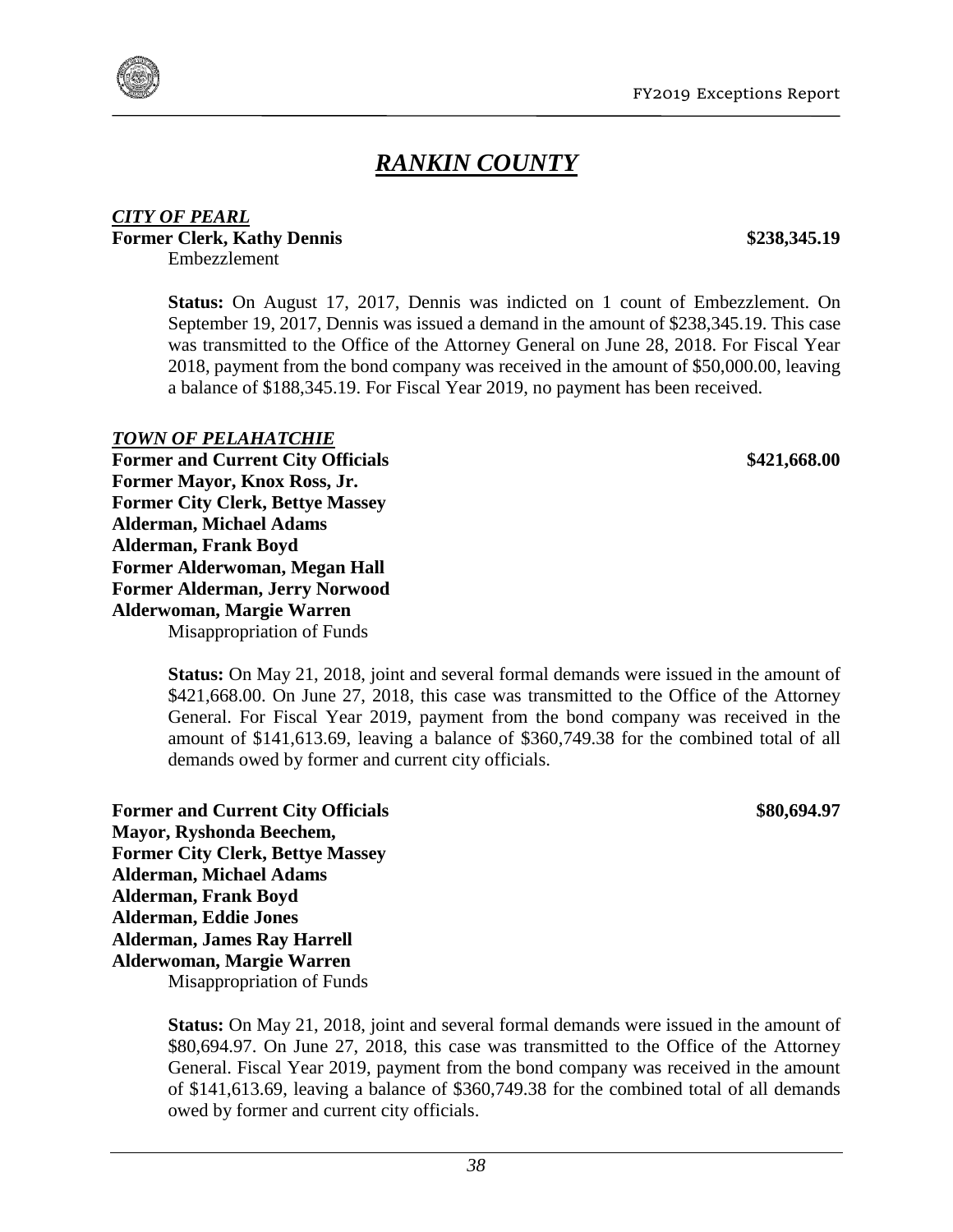## *SHARKEY COUNTY*

### *TOWN OF ANGUILLA*

Misappropriation of Funds

**Status:** On October 1, 2018, a formal demand in the amount of \$1,116.76 was issued. For Fiscal Year 2019, demand has been paid in full and returned to the appropriate deserving entity.

## *SUNFLOWER COUNTY*

### *MUNICIPALITY OF INDIANOLA* **Former Deputy Municipal Court Clerk, Tina Parker 1996 118.18**

Missing Funds

**Status:** On February 11, 2013, Parker pled guilty and the court withheld adjudication for a period of 7 years, provided Parker complete 5 years of supervised probation, followed by 2 years unsupervised probation. Parker was also ordered to pay restitution in the amount of \$35,000.00 to the City of Indianola in monthly payments of \$200.00 beginning March 4, 2013. In addition, Parker shall pay \$2,500.00 from her income tax return each year for 7 years. A formal demand in the amount of \$66,118.18 was issued on February 15, 2013. For Fiscal Year 2019, no payments have been received.

## *TALLAHATCHIE COUNTY*

*TOWN OF TUTWILER*

### **Board Attorney, Renetha Frieson \$7,608.52**

Misuse of Public Funds

**Status:** On September 20, 2017, a formal demand was issued in the amount of \$7,608.52. On June 6, 2017, this case was transmitted to the Office of the Attorney General. For Fiscal Year 2019, no payment has been received.

### **Mayor, Larry Bradford \$1,116.76**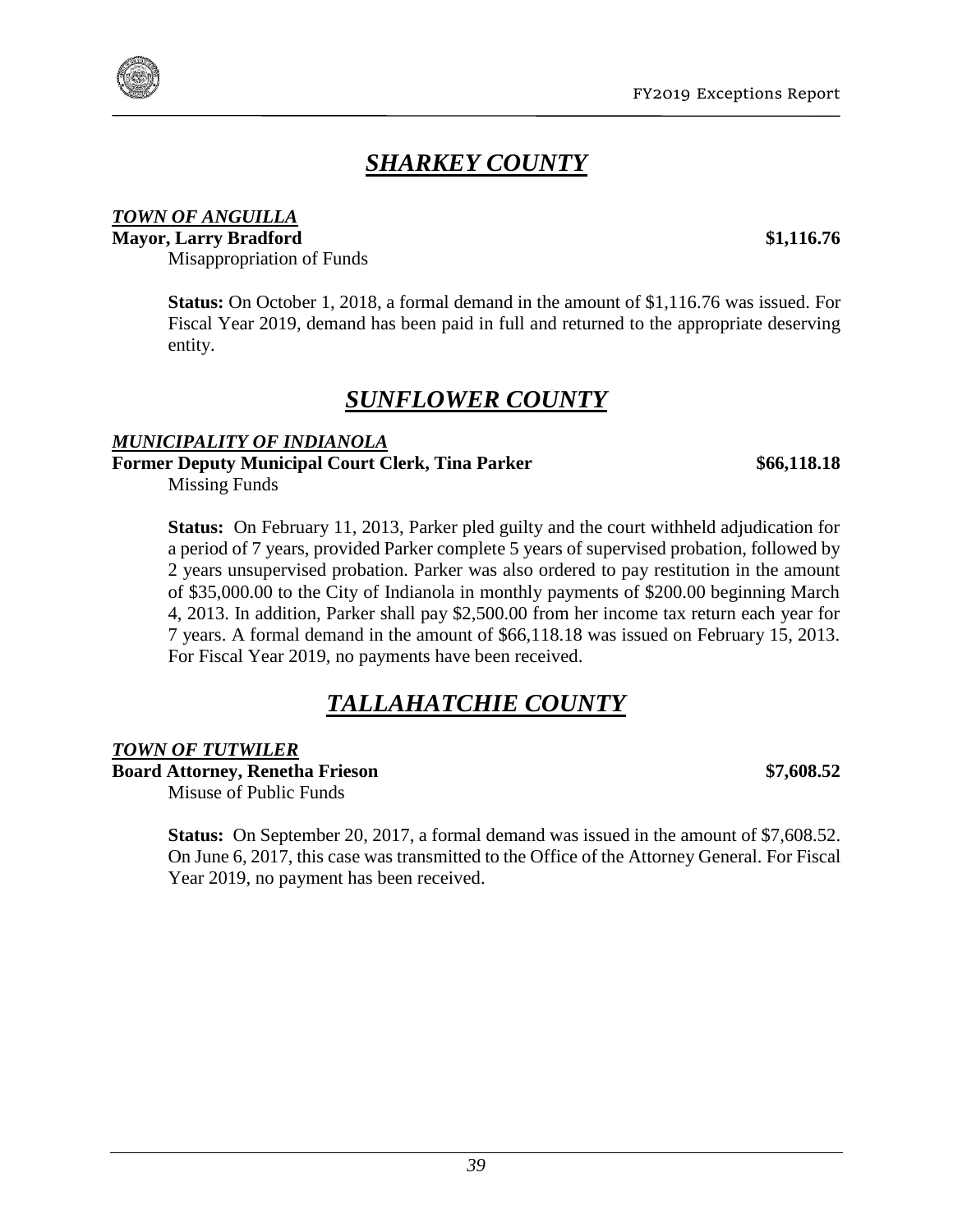## *TATE COUNTY*

### *TOWN OF COLD WATER* **Former Employee, Wayne Hayes \$795.36**

Embezzlement

**Status:** On July 19, 2017, Hayes was indicted for Embezzlement. On August 7, 2017, a formal demand in the amount of \$795.36 was issued. On March 23, 2018, this case was remanded to files and Hayes was ordered to pay restitution in the amount of \$376.16. On June 29, 2018, this case was transmitted to the Office of the Attorney General. For Fiscal Year 2018, payment in the amount of \$376.00 was received, leaving a balance of \$419.20. For Fiscal Year 2019, no payment has been received.

### **Former Clerk, George Nangah \$302,973.19**

Embezzlement

**Status:** On January 17, 2019, Nangah was served a formal demand in the amount of \$302,973.19. On April 29, 2019, Nangah signed a plea agreement for 1 count of Wire Fraud in the United States District Court for the Northern District of Mississippi. The sentencing date has been scheduled for August 21, 2019. The state charges for Nangah are still pending. For Fiscal Year 2019, no payment has been received.

## *TISHOMINGO COUNTY*

*CITY OF BURNSVILLE* **Former City Clerk, Jill Lee \$1,161.70** Embezzlement

**Status:** On June 11, 2018, Lee was indicted for Embezzlement. On June 19, 2018, Lee was served with a demand in the amount of \$1,161.70. For Fiscal Year 2019, demand has been paid in full and returned to the appropriate deserving entity.

## *UNION COUNTY*

### *COUNTY OFFICIALS* **Former Deputy Clerk, Jennifer Galloway \$334,680.64**

Embezzlement

**Status:** On October 24, 2016, Galloway was indicted for Embezzlement and a formal demand was issued in the amount of \$334,680.64. On March 17, 2017, this case was transmitted to the Office of the Attorney General. For Fiscal Year 2017, payment from her bond company was received in the amount of \$50,000.00, leaving a balance of \$284,680.64. Trial is pending.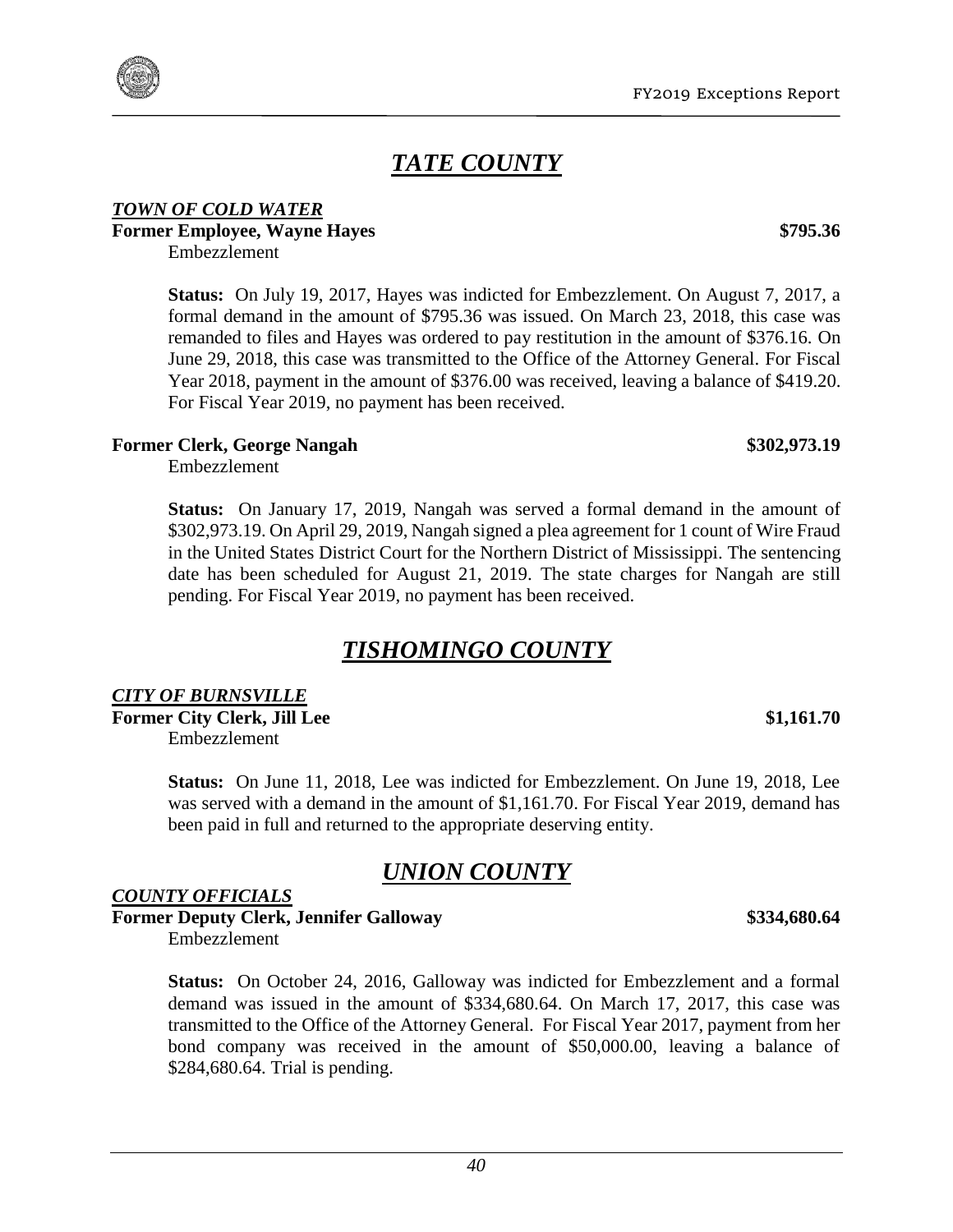## *UNION COUNTY Cont'd*

### **Former Deputy Tax Assessor, Stacy Frazier \$2,817.19**

Embezzlement

**Status:** On March 27, 2019, Frazier was indicted for Embezzlement. On April 4, 2019, a formal demand was issued in the amount of \$2,817.19. For Fiscal Year 2019, no payment has been received.

### *UNION COUNTY SCHOOL DISTRICT*

### **Former Cafeteria Food Service Manager, Angie Russell \$2,051.58** Misappropriation of Funds

**Status:** On January 7, 2019, a formal demand in the amount of \$2,051.58 was issued. For Fiscal Year 2019, demand has been paid in full and returned to the appropriate deserving entity.

## *WALTHALL COUNTY*

### *COUNTY OFFICIAL*

**Supervisor, Frederick Magee, Jr. \$5,576.05**

Misuse of Public Property

**Status**: On January 30, 2019, a formal demand was issued in the amount of \$5,576.05. For Fiscal Year 2019, payment from the bond company was received, demand paid in full and returned to the appropriate deserving entity.

## *WARREN COUNTY*

### *WARREN COUNTY TAX ASSESSOR'S OFFICE*

**Former Bookkeeper, Paula Hunt \$165,329.98**

Embezzlement

**Status**: On May 24, 2019, Hunt was indicted for Embezzlement and a formal demand in the amount of \$165,329.98 was issued. For Fiscal Year 2019, no payments have been received.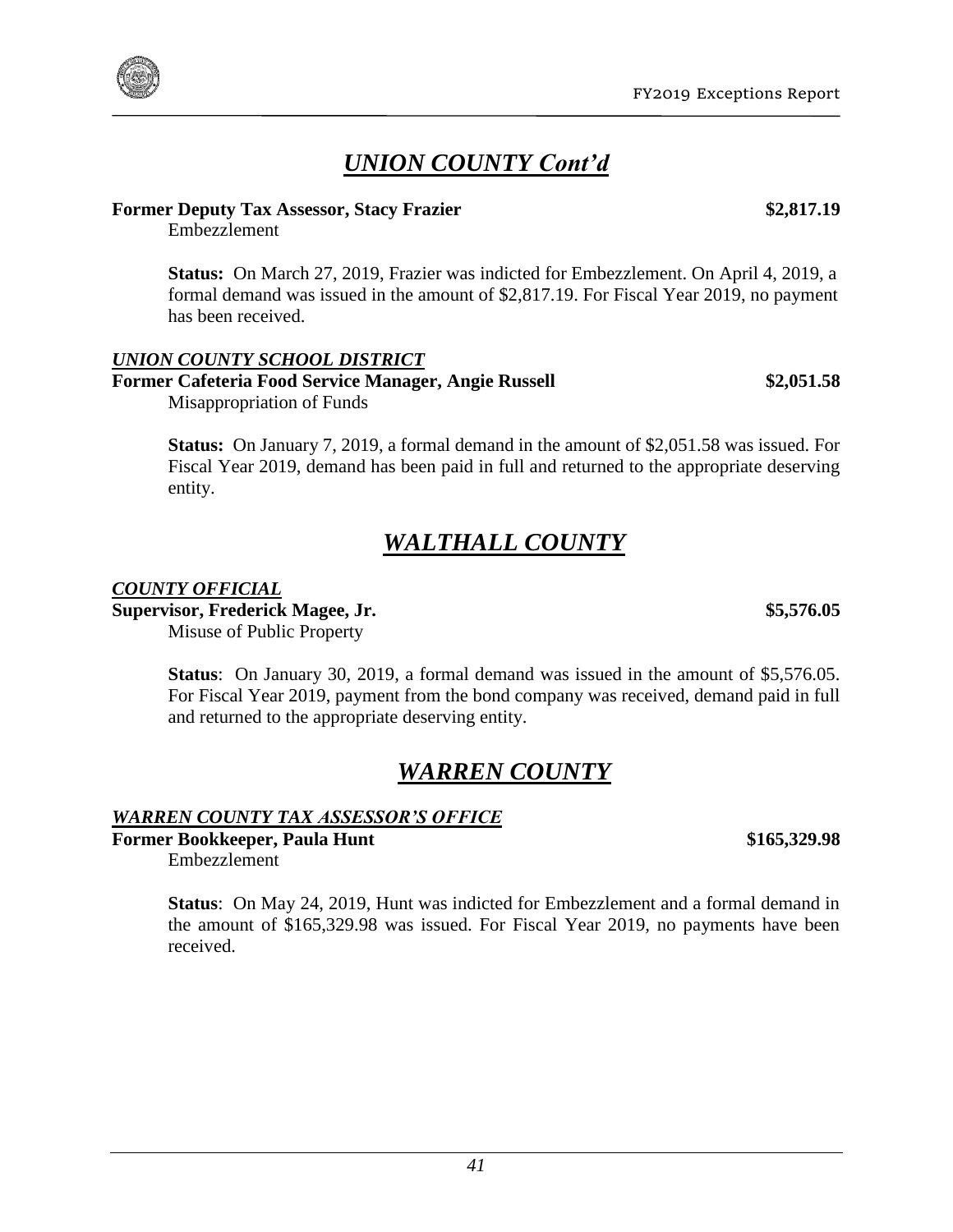

## *WASHINGTON COUNTY*

### *GREENVILLE PUBLIC SCHOOLS*

**Former Superintendent, Dr. Harvey Franklin, Sr. \$1,201,247.00**

Fraud

**Status**: On May 15, 2012, Dr. Franklin resigned as the Superintendent of Education for the Greenville Public School District. On August 2, 2012, Dr. Franklin pled guilty in federal court to 2 counts of Accepting a Bribe and 1 count of Embezzlement, for which the government sought forfeiture of a 2010 Ford F-150 and Real Property identified as 930 South Washington, Greenville, Washington County, Mississippi, 38701, and as Parcel #15444400000 in Washington County, Mississippi, Tax Assessor records. On November 13, 2013, Franklin was sentenced to 76 months each on two counts and 60 months on a third count, to be served concurrently. Franklin was also ordered to pay joint and several restitution with Edna Goble totaling \$1,201,247.00 with \$75,000.00 due immediately. He will also perform 300 hours of community service. On August 2, 2012, Franklin's 2010 Ford F-150 truck was forfeited, and on October 25, 2015, the truck was awarded to the State of Mississippi, with a value of \$20,600.00. This case was jointly investigated with the Office of Inspector General Education. Federal restitution is still owed.

### **Greenville Public Schools Vendor, Edna Goble \$1,201,247.00**

Conspiracy to Pay Bribes

**Status**: On June 19, 2014, Goble pled guilty to 1 count of Conspiracy to Pay Bribes and was sentenced to 30 months in prison, and 3 years of supervised release. Goble admitted to paying bribes and kickbacks to Harvey Franklin. Goble was also ordered to pay restitution in the amount of \$1,201,247.00 jointly and severally with Franklin. Goble is currently serving time in the Federal Bureau of Prisons. This case was jointly investigated with the Office of Inspector General Education. Federal restitution is still owed.

### *MUNICIPALITY OF GREENVILLE*

### **Former Employee, Sandra Yvette Yeager \$115,892.62**

Embezzlement

**Status**: On October 23, 2013, Yeager was arrested on 1 count of Embezzlement and she was issued a formal demand in the amount of \$115,892.62. On January 5, 2015, Yeager was sentenced to 10 years of intensive supervised probation, 8 years suspended, 5 years supervised probation upon completion of the intensive supervised probation, and restitution in the amount of \$115,892.62. For Fiscal Year 2019, no payments have been received.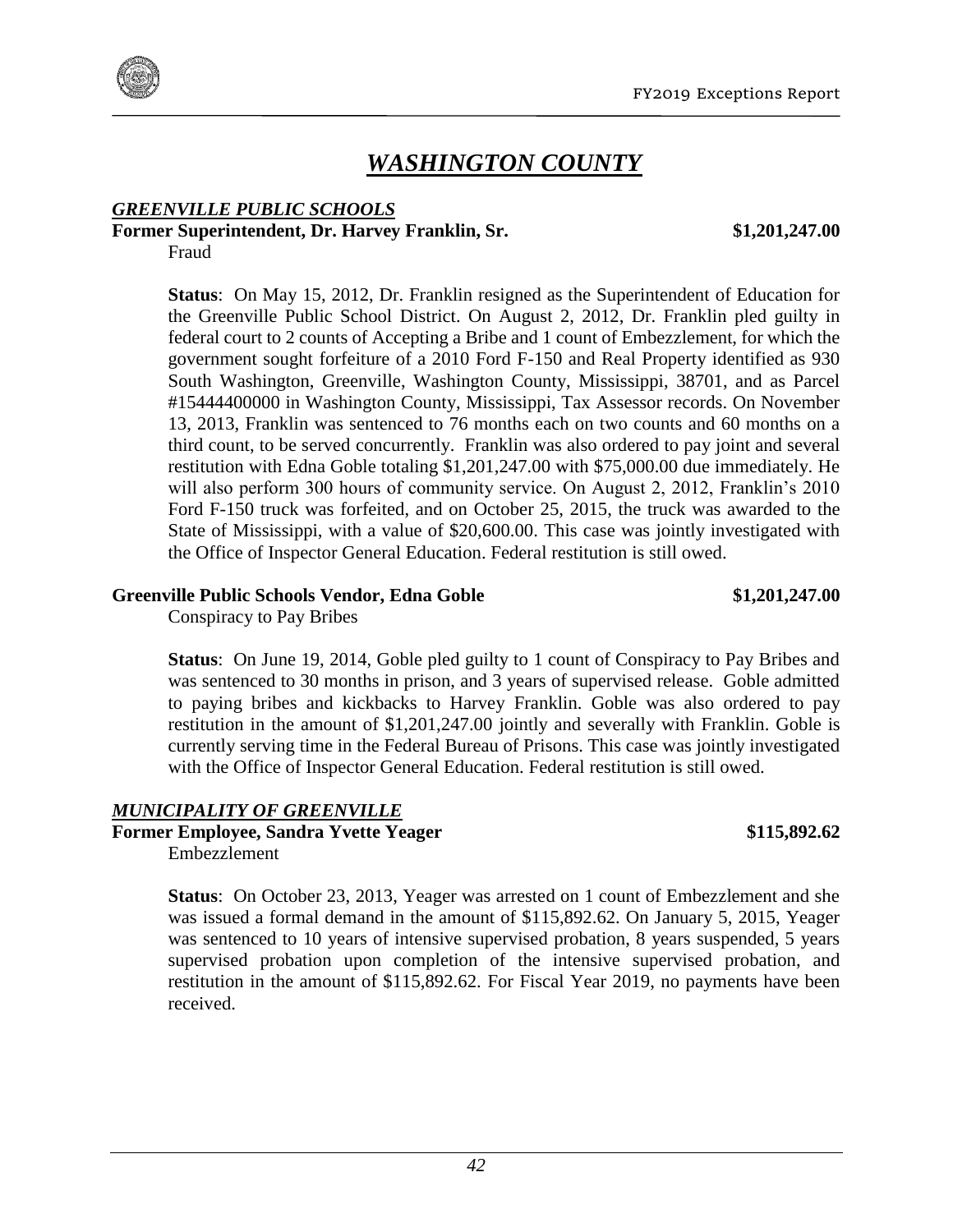## *WASHINGTON COUNTY Cont'd*

### *GREENVILLE PORT COMMISSION*

**Former Bookkeeper, Nedra Pittman \$89,881.97** Embezzlement

**Status**: On September 25, 2006, Nedra Pittman pled guilty to embezzlement. She was sentenced to ten years with two years in the Intensive Supervision Program, with the remaining eight years suspended, and ordered to make restitution of \$89,881.97. A formal written demand in the amount of \$89,881.97 was issued on October 13, 2006 and transmitted to the Office of the Attorney General on November 10, 2006. For Fiscal Year 2019, payments in the amount of \$150.00 were received, leaving a balance of \$76,575.38.

## *WAYNE COUNTY*

### *MUNICIPALITY OF WAYNESBORO*

**Former Water Department Clerk, Gloria Cooley \$223,455.01**

Embezzlement

**Status**: On February 15, 2017, Cooley was indicted on 6 counts of Embezzlement. On February 24, 2017, Cooley pled not guilty. On June 15, 2017, a formal demand in the amount of \$223,455.01 was issued. On July 1, 2019, Cooley pled guilty. She is currently awaiting sentencing.

### *SHERIFF'S DEPARTMENT*

**Sheriff, Joseph Ashley \$53,554.78** Misuse of Public Funds

**Status**: On May 23, 2019, a formal demand in the amount of \$53,554.78 was issued. For Fiscal Year 2019, no payment has been received.

### *WAYNE COUNTY SCHOOL DISTRICT*

**Former Superintendent, Robert Dean \$12,359.00** Embezzlement Conspiracy to Commit Embezzlement

**Status**: On June 12, 2017, Dean was indicted on 1 count of Embezzlement and 1 count of Conspiracy to Commit Embezzlement. On June 23, 2017, a formal demand in the amount of \$12,359.00 was issued. Trial is pending.



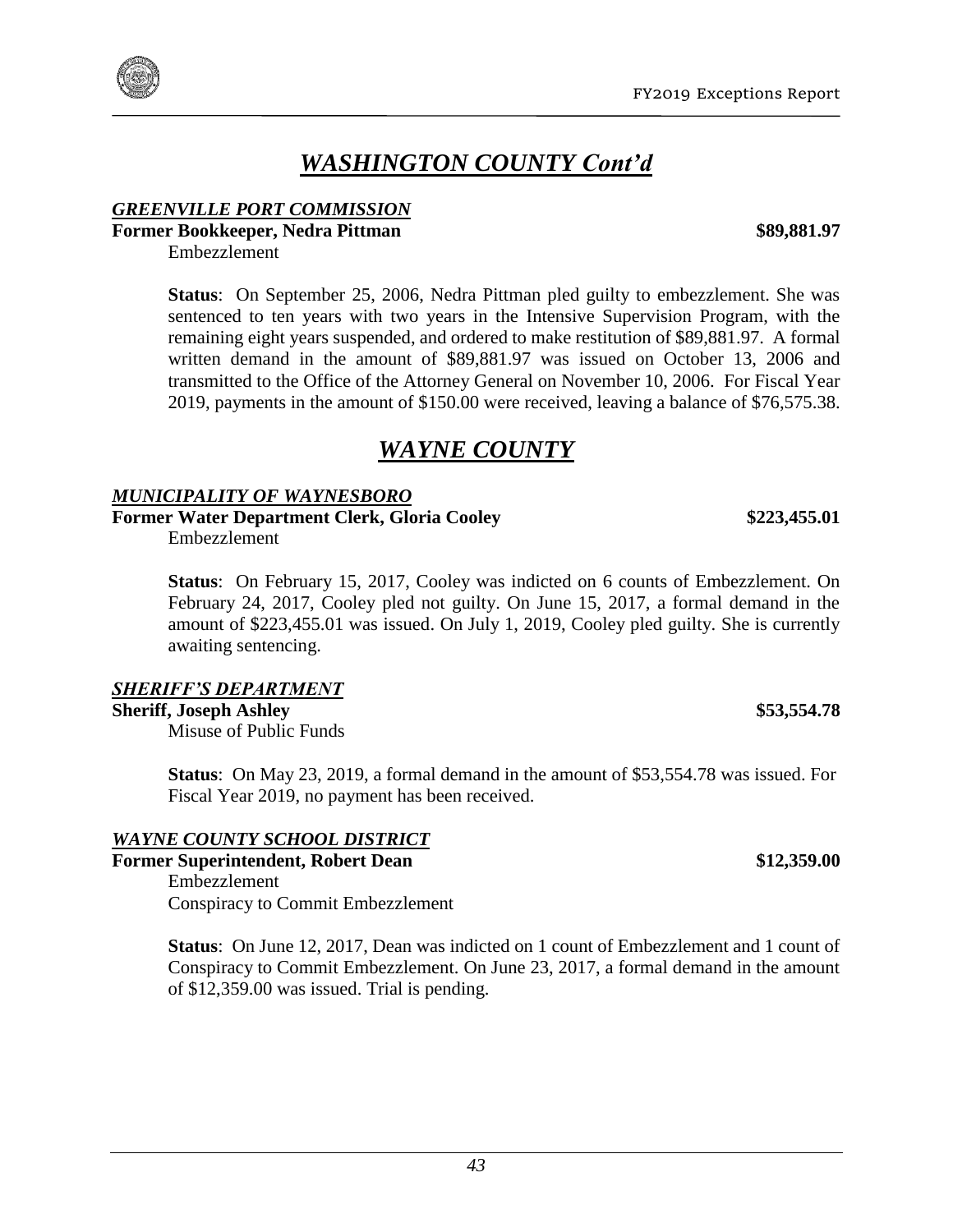*44*

## *WILKINSON COUNTY*

### *WILKINSON COUNTY BOARD OF SUPERVISORS*

The Estate of Thomas Tolliver, Jr. (Deceased)  $$673,094.91$ Misuse of Public Funds

**Status:** On November 27, 2018, a formal demand was issued to the Estate of Thomas Tolliver, Jr. in the amount of \$673,094.91. For Fiscal Year 2019, no payment has been received.

## *YALOBUSHA COUNTY*

### *MISSISSIPPI BEEF PROCESSORS*

**Former Owner/Manager, Richard N. Hall, Jr. \$577,964.59**

Mail Fraud/Money Laundering

**Status:** On January 25, 2006, Richard N. Hall, Jr. pled guilty to 1 count of Mail Fraud and 1 count of Money Laundering in the U.S. District Court. On the same date, Hall entered a plea of guilty to 3 counts of Mail Fraud in circuit court. Hall was sentenced in U.S. District Court to 96 months, with 5 years post-release supervision, and ordered to pay restitution in the amount of \$751,094.59 and given credit of \$173,130.00, paid by a separate defendant, for a net amount of \$577,964.59 due to the Office of the State Auditor. For Fiscal Year 2019, payments in the amount of \$2,633.28 were received leaving a balance of \$484,877.6056.

### **Former Contractor, James Draper \$187,725.00**

Interstate Transportation of Money by Fraud/Money Laundering

**Status:** On July 23, 2008, a federal jury convicted James Draper of 1 count of Interstate Transportation of Money by Fraud and 1 count of Money Laundering. On November 7, 2008, Draper was sentenced to serve 30 months in prison, to pay a special assessment of \$200.00 and to make restitution of \$187,725.00 jointly and severally with Richard Hall. Draper was ordered to make a lump sum payment of \$50,000.00. A federal jury found Draper guilty of 1 count of Aiding and Abetting the Interstate Transportation of Moneys Obtained By Fraud, 18 USC 2314, and 1 count of Money Laundering, 18 USC 1956 on July 23, 2008. For Fiscal Year 2019, payments in the amount of \$5,108.68 were received.

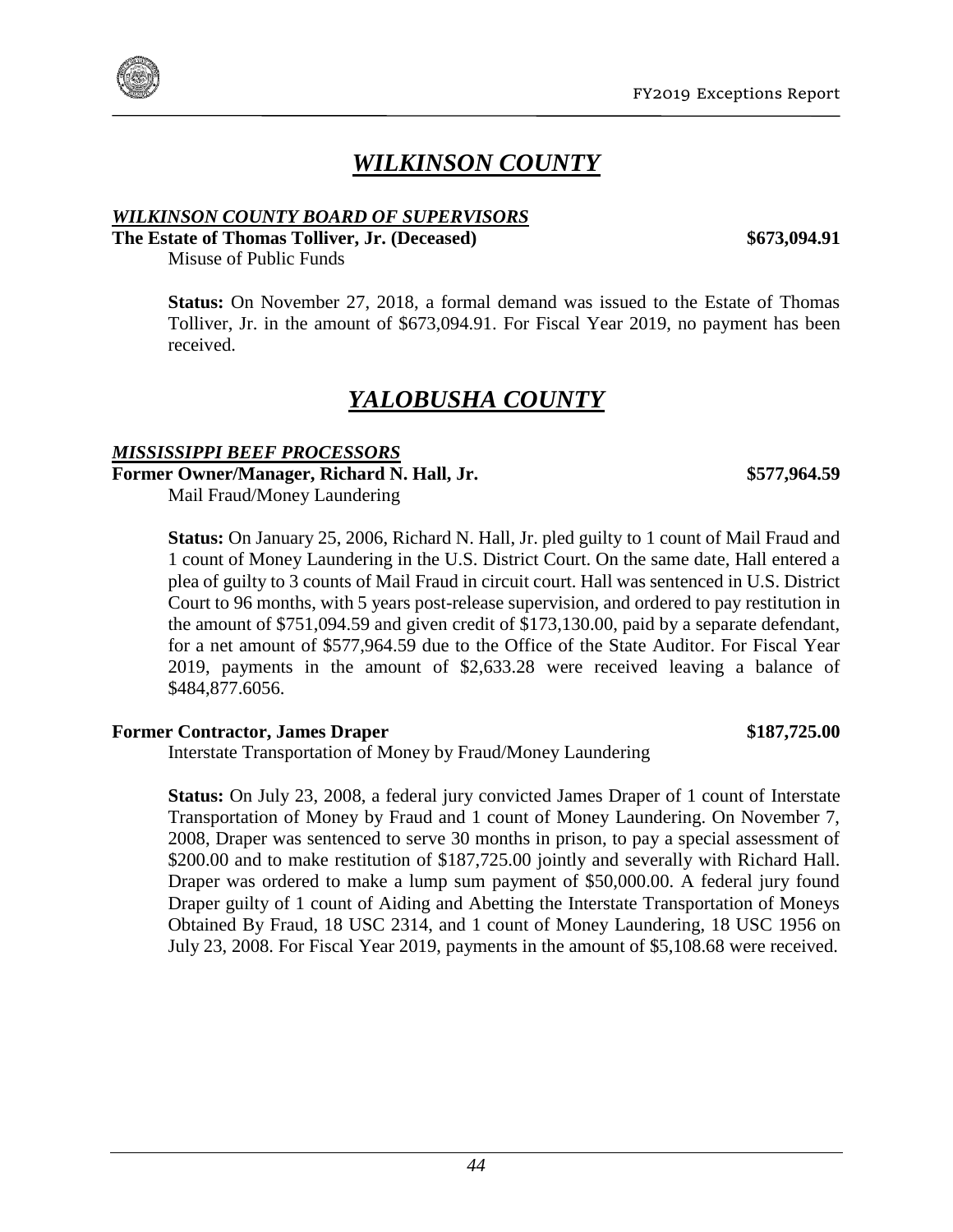## *YALOBUSHA COUNTY Cont'd*

### *COFFEEVILLE SCHOOL DISTRICT*

**Superintendent, Vivian Robinson \$1,985.10** Misuse of Public Property

**Status:** On November 20, 2019, a formal demand in the amount of \$1,985.10 was issued. For Fiscal Year 2019, demand has been paid in full and returned to the appropriate deserving entity.

## *YAZOO COUNTY*

### *YAZOO COUNTY CHAMBER OF COMMERCE*

### **Former Administrative Manager, Carolyn Coates \$39,517.38**

Embezzlement

**Status:** On August 23, 2010, Carolyn Coates pled guilty to Embezzlement and was ordered to pay restitution in the amount of \$13,546.40. For Fiscal Year 2019, payments in the amount of \$230.00 have been received, leaving a balance of \$6,371.40.

### *YAZOO COUNTY CONVENTION AND VISITORS BUREAU*

**Former Executive Director, Karen Smith \$37,587.51** 

Embezzlement

**Status:** On August 13, 2010, Karen Smith pled guilty to Embezzlement. On March 22, 2011, Smith was sentenced to 10 years suspended, with 5 years of supervised probation, and 5 years unsupervised probation, and was ordered to make restitution of \$37,587.51. For Fiscal Year 2019, payments in the amount of \$400.00 have been received, leaving a balance of \$22,298.28.

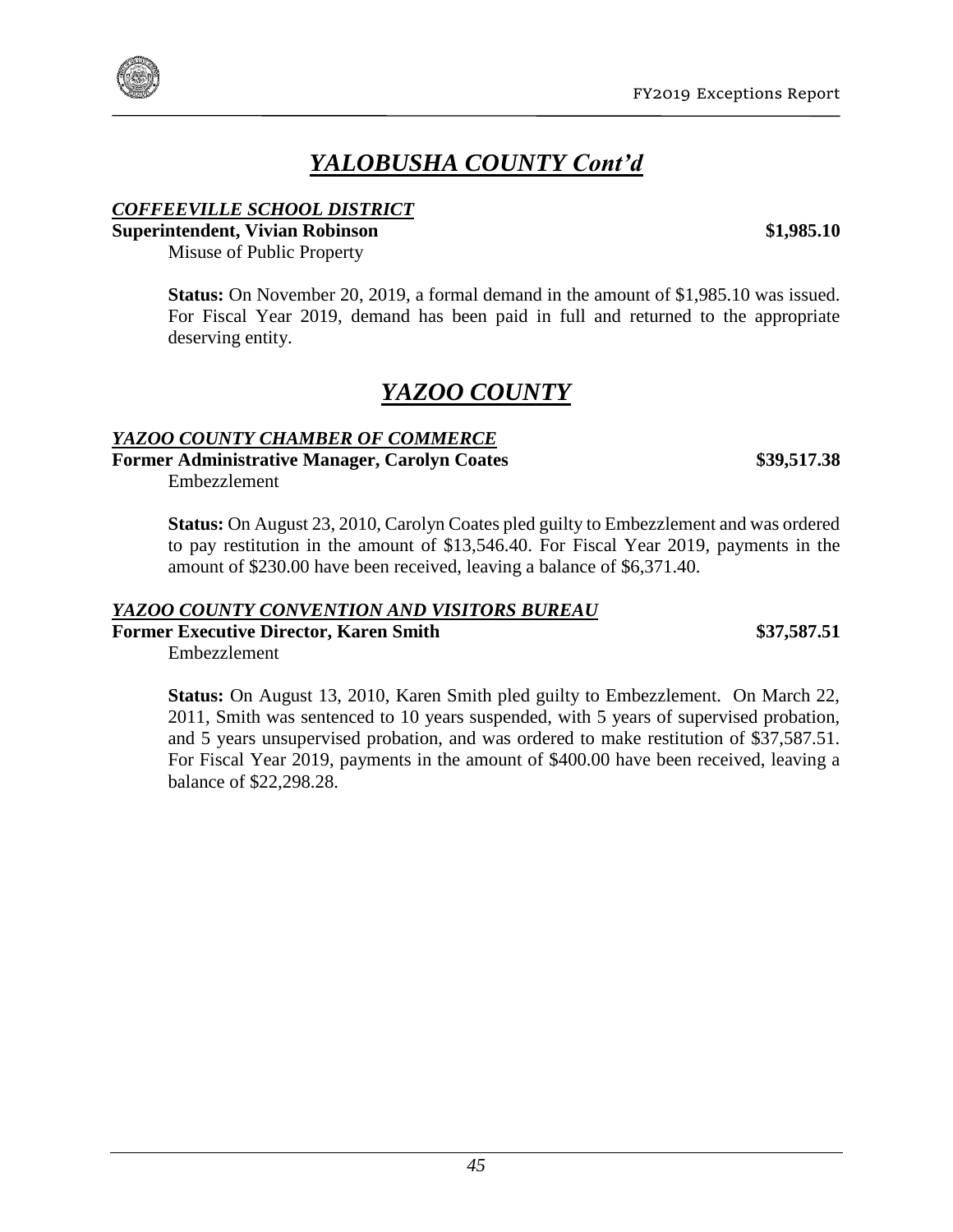



# **EXCEPTIONS TAKEN BY THE PERFORMANCE AUDIT DIVISION**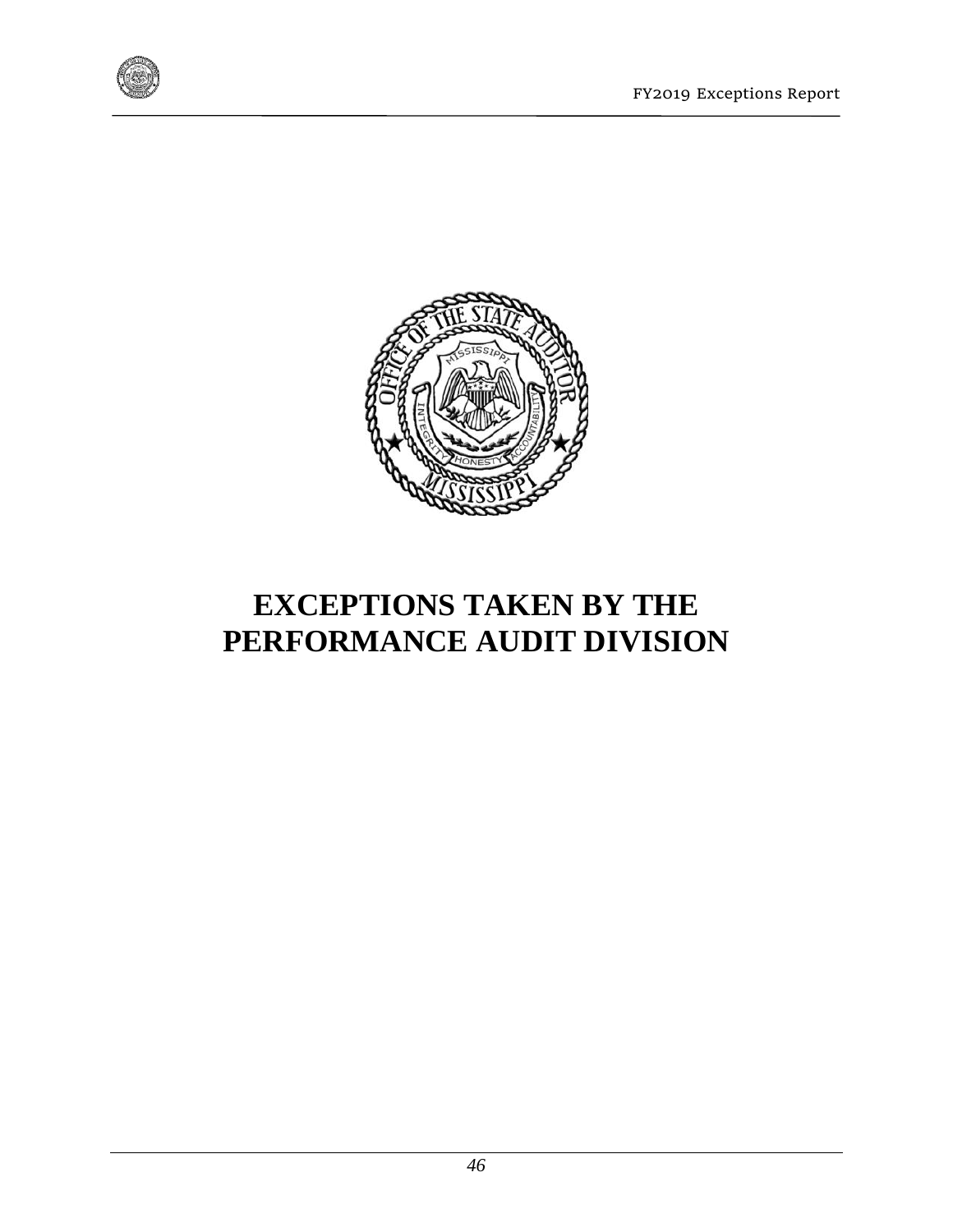

*No exceptions taken*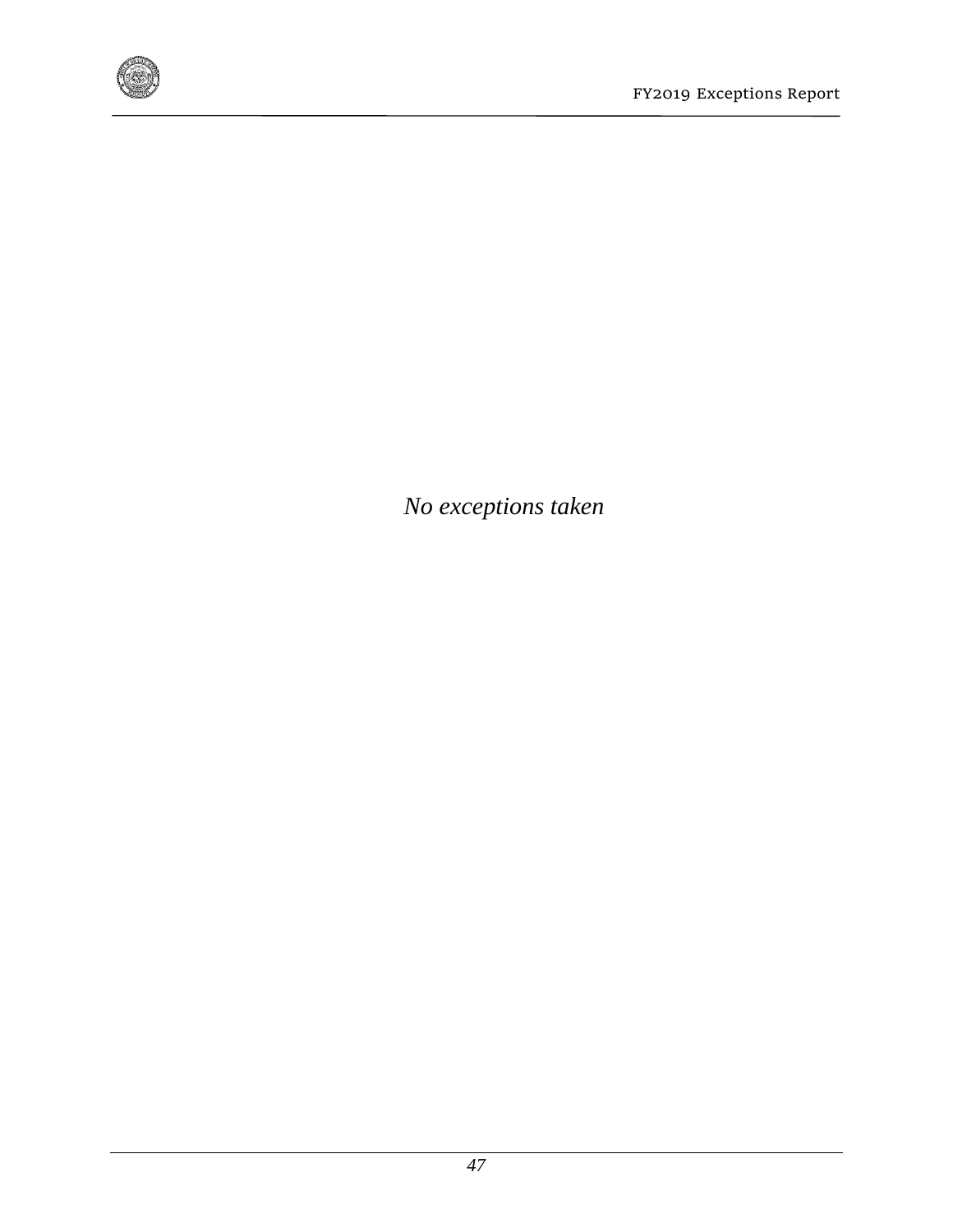





# **EXCEPTIONS TAKEN BY THE PROPERTY DIVISION**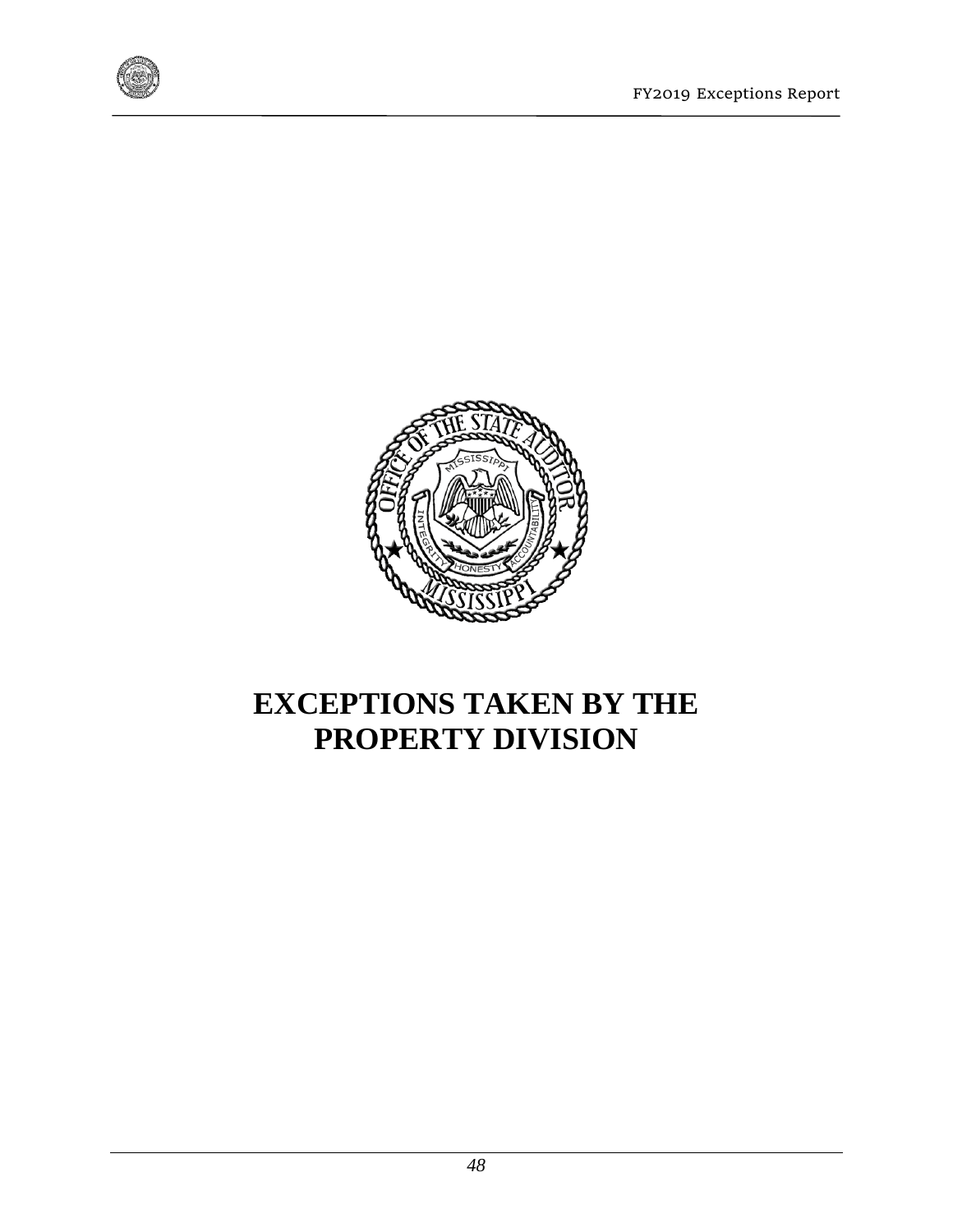

## *LAFEYETTE COUNTY*

### *UNIVERISTY OF MISSISSIPPI*

| <b>The UM Foundation</b>               | \$1,872.11 |
|----------------------------------------|------------|
| <b>Ole Miss Athletic Foundation</b>    | \$2,582.65 |
| <b>Walter Sago</b>                     | \$4.25     |
| <b>Nancy Morehead</b>                  | \$21.35    |
| <b>Franklin Chukwama</b>               | \$65.45    |
| Gary & Noel Wilson                     | \$18.73    |
| <b>Repayment for Missing Equipment</b> |            |

Status: Paid in full and settled to the appropriate entity.

## *RANKIN COUNTY*

### *MISSISSIPPI FIRE ACADEMY*

### **Shannon Sandridge \$11.95**

Repayment for Missing Equipment

**Status:** Paid in full and settled to the appropriate entity.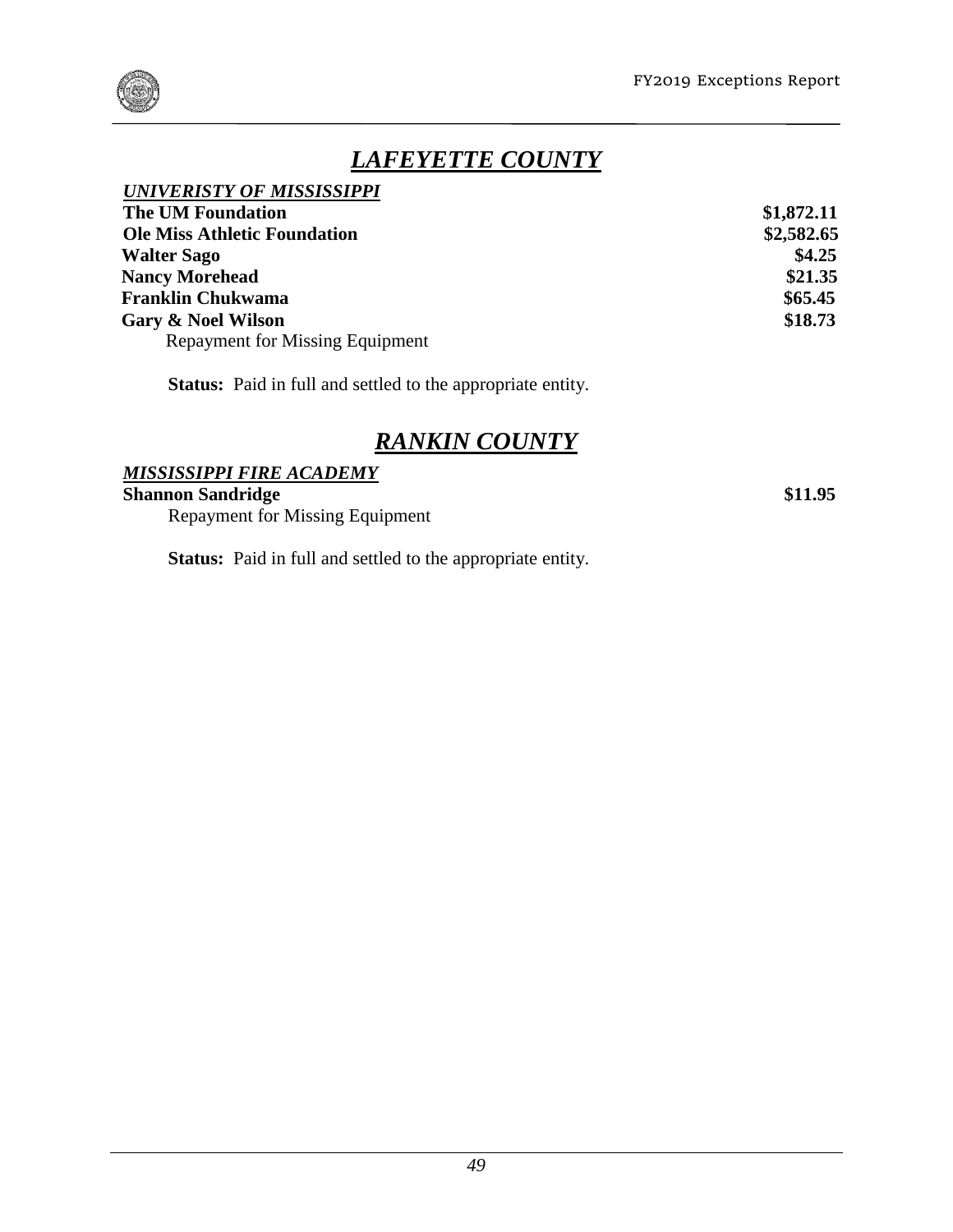





# **INDEX BY COUNTY**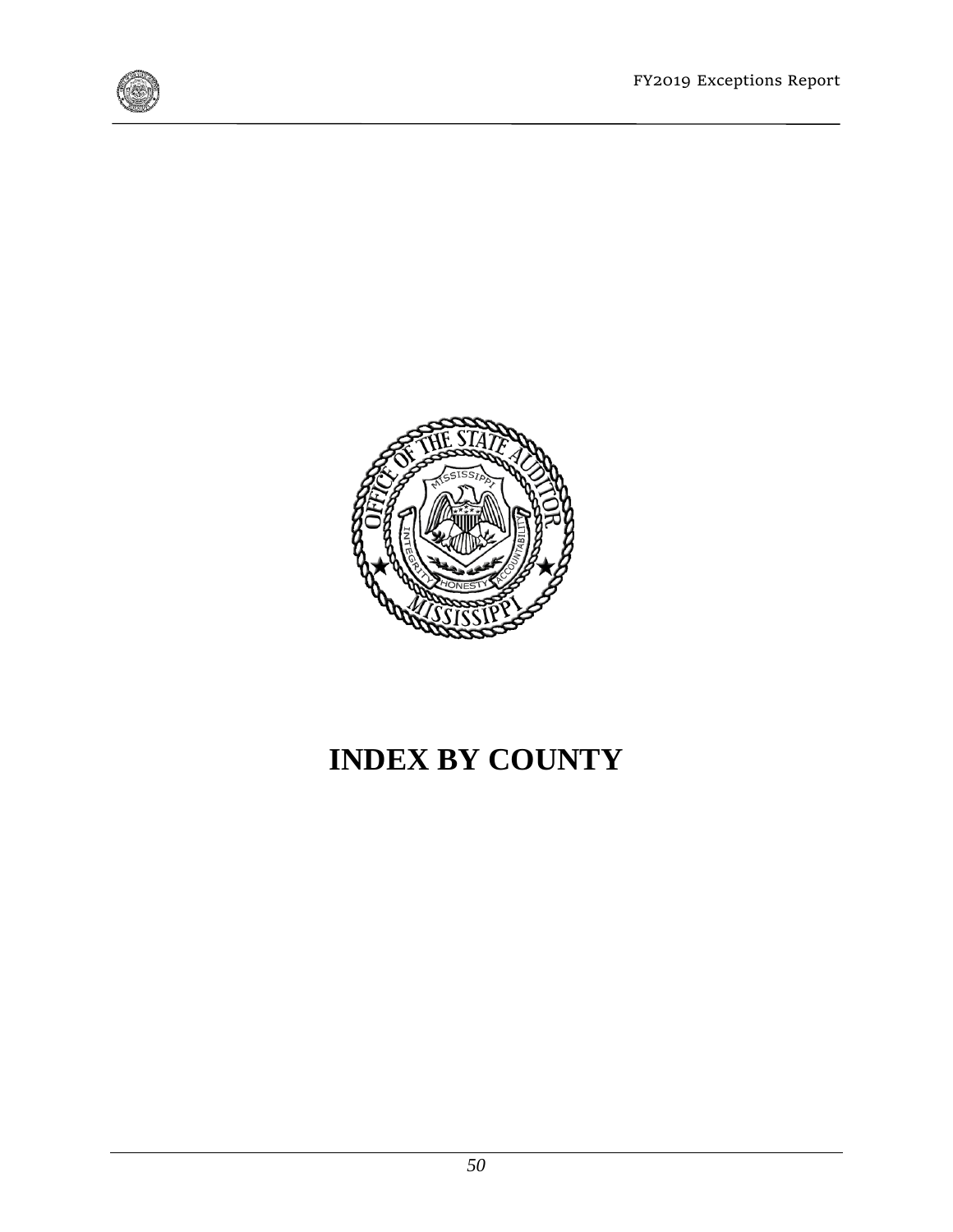

| Adams None           |  |
|----------------------|--|
|                      |  |
| AmiteNone            |  |
| AttalaNone           |  |
| Benton None          |  |
|                      |  |
| CalhounNone          |  |
| Carroll None         |  |
| Chickasaw 10         |  |
| Choctaw None         |  |
| ClaiborneNone        |  |
| ClarkeNone           |  |
| ClayNone             |  |
| Coahoma  11          |  |
|                      |  |
| Covington 12         |  |
| Desoto None          |  |
|                      |  |
| Franklin None        |  |
|                      |  |
| GreeneNone           |  |
| Grenada None         |  |
|                      |  |
| Harrison 13,14,15,16 |  |
| Hinds 16,17,18       |  |
| Holmes  18,19        |  |
|                      |  |
| IssaquenaNone        |  |

| ItawambaNone       |  |
|--------------------|--|
| Jackson 20,21,22   |  |
|                    |  |
|                    |  |
| Jefferson Davis 23 |  |
|                    |  |
|                    |  |
| Lafayette  25,49   |  |
|                    |  |
| Lauderdale 26      |  |
| LawrenceNone       |  |
| LeakeNone          |  |
|                    |  |
|                    |  |
|                    |  |
|                    |  |
| Madison 30,31,32   |  |
|                    |  |
| Marshall  33       |  |
| MonroeNone         |  |
| MontgomeryNone     |  |
|                    |  |
| Newton None        |  |
| Noxubee None       |  |
| Oktibbeha 34,35    |  |
|                    |  |
| Pearl River  36    |  |
|                    |  |

| QuitmanNone       |  |
|-------------------|--|
| Rankin  38,49     |  |
| Scott None        |  |
|                   |  |
| SimpsonNone       |  |
| SmithNone         |  |
| Stone None        |  |
|                   |  |
| Tallahatchie 39   |  |
|                   |  |
| Tippah None       |  |
| Tishomingo  40    |  |
| Tunica None       |  |
| Union 40,41       |  |
| Walthall 41       |  |
|                   |  |
| Washington  42,43 |  |
|                   |  |
| Webster None      |  |
|                   |  |
| WinstonNone       |  |
| Yalobusha  44,45  |  |
|                   |  |
|                   |  |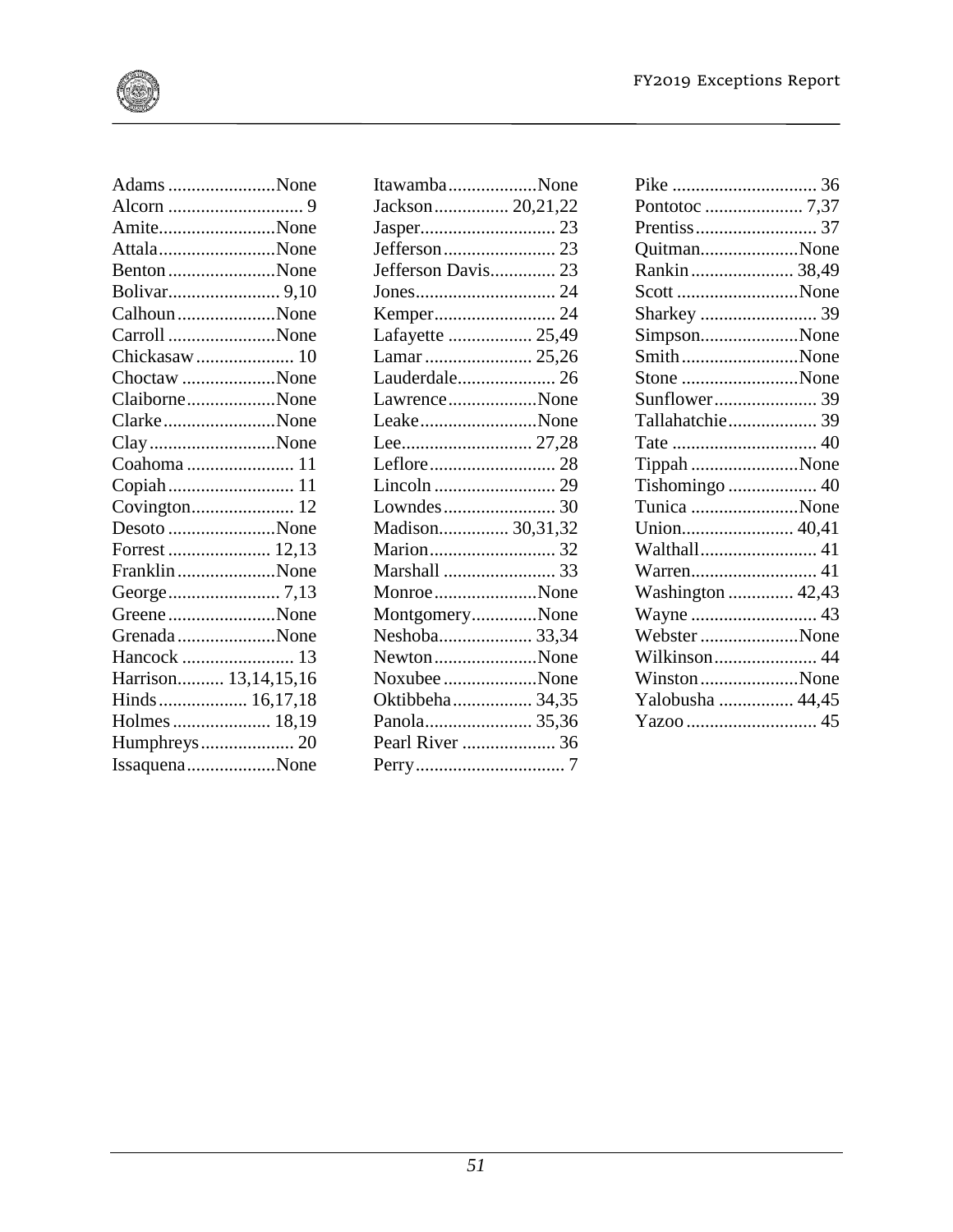